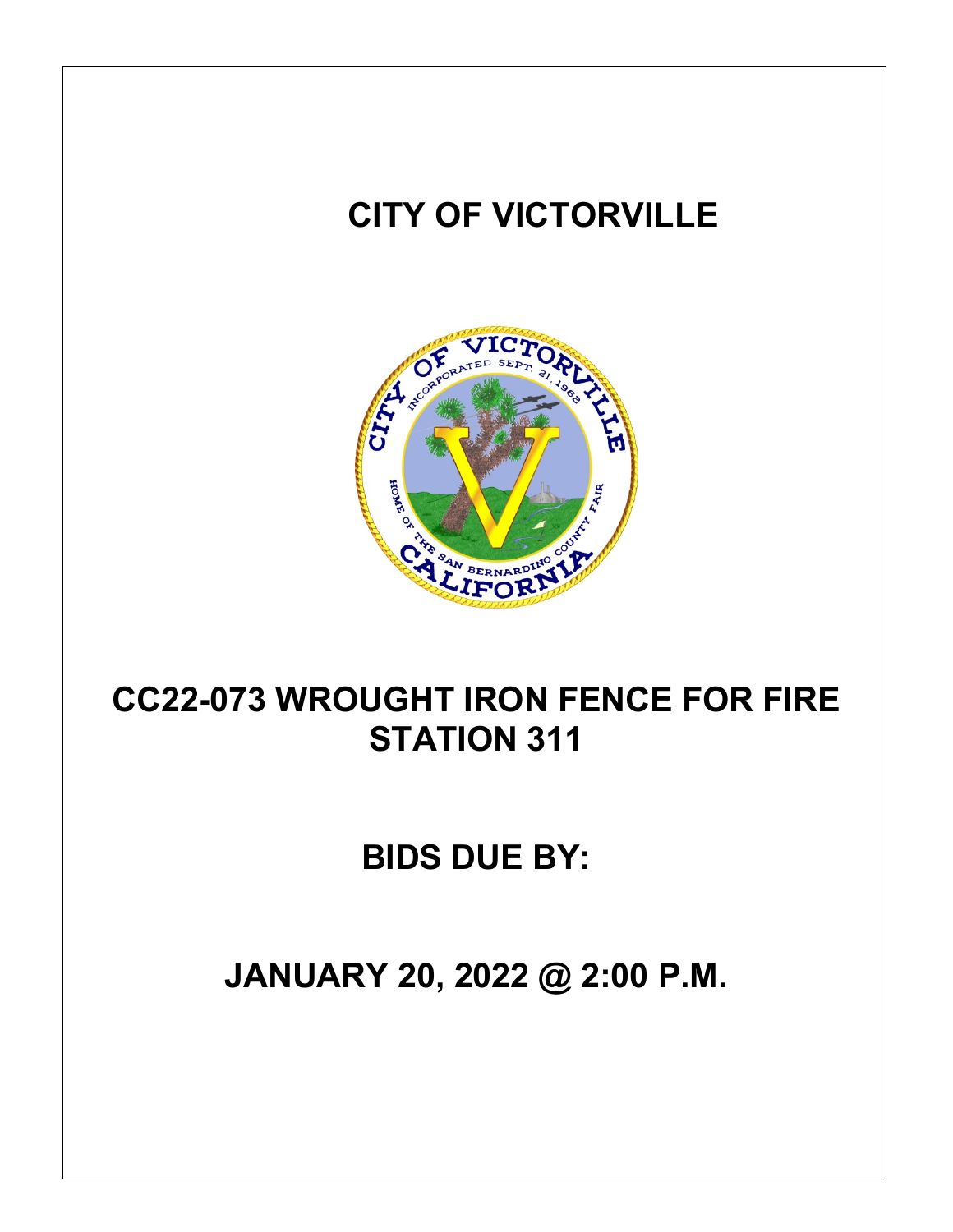# **TABLE OF CONTENTS**

# **INSTRUCTIONS TO BIDDERS**

- I. Project Description
- II. Sealed Bids<br>III. Bond Requir
- Bond Requirement
- IV. Mandatory Pre-bid Meeting
- V. Submission Document
- VI. Project Questions
- VII. Beginning of Work and Time of Completion<br>VIII. Liquidated Damages
- VIII. Liquidated Damages<br>IX. California Contractor
- California Contractor's License
- X. SB 854
- XI. Prevailing Wage
- XII. Electronic CPR (eCPR)
- XIII. Insurance Requirements
- XIV. Payment
- XV. Disputes
- XVI. Indemnification
- XVII. Guaranty & Bonds
- XVIII. Contractor's Responsibilities<br>XIX. Trespass
- **Trespass**
- XX. Safety, Sanitary & Medical Requirements
- XXI. Water and Power
- XXII. Termination for Convenience
- XXIII. Termination for Default
- XXIV. Entire Agreement
- XXV. Execution of Contract
- XXVI. Evaluation of Bid Proposal
- XXVII. Unfair Business Practice Claims
- XXVIII. Severability
- XXIX. Hiring of Undocumented Immigrants Prohibited
- XXX. Drug-Free Workplace Requirements
- XXXI. Attorney's Fee
- XXXII. Victorville 15 Development Code
- XXXIII. Recycling, Salvage, & Landfill Diversion

1

.N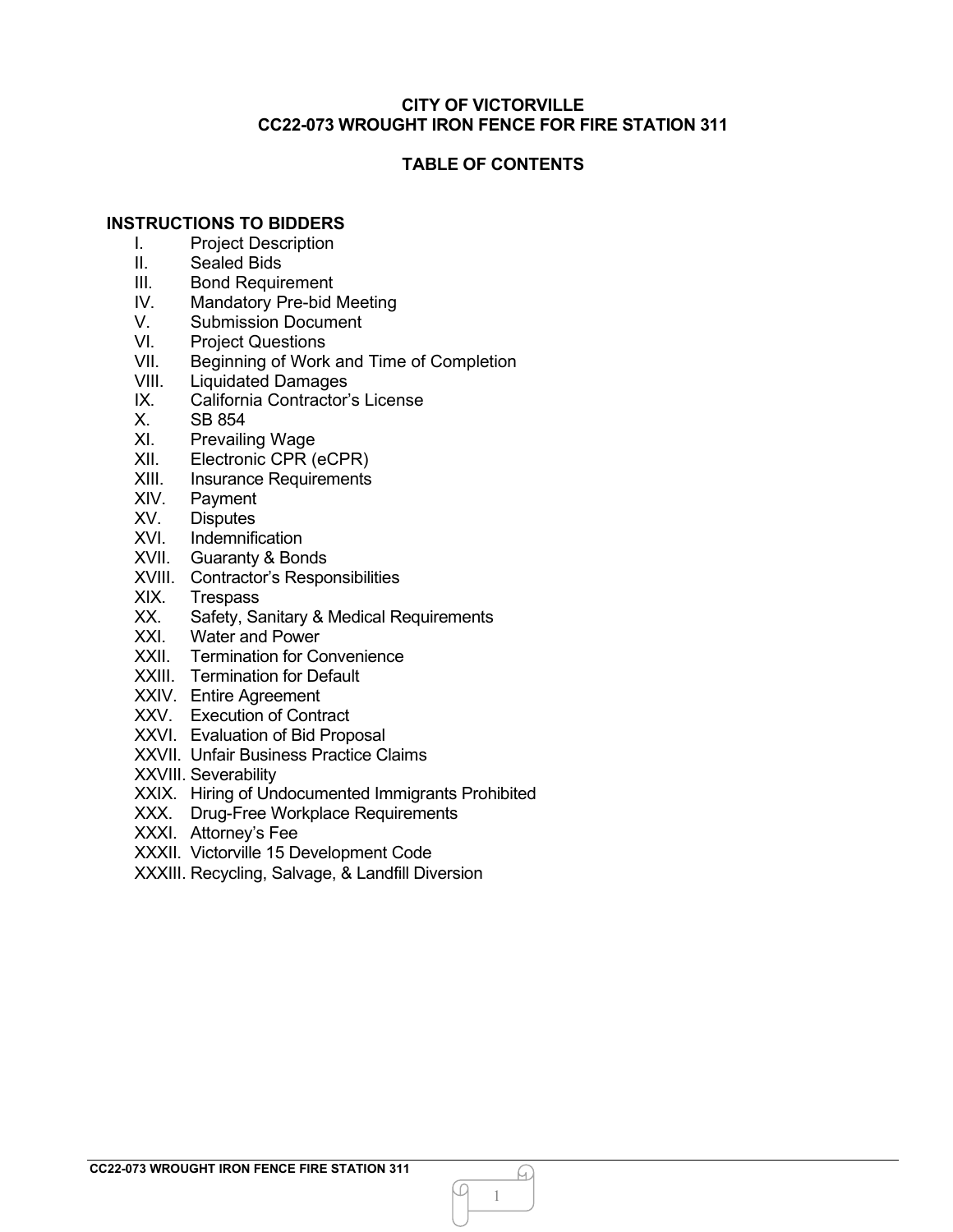## **CC22-073 WROUGHT IRON FENCE FOR FIRE STATION 311 INSTRUCTIONS TO BIDDERS**

# **I. GENERAL INFORMATION:**

The City of Victorville is requesting a bid from a contractor to demo existing chain-link fence and install new wrought iron fence around perimeter of the property to include provide labor, materials, tools, equipment and supplementary services necessary to complete the work.

**II. SEALED BIDS:** Sealed bids shall be received by the Finance Department, Victorville City Hall, 14343 Civic Drive, Victorville, CA 92392, until **2:00 p.m. PST on JANUARY 20, 2022, (late bids will not be accepted).** Bids shall be submitted in a sealed envelope clearly marked **", Project CC22-073, WROUGHT IRON FENCE FOR FIRE STATION 311**". **Emailed or faxed bids will not be accepted.** For more information, contact Celeste Calderon at (760) 955-5082 or [cmcalderon@victorvilleca.gov.](mailto:cmcalderon@victorvilleca.gov)

**III. BOND REQUIREMENTS** - Bids must be accompanied by a Bidder's Bond in the form of a certified or cashier's check or Corporate Surety Bond in amounts not less than ten percent (10%) of the particular bid amount.

**IV. MANDATORY PRE-BID MEETING / JOBWALK:** - **A MANDATORY** pre-bid meeting and jobwalk has been scheduled for all prospective bidders. The meeting will be held on **JANUARY 6, 2022 at 10:00 a.m. at FIRE STATION 311 St. 16200 Desert Knolls, Victorville, CA, 92392**. Site job walk to follow. Prospective bidders are encouraged to address questions, problems, and other issues regarding this project. In no event shall failure to inspect the site constitute grounds for a claim after contract award.

**A bid received from a Contractor who is not represented by a duly authorized agent at the pre-bid meeting and job walk shall be considered non-responsive and rejected from further contract award consideration.** 

*NOTE: In an effort to reduce the risk of COVID-19 exposure, participation in the mandatory pre-bid/job walk meeting is limited to two representatives per contractor to allow for proper physical distancing and wearing face covering/mask at all times is a must. Exceptions will be considered on a case-by-case basis and must be arranged in advance.*

**V. SUBMISSION DOCUMENTS:** All portions of the proposal forms contained in the Submission Certification checklist contained in this bid package must be completed to include signed addenda (if any) before the bid is submitted. Failure to do so may result in the bid being rejected as nonresponsive.

**VI. PROJECT QUESTIONS:** Any prospective bidder desiring an explanation or interpretation of the solicitation, plans, specifications, etc., must request it in writing to the Purchasing Section **by no later than 12:00 p.m. PST on JANUARY 13, 2022** in order to allow a reply to reach all prospective bidders before the submission of their bids. Oral explanations or instructions given before the award of a Contract will not be binding. Any information given a prospective bidder concerning this solicitation will be furnished promptly to all prospective bidders as an addendum to the solicitation, if that information is necessary in submitting bids or if the lack of it would be prejudicial to other prospective bidders.

# **VII. BEGINNING OF WORK, TIME OF COMPLETION:**

The Contractor shall begin work by the date specified in the City's Notice to Proceed informing him that the contract has been awarded and shall diligently prosecute the work so that all the work shall be completed before the expiration of **60 CALENDAR DAYS**, including the specified starting date.

h. ᠕ 1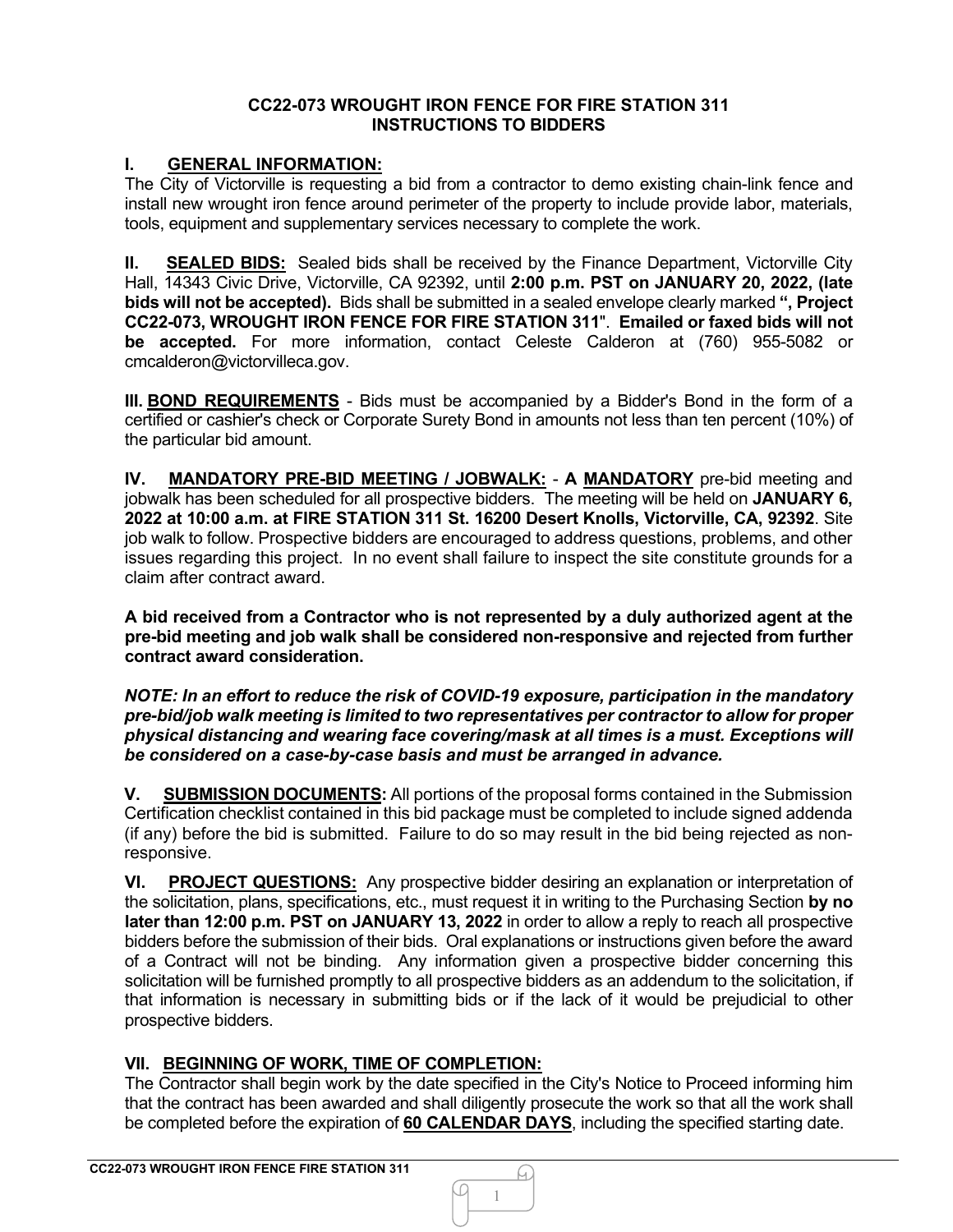**VIII. LIQUIDATED DAMAGES:** The Contractor shall pay the City of Victorville the sum of **TWO HUNDRED FIFTY AND 00/100 DOLLARS (\$2250) per calendar day** for each and every calendar day delay in finishing the work in excess of **SIXTY (60) CALENDAR DAYS** as specified above as Liquidated Damages. The City withholds liquidated damages before the accrual date if the anticipated liquidated damages may exceed the value of the remaining work.

# **IX. CALIFORNIA CONTRACTORS LICENSE AND CITY OF VICTORVILLE BUSINESS LICENSE:**

The successful bidder and/or specified subcontractor(s) must possess a valid must have a valid **California Contractor's License A, B and Class C-13 FENCING CONTRACTOR**, as well as a valid City of Victorville Business License at the time of the award of this contract, to complete the work as described. The Contractor and/or subcontractor shall obtain all required permits and licenses prior to commencing work and shall submit the work in progress to periodic inspection by the appropriate Inspector of the City and shall honor all correction notices issued by same. All contacts, regarding inspections, shall be made to the appropriate department within the City.

# **X. SENATE BILL 854 REQUIREMENTS:**

Senate Bill 854 established a new public works contractor registration program which collects fees to fund compliance monitoring and enforcement. All contractors and subcontractors intending to bid or perform work on public works projects will be required to register, and annually renew, online for the program. No contractor or subcontractor may be listed on a bid proposal for a public works project unless registered with the California Department of Industrial Relations (DIR) pursuant to Labor Code section 1725.5, with limited exceptions from this requirement for bid purposes only under Labor Code section 1771.1(a). This project is subject to compliance monitoring and enforcement by the DIR.

Starting **July 1, 2017,** the new annual registration fees for public works contractors have increased to \$400.00. Additionally, contractors on small projects are exempt from public works registration and electronic certified payroll reporting requirements.

**XI. PREVAILING WAGES:** In accordance with the provisions of California Labor Code Sections 1720, 1770-1776, 1810, 1813, and 1815, as amended, the Director of the Department of Industrial Relations has determined the general prevailing rate of per diem wages in accordance with the standards set forth in Labor Code Section 1773 for the locality in which the Work is to be performed. It shall be mandatory upon the Contractor to whom the Work is awarded and upon any subcontractor under the Contractor to pay not less than said specified rates to all workers employed by them in the execution of the Work, and shall post a copy of said wage rates at the project site.

The contractor and all subcontractors shall comply with **ALL** Federal and State laws, regulations, and guidelines required in the performance of the contract. Copies of the updated Wage Determination rates are available to any interested party, by visiting [www.dir.ca.gov](http://www.dir.ca.gov/) for State of California. Additionally, copies of the State prevailing rate of per diem wages rates are on file at the City of Victorville Finance Division and shall be made available for review to any interested party on request.

**Contractor shall be solely responsible for using the correct wage determination and performing accordingly. An error on the part of any awarding body does not relieve the Contractor from the responsibility for payment of the correct State prevailing wage and compliance with the maintenance and inspection of payroll records, posting of prevailing wage rates at work site, employment of apprentices, and other requirements of California Labor Code (1720, 1770-1776, 1810, 1813, and 1815, as amended), California Code of Regulations, Title 8, Section 16000** *et seq***.; and all other applicable State labor laws. Contractor further acknowledges and agrees that it will be independently responsible for**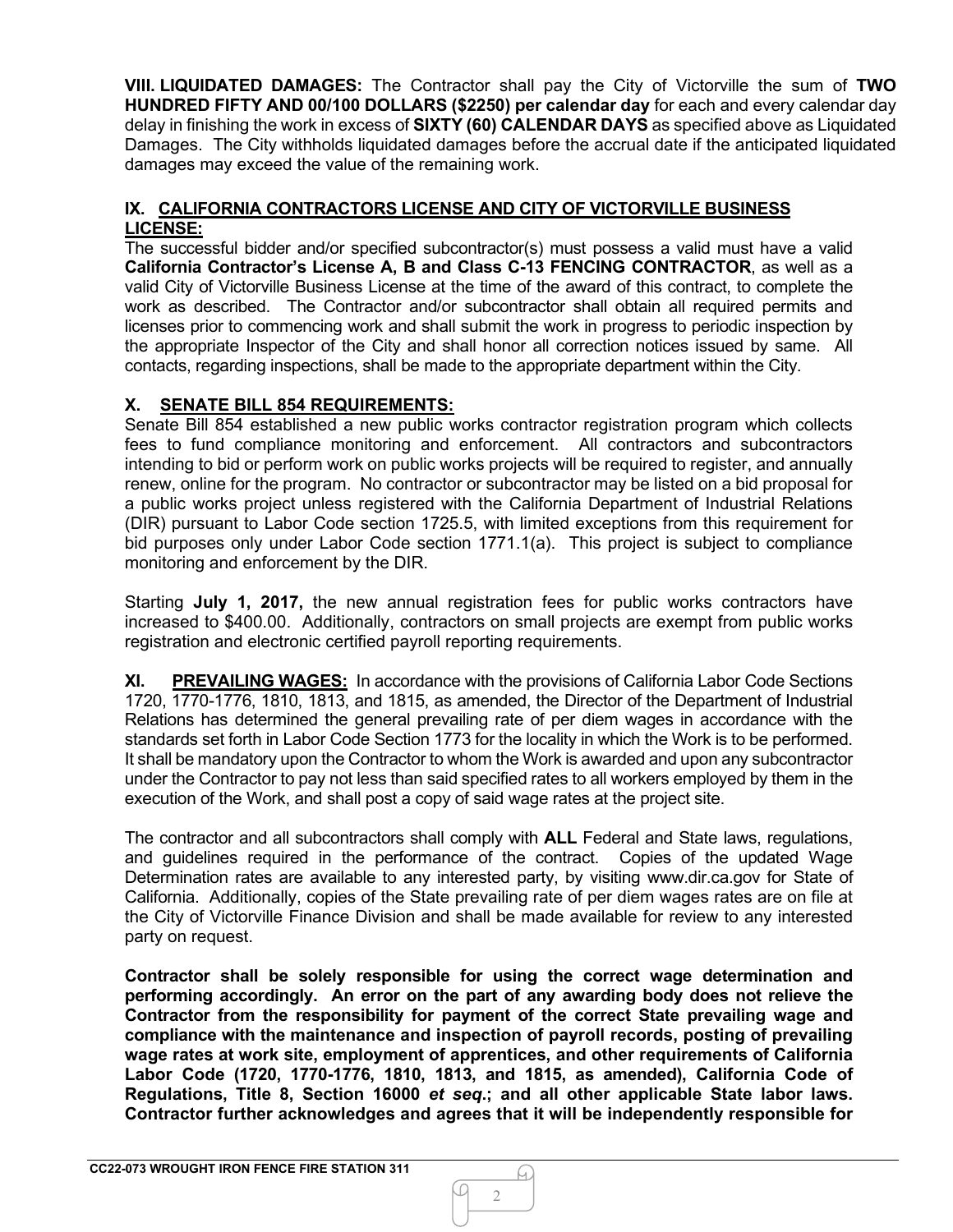**reviewing the applicable laws and regulations and effectuating compliance with those laws. Contractor will require the same of all its subcontractors.**

# **XII. ELECTRONIC CERTIFIED PAYROLL REPORTING (eCPR):**

Contractors and subcontractors on all public works projects awarded on or after April 1, 2015, must use this system to furnish certified payroll records (CPRs) to the Labor Commissioner.

Contractors and subcontractors who have been submitting PDF copies of their CPRs for earlier projects must also begin using the new system. **If the project falls under Small Project Exemption Contractor does not need to upload their payrolls to DIR, however, they will be required to submit their payrolls to Purchasing staff along with their invoices and lien releases.**

For more information please go to www.dir.gov under Labor Law Public Works.

#### **XIII. INSURANCE:**

During the term of the Agreement, the Contractor shall procure and maintain, for the duration of the Agreement, insurance against claims for injuries to persons or damages to property which may arise from or in connection with the performance of the work here under by the Contractor, their agents, representatives, employees or subcontractors.

#### Minimum Scope of Insurance

#### **COMMERCIAL GENERAL AND AUTOMOBILE LIABILITY INSURANCE**

Contractor shall be required to procure and maintain at its own expense, commercial general liability insurance, of not less than One Million Dollars (\$1,000,000) per occurrence, and Two Million Dollars (\$2,000,000) in the aggregate, for bodily injury, personal injury, death, loss, or damage resulting from the wrongful or negligent acts by the Contractor or its officers, employees, servants, volunteers, and agents and independent contractors.

 Contractor shall further be required to procure and maintain, at its own expense, during the Term of this Agreement, commercial vehicle liability insurance covering personal injury and property damage, of not less than One Million Dollars (\$1,000,000) Combined Single Limit, covering any vehicle(s) utilized by Contractor or its officers, employees, servants, volunteers, or agents and independent contractors in performing the services required by this Agreement.

#### **COURSE OF CONSTRUCTION/INLAND MARINE INSURANCE**

Contractor, and or any of its subcontractors, suppliers, vendors, employees, or person whom it performing any work under this agreement shall be required to purchase, and maintain insurance to the full contract and insurable value thereof commonly referred to as a Course of Construction, Builders' Risk, or an Inland Marine policy that offers "Installation" coverage for all materials, supplies, equipment, and property obtained by, or for Contractor, which is to become part of the work while such equipment and property is stored at the jobsite, at temporary locations, or while in transit to the project from such temporary locations. **Contractor, and or any of its subcontractors, suppliers, vendors, employees, or person whom is performing any work under this agreement shall** also be responsible for insuring their owned, leased/rented, or borrowed equipment. Insurance should also include a Loss Payee, and a Waiver of Subrogation Endorsement(s) in favor of the City of Victorville.

# **ADDITIONAL INSURED**

Notwithstanding any inconsistent statement in any required insurance policies or any subsequent endorsements attached thereto, the protection offered by all policies, except for Workers' Compensation coverage, shall bear an endorsement whereby it is provided that, the City and its officers, employees, servants, volunteers, and agents and independent contractors, including, without limitation, the City Attorney, are named as Additional Insureds.

3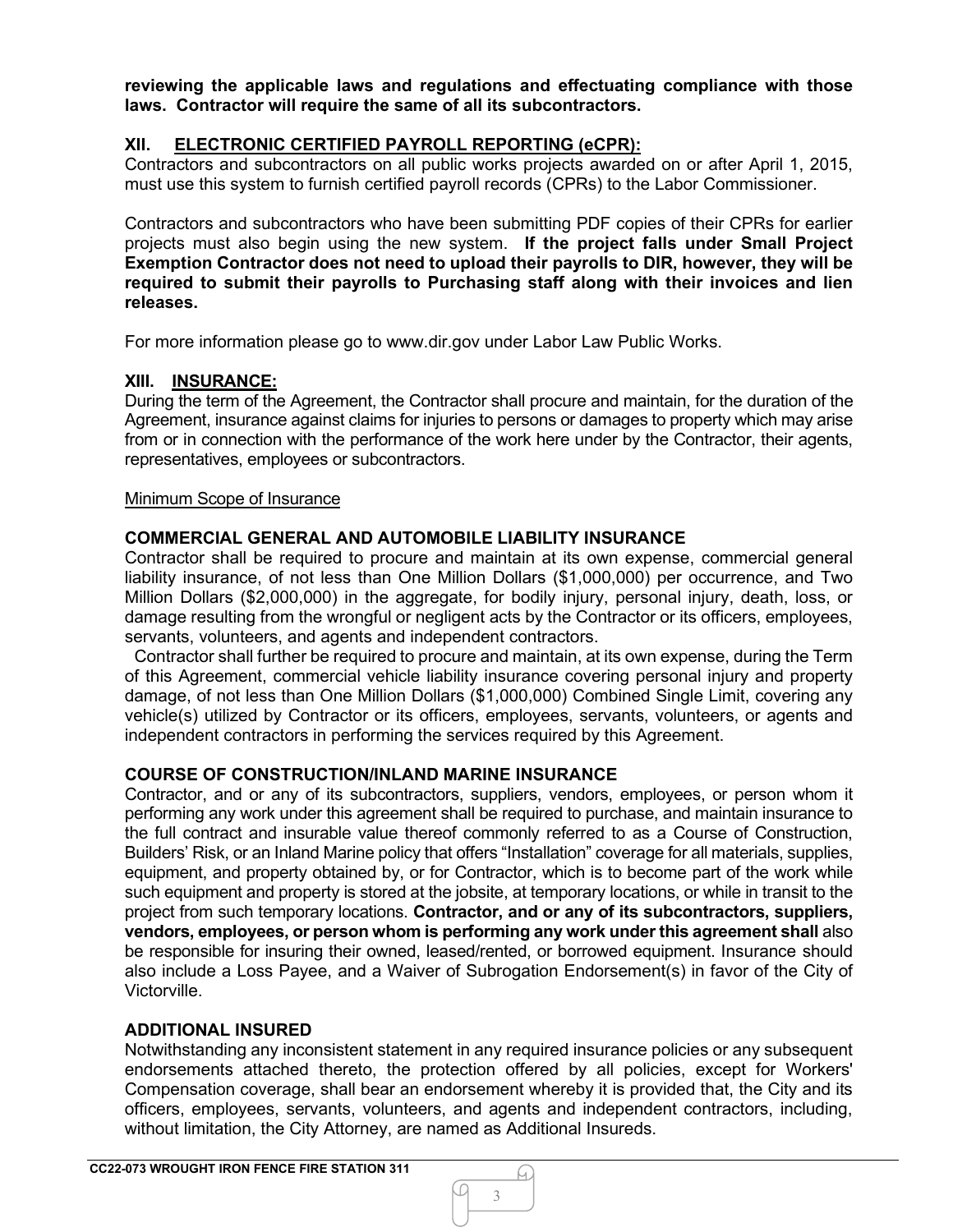# **WAIVER OF SUBROGATION RIGHTS**

Contractor shall require the carriers of all required insurance policies to waive all rights of subrogation against the City and its officers, volunteers, employees, contractors, and subcontractors. Each policy of insurance shall be endorsed to reflect such waiver.

# **WORKERS' COMPENSATION INSURANCE**

Contractor shall procure and maintain, at its own expense, during the Term of this Agreement, workers' compensation insurance, providing coverage as required by the California State Workers' Compensation Law. If any class of employees employed by Contractor is not protected by the California State Workers' Compensation Law, Contractor shall provide adequate insurance for the protection of such employees to the satisfaction of the City. In conformance with current statutory requirements of Section 1860 et seq., of the Labor Code of the State of California, the undersigned confirms the following as their certification:

I am aware of the provisions of Section 3700 of the Labor Code which requires every employer to be insured against liability for workers' compensation or to undertake self-insurance in accordance with the provisions before commencing the performance of the work of this Agreement.

# **PROOF OF INSURANCE COVERAGE; REQUIRED PRIOR TO COMMENCEMENT OF SERVICES**

a. Contractor shall secure from a good and responsible company or companies authorized to do insurance business in the State of California the policies of insurance required by this Agreement and furnish to the City Clerk certificates of said insurance at least one (1) day prior to the commencement of any services to be performed under this Agreement.

b. The certificates of insurance shall bear an endorsement whereby it is provided that, in the event of cancellation or amendment of any required insurance policy for any reason whatsoever, the City shall be notified by mail, postage prepaid, not less than thirty (30) days before the cancellation or amendment is effective. In the case of non-payment, ten (10) days' advance written notice shall be given.

c. The certificates of insurance shall bear an endorsement whereby it is provided that the respective insurance policy shall not be terminated or expire without first providing thirty (30) days written notice to the City of such termination or expiration.

d. The certificates of insurance shall indicate that the respective insurance policy will be maintained throughout the Term of this Agreement.

e. The Commercial General Liability and vehicle liability policies shall be endorsed to contain the following provision: "For any claims related to this Agreement, Contractor's service coverage shall be primary with respect to the City. Any insurance maintained by the City shall be in excess of Contractor's insurance and shall not contribute to it.

Contractor shall review the sample agreement, attached hereto, for additional required insurance criteria.

# **XIV. PAYMENT:**

On or about the first of each calendar month, the Contractor shall request payment for the work performed prior to such date.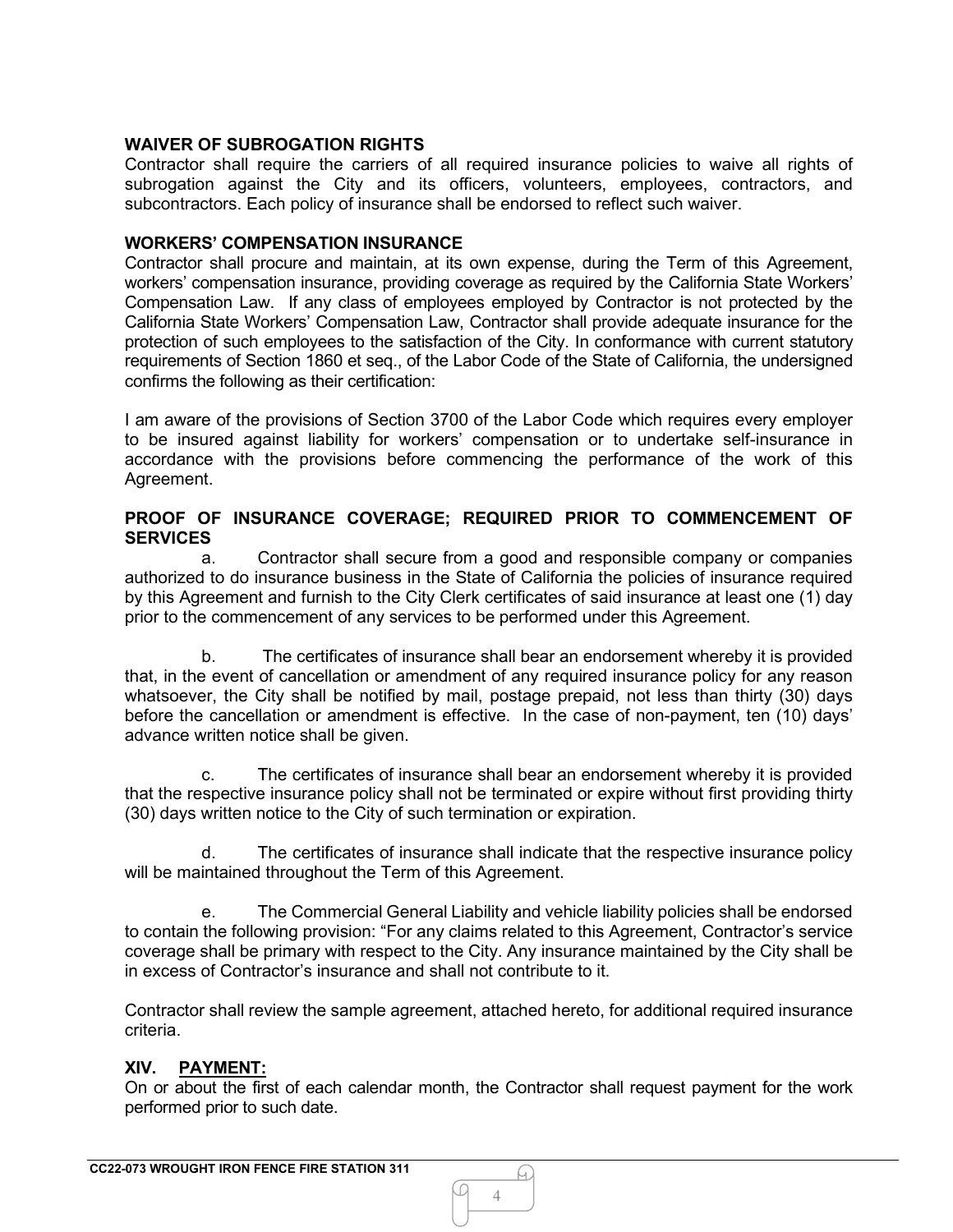Upon approval by the Fire and Building Official, or the designee, of the Contractor's estimate of work completed, City will make a progress payment to the Contractor equal in amount to the approved estimate less a retention of five (5) percent and less the total of all previous payments.

In preparing estimates, the material delivered on the site, preparatory work done, and the cost of bonds and insurance paid may be taken into consideration.

Upon completion of the work, the Contractor may request full payment for his work, and after acceptance of the work by the City, City will make a final progress payment as described above. The amount retained will continue to be retained until thirty-five (35) days after the date of acceptance and upon receipt of appropriate invoices and lien releases. In case of default by the Contractor, the retention shall be retained by the City, as liquidated damages, as provided in the section relating to suspension of Contract.

#### **The City shall make payments on any invoice request submitted by the Contractor. The payment request shall not be deemed properly completed unless, all required payroll documents, have been properly completed.**

# **XV. DISPUTES:**

Any controversy or claim arising out of or relating to the provisions of this Agreement or the breach thereof shall be settled by arbitration, in accordance with the Rules of the American Arbitration Association, unless the parties agree, in writing, to some other form of alternative dispute resolution.

# **XVI. INDEMNIFICATION:**

Notwithstanding the limits of any insurance, Contractor shall indemnify City, its officials, officers, agents, volunteers and employees against, and will hold and save them and each of them harmless from, any and all actions, suits, claims, damages to persons or property, losses, costs, penalties, obligations, errors, omissions or liabilities, (herein "claims or liabilities") that may be asserted or claimed by any person, firm or entity arising or alleged to arise out of or in connection with the negligent performance of the work, operations or activities of Contractor, its agents, employees, subcontractors, or invitees, provided for herein, or arising or alleged to arise from the negligent acts or omissions of Contractor hereunder, or arising or alleged to arise from Contractor's negligent performance of or failure to perform any term, provision, covenant or condition of this Agreement, but excluding such claims or liabilities or portion of such claims or liabilities arising or alleged to arise from the negligence or willful misconduct of the City its officials, officers, agents, volunteers or employees, and in connection therewith:

a. Contractor will defend any action or actions filed in connection with any of said claims or liabilities and will pay all costs and expenses, including legal costs and attorneys' fees incurred in connection therewith;

b. Contractor will promptly pay any judgment rendered against the City, its officials, officers, agents or employees for any such claims or liabilities arising or alleged to arise out of or in connection with Contractor's (or its agents', employees', subcontractors' or invitees') negligent performance of or failure to perform such work, operations or activities hereunder; and Contractor agrees to save and hold City, its officials, volunteers, officers, agents, and employees harmless therefrom;

c. In the event the City, its officials, officers, agents, volunteers or employees is made a party to any action or proceeding filed or prosecuted against Contractor for such damages or other claims arising or alleged to arise out of or in connection with the negligent performance of or failure to perform the work, operation or activities of Contractor hereunder, Contractor shall pay to City, its officials, volunteers officers, agents or employees, any and all costs and expenses incurred by the City, its officers, agents or employees in such action or proceeding, including but not limited to, legal costs and attorneys' fees for counsel acceptable to the City.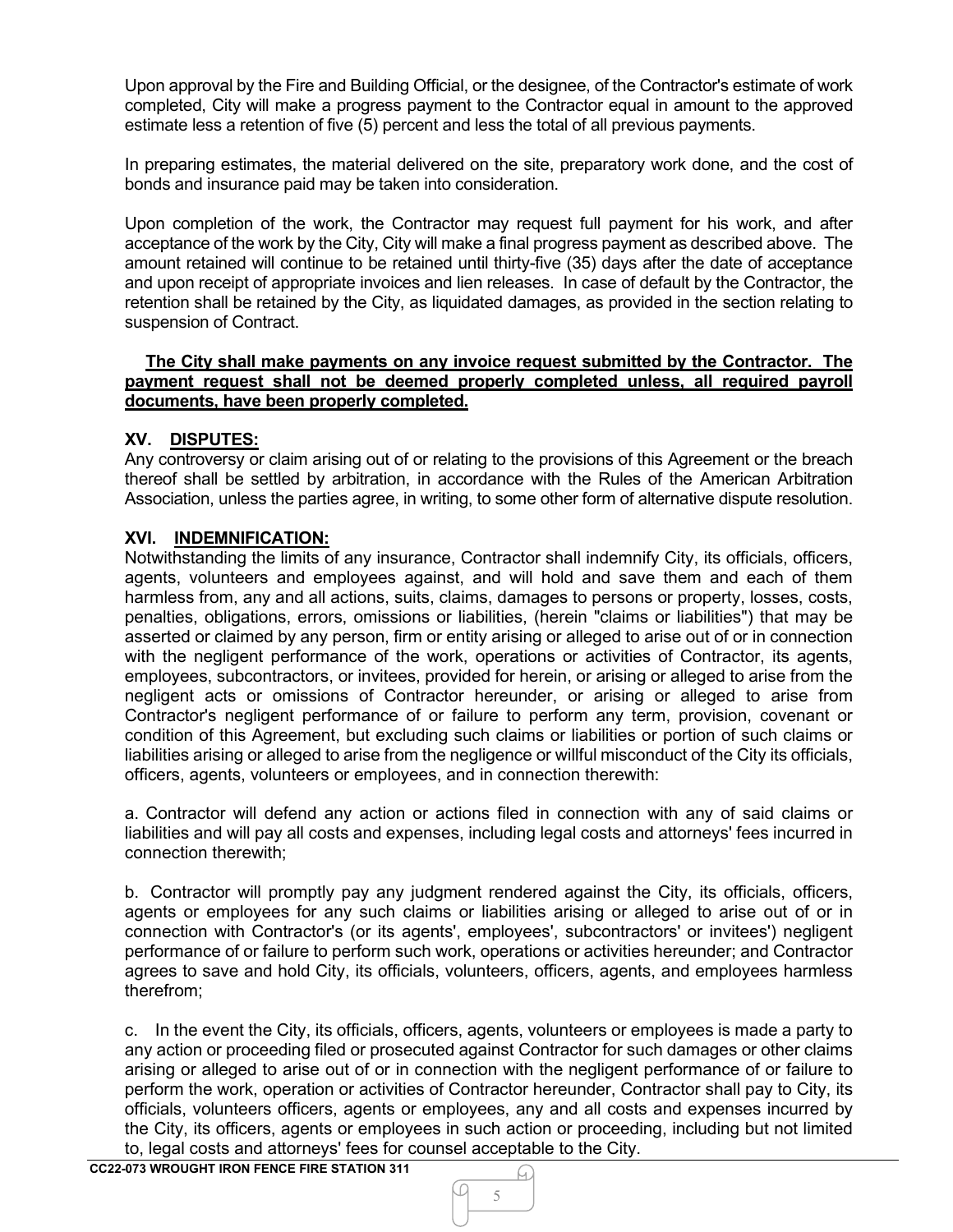d.Contractor's duty to defend and indemnify as set out in this Section shall include any claims, liabilities, obligations, losses, demands, actions, penalties, suits, costs, expenses or damages or injury to persons or property arising or alleged to arise from, in connection with, as a consequence of or pursuant to any state or federal law or regulation regarding hazardous substances, including but not limited to the Federal Insecticide, Fungicide and Rodenticide Act ("FIFRA"), Comprehensive Environmental Response, Compensation and Liability Act of 1980 ("CERCLA"), Resource Conservation and Recovery Act of 1976 ("RCRA"), the Hazardous and Solid Waste Amendments of 1984, the Hazardous Material Transportation Act, the Toxic Substances control Act, the Clean Air Act, the Clean Water Act, the California Hazardous Substance Account Act, the California Hazardous Waste Control Law or the Porter-Cologne Water Quality Control Act, as any of those statutes may be amended from time to time.

The Contractor's indemnification obligations pursuant to this Section shall survive the termination of this Agreement. Contractor shall require the same indemnification from all subcontractors.

#### **XVII. GUARANTY AND BONDS:**

A material and workmanship guaranty for a period of twelve (12) months from the date of acceptance of the work will be required. A guaranty form for this purpose is included in the Proposal.

The Contractor, simultaneously with execution of the Contract, shall furnish a surety bond in an amount equal to one hundred percent (100%), of the contract price as security for the faithful performance of the Contract, and a separate surety bond in an amount equal to one hundred percent (100%) of the contract price as security for the payment of all persons performing labor and furnishing materials in connection with the Contract. Bonds must be issued by an admitted surety insurer in the State of California, as set forth in the Public Contract Code, Section 20170.

Full compensation for furnishing the guaranty and bonds will be considered as included in the contract price or prices paid for the items or work involved and no additional compensation will be allowed, therefore.

# **XVIII. CONTRACTOR'S RESPONSIBILITIES:**

The Contractor shall be responsible for safe, efficient, and adequate methods and equipment during the progress of the work to secure the safety of the workers. It shall be the Contractor's responsibility to perform the work strictly in accordance with the Scope of Services and any revisions as may be made therein by the Fire and Building Officials, or the designee, from time to time in the form of written change orders issued.

The Contractor shall assume the defense of and indemnify and save harmless the City, its officers and agents from all claims of any kind arising from its own negligence or that of its agents in the performance of the contract.

The Contractor shall be responsible for the custody of any material furnished for the care of all the work until its completion and final acceptance, and Contractor shall, at Contractor's own expense, replace damaged or lost material and repair damaged parts of the work, or the same may be done at Contractor's expense by the City.

During the progress of the work, the Contractor shall keep the premises, occupied by, in a neat and clean condition, and free from any unsightly accumulation of rubbish. Contractor shall remove from the vicinity of the completed work all plant, building, rubbish, unused materials, concrete forms, and equipment belonging to Contractor or used under Contractor's direction during construction, and in the event of failure to do so, the same may be removed by the City at the expense of the Contractor.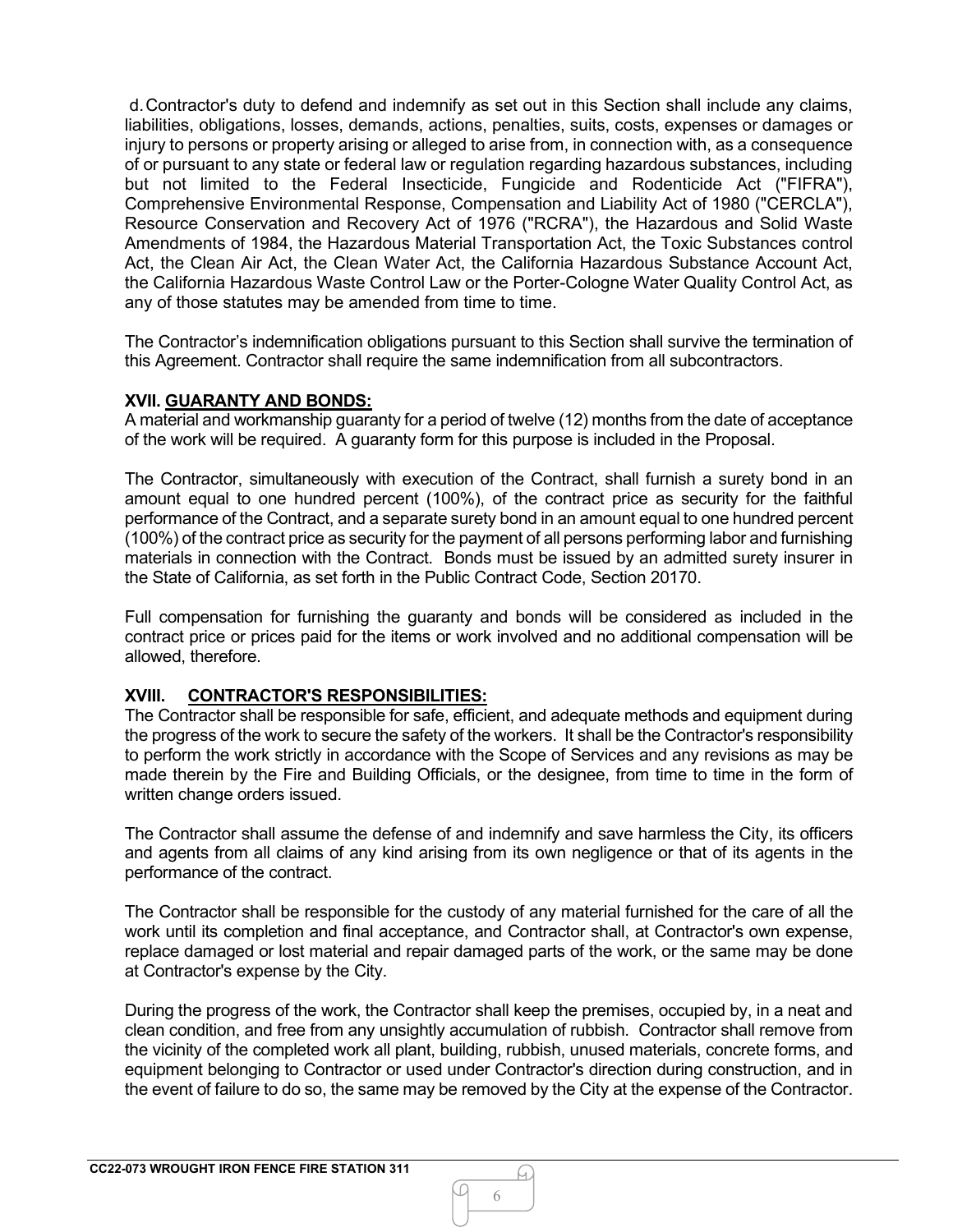# **XIX. TRESPASS:**

The Contractor shall be responsible for all damage or injury which may be caused on any property by trespass of the Contractor's employees in the course of their employment whether the said trespass was committed with or without the consent or knowledge of the Contractor.

# **XX. SAFETY, SANITARY, AND MEDICAL REQUIREMENTS:**

The Contractor, Contractor's employees, subcontractors, and their employees, shall promptly and fully carry out the existing safety, sanitary, and medical requirements as prescribed by the Division of Industrial Safety and by County or State Health Departments to the end that proper work shall be done, and the safety and health of the employees and of the community may be conserved and safeguarded. In case such regulations and orders are not observed by the Contractor, they may be enforced by the Fire and Building Official at the Contractor's expense.

# **XXI. WATER AND POWER:**

Unless otherwise provided in the Special Provisions, the Contractor shall provide, at Contractor's expense, all necessary water and power required for operations under the Contract. During the progress of the work, Contractor shall ensure that existing facilities, fences, and other structures are adequately protected and, upon completion of all work, all facilities that may have been damaged are restored to a condition acceptable to the City. City will assist the Contractor, at his specific request, in locating existing utilities.

# **XXII. TERMINATION FOR CONVENIENCE:**

City may, by written notice, terminate this contract in whole or in part, when deemed in City's interest. Upon termination of this contract, City shall only be liable for payment under the payment provisions of this contract for services rendered or supplies furnished prior to the effective date of termination.

# **XXIII. TERMINATION FOR DEFAULT:**

City, may, by written notice of default to the Contractor, terminate this contract in whole or in part if the Contractor fails to:

1. Deliver the supplies or to perform the services within the time specified in this contract or any extension; or

- 2. Make progress, so as to endanger performance of this contract; or
- 3. Perform any of the other provisions of this contract.

# **XXIV. ENTIRE AGREEMENT:**

This contract, including any attachments hereto, constitutes the sole and only agreement between the parties. It correctly sets forth the obligations of the parties to each other in respect to any such matters as of this date. Any agreements, discussions, statements, or representations of any kind between the parties respecting any such matters, not expressly set forth, in this agreement are null and void.

# **XXV. EXECUTION OF CONTRACT:**

The Contract shall be signed by the successful bidder and returned, together with contract bonds (if applicable), proof of insurance coverage's and a copy of City of Victorville Business License within 10 days, not including Friday, Saturday, Sunday, and legal holidays, after the bidder has received the Contract for execution.

# **XXVI. EVALUATION OF BID PROPOSALS:**

City reserves the right to accept or reject all bids and to award a contract to the bidder or bidders who best meets its requirements. Relevant factors which shall be considered in evaluating the bids are: completeness and accuracy of bid; response time to emergencies; length and nature of warranties; anticipated length of life of materials; percentage mark up on materials supplied; past experiences of the City with the bidder; references from other cities, developers, or municipalities regarding past work done by the bidder; ability to complete the job in the specified time with the

7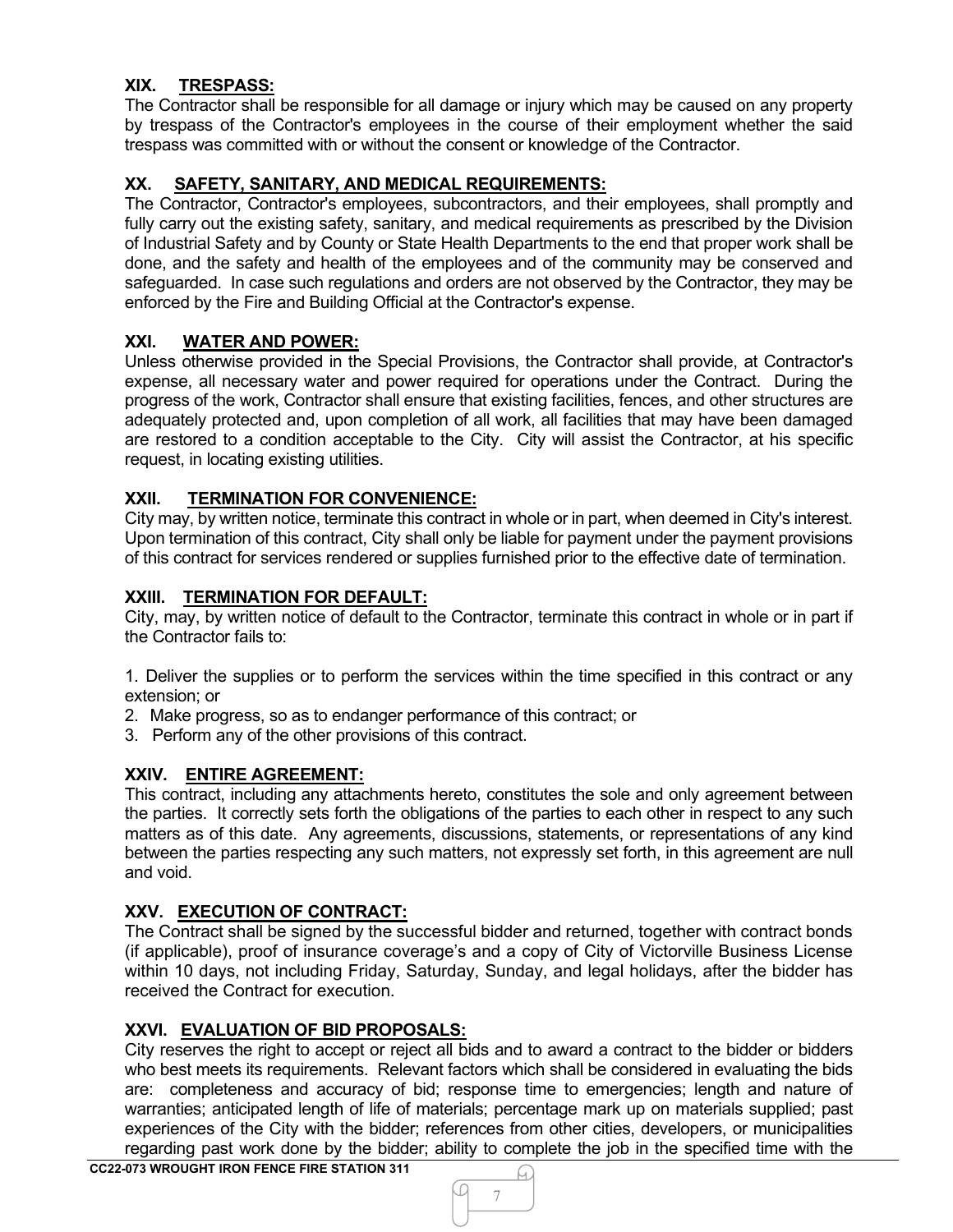specified quality of workmanship; as well as the lowest and best price.

# **XXVII. UNFAIR BUSINESS PRACTICE CLAIMS:**

In entering into the City contract or a subcontract to supply goods, services or materials pursuant to the City contract, the contractor or subcontractor offers and agrees to assign to the awarding body all rights, title, and interest in and to all causes of action it may have under Section 4 of the Clayton Act (15 U.S.C. Sec. 15) or under the Cartwright Act (Chapter 2, (commencing with Section 16700) of Part 2 of Division 7 of the Business and Professions Code), arising from purchases of goods, services or materials pursuant to City contract or the subcontract. This assignment shall be made and become effective at the time the awarding body renders final payment to the contractor without further acknowledgment by the parties. (Sec. 7103.5, California Public Contract Code).

# **XXVIII. SEVERABILITY:**

In the event that any one or more of the phrases, sentences, clauses, paragraphs, or sections contained in this Agreement shall be declared invalid or unenforceable by a valid judgment or decree of a court of competent jurisdiction, such invalidity or unenforceability shall not affect any of the remaining phrases, sentences, clauses, paragraphs, or sections of this Agreement which are hereby declared as severable and shall be interpreted to carry out the intent of the parties hereunder unless the invalid provision is so material that its invalidity deprives either party of the basic benefit of their bargain or renders this Agreement meaningless.

# **XXIX. HIRING OF UNDOCUMENTED IMMIGRANTS PROHIBITED:**

Contractor shall not hire or employ any person to perform work within the City or allow any person to perform work required under this Agreement unless such person is properly documented and legally entitled to be employed within the United States.

# **XXVIII APPRENTICES ON PUBLIC WORKS:**

The Contractor shall comply with all applicable provisions of Section 1777.6 of the California Labor Code relating to employment of apprentices on public works projects. Prior to commencing work on a contract for public works, Contractor shall submit Contract award information to an applicable apprenticeship program that can supply apprentices to the site of the public works. Contractor and Subcontractor shall provide and keep accurate payroll records and shall be available for inspection by the Labor Standards Enforcement (full texts of these codes are available at [www.leginfo.ca.gov/calaw.html\)](http://www.leginfo.ca.gov/calaw.html).

All public works contracts valued at \$30,000 or more carry an obligation to hire apprentices, unless the craft or trade does not require the use of apprentices, as indicated in the corresponding prevailing wage determination. This duty applies to all contractors and subcontractors on a project, even if their part of the project is less than \$30,000.

# **XXIX. DRUG-FREE WORKPLACE REQUIREMENTS:**

The contractor and all subcontractors shall comply with the requirements of the Drug-Free Workplace Act of 1990 (Government Code Sections 8350 et seq.).

# **XXX. ATTORNEY'S FEES:**

Should any litigation, specifically including but not limited to, arbitration and other non-judicial resolution of disputes be commenced between the parties to this agreement concerning this agreement or the rights and duties of either in relation thereto, the parties prevailing in such litigation or other proceeding shall be entitled, in addition to such other relief as may be granted, to a reasonable sum as and for attorney fees in such litigation where the proceeding which, if not agreed upon by the parties, shall be determined by the court or other entity in which such litigation or other proceeding is brought.

.N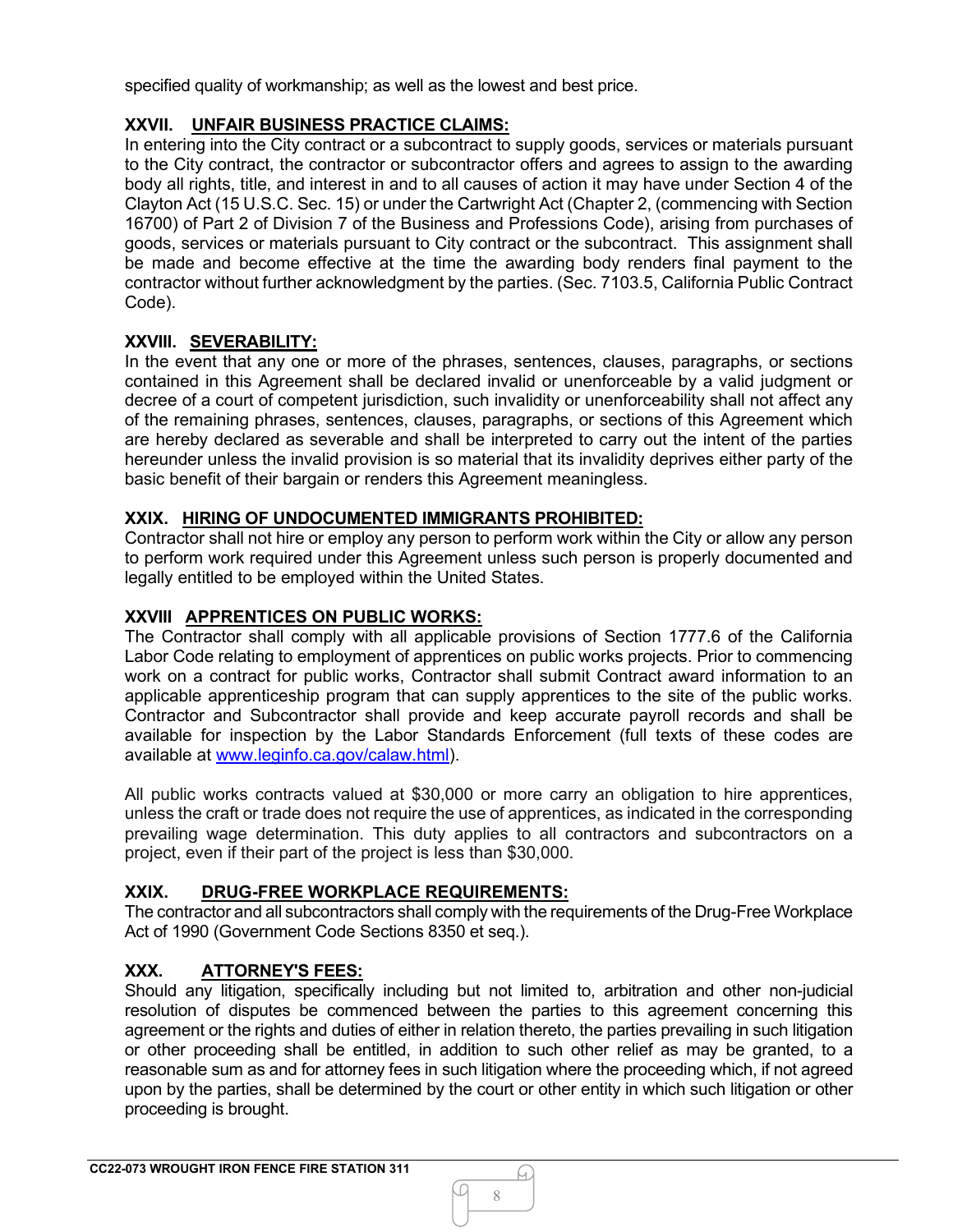# **XXXI. VICTORVILLE 15 DEVELOPMENT CODE 16-5.14.010 through 16-5-14.080 (AS APPLICABLE)**

# *Construction Site Maintenance and Trash Containment*

There shall be containment of trash, rubbish and debris on a routine, continuous basis for each construction sites, and there shall be no loose materials permitted to accumulate on the sites or to be carried away by wind or water. The City Building Official shall have the authority to require additional dust, trash or water run-off measures if necessary, to protect life or property.

- 1. Soils Engineering Report, if required, the building official shall require a solids engineering investigation, based upon the most recent grading plan. The report shall include data regarding the nature, distribution and strength of existing soils, conclusions and recommendations for grading procedures, design criteria for corrective measures and other data required by the building official. Soils investigation shall be prepared and signed by a registered solids engineer and approved by the building official.
- 2. Geological Engineering Report, if required, the building official shall require and engineering geological investigation for a hillside development and may require one for other grading work. The geological engineering report, prepared and signed by an engineering geologist, shall include an adequate description of the geology of the sites and conclusions and recommendations regarding the effect of geological conditions of the proposed development. The report must be approved by the building official who may require supplemental geological reports and data. Recommendations included in the report and approved by the building official shall be incorporated into the grading plan.
- 3. Wind Generated Soil Erosion, if required, the building official shall require the owner/contractor to provide a proposal for sufficient control and wind-born soil and dust during and after all grading operations.
- 4. Development Permit and Tract Map Requirements. No authorization shall be granted for the import and export of earth materials to or from sites nor shall any grading be conducted on a site (s) unless a grading permit has been issued. As a condition for a development, the planning commission may limit the height, angle, and design of any such as contour grading and additional landscaping (Section 13.02.240) to mitigate the adverse environmental impact created by a development project.
- 5. Modifications of Approved Plans. Modifications of approved grading plans shall be approved in writing by the building official. Required soils and geological reports shall be submitted with the modified plans. No grading work in connection with the proposed modifications shall be permitted without the prior written approval of the soils engineer.
- 6. The building official may waive the requirement for a contour map or subsurface exploration if it is determined to be unnecessary, but the work must confirm to the provisions of this chapter and other relevant laws.

# **XXXII. RECYCLING, SALVAGE, AND LANDFILL DIVERSION**

The City encourages innovative approaches to recycling, reuse, or salvage. The City of Victorville is mandated by the State of California to implement programs to reduce the amount of waste sent to landfill by 50% by the year 2000 and beyond.

In order to comply with this State mandate, the City requires all contractors to fill out the attached "Construction/Demolition Waste Recycling Plan" (C/DWRP, pages 58-59). The plan outlines how the contractor will divert 50% of waste material from the landfill in order to achieve the State goal. At a minimum, contractors must divert scrap metal, concrete, and asphalt.

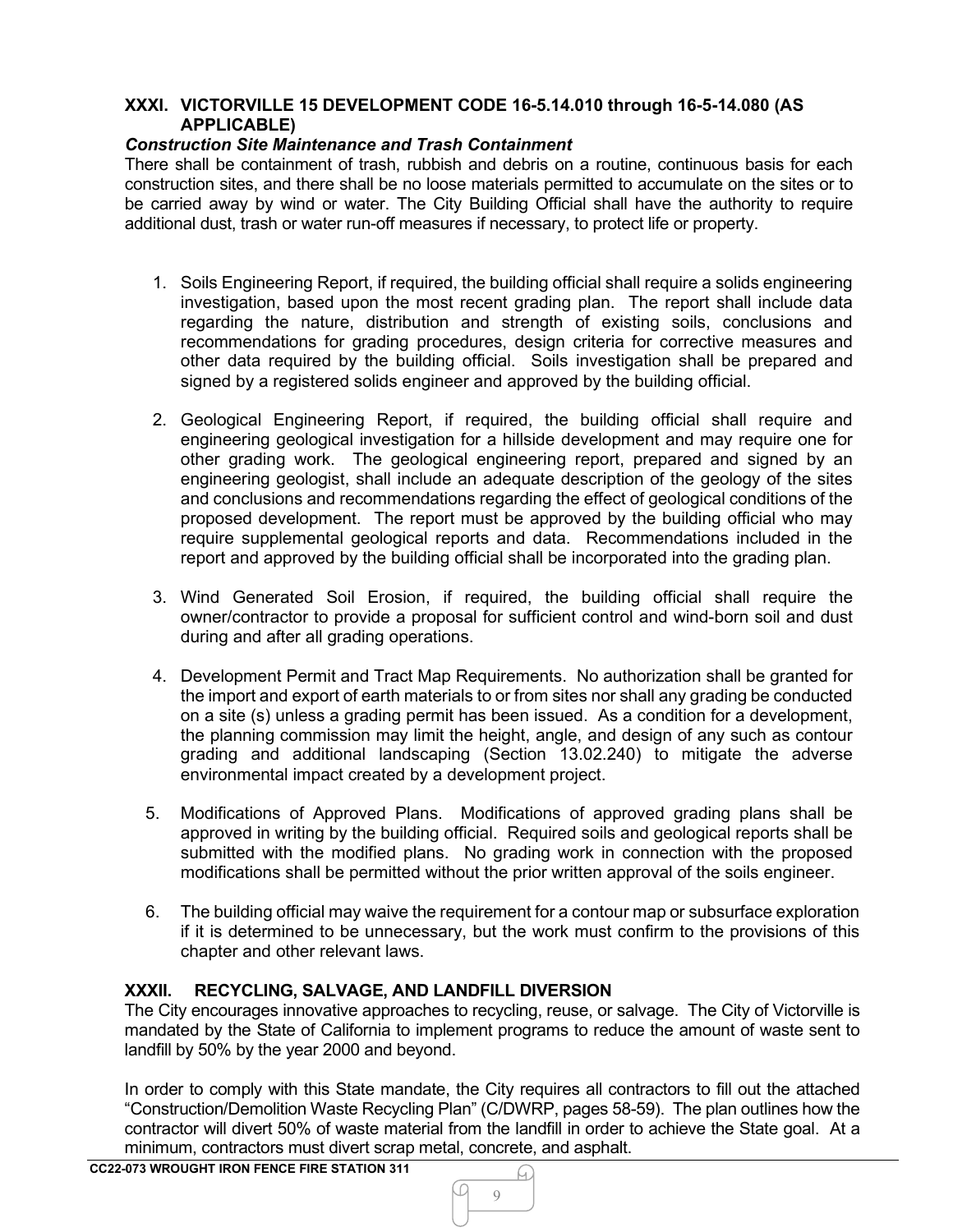The successful contractor is also required to complete and submit the attached "Summary Waste Disposal and Diversion Report" (SWDDR). Weight slips documenting actual amounts disposed and diverted must accompany the SWDDR. The SWDDR must be completed at the conclusion of the project and must be submitted to the contract administrator before final payment will be made.

Contractors who need information on local scrap metal recyclers, asphalt and concrete recyclers, or brush and wood recyclers should contact the City of Victorville Solid Waste Manager at (760) 955- 5086.

.N

Q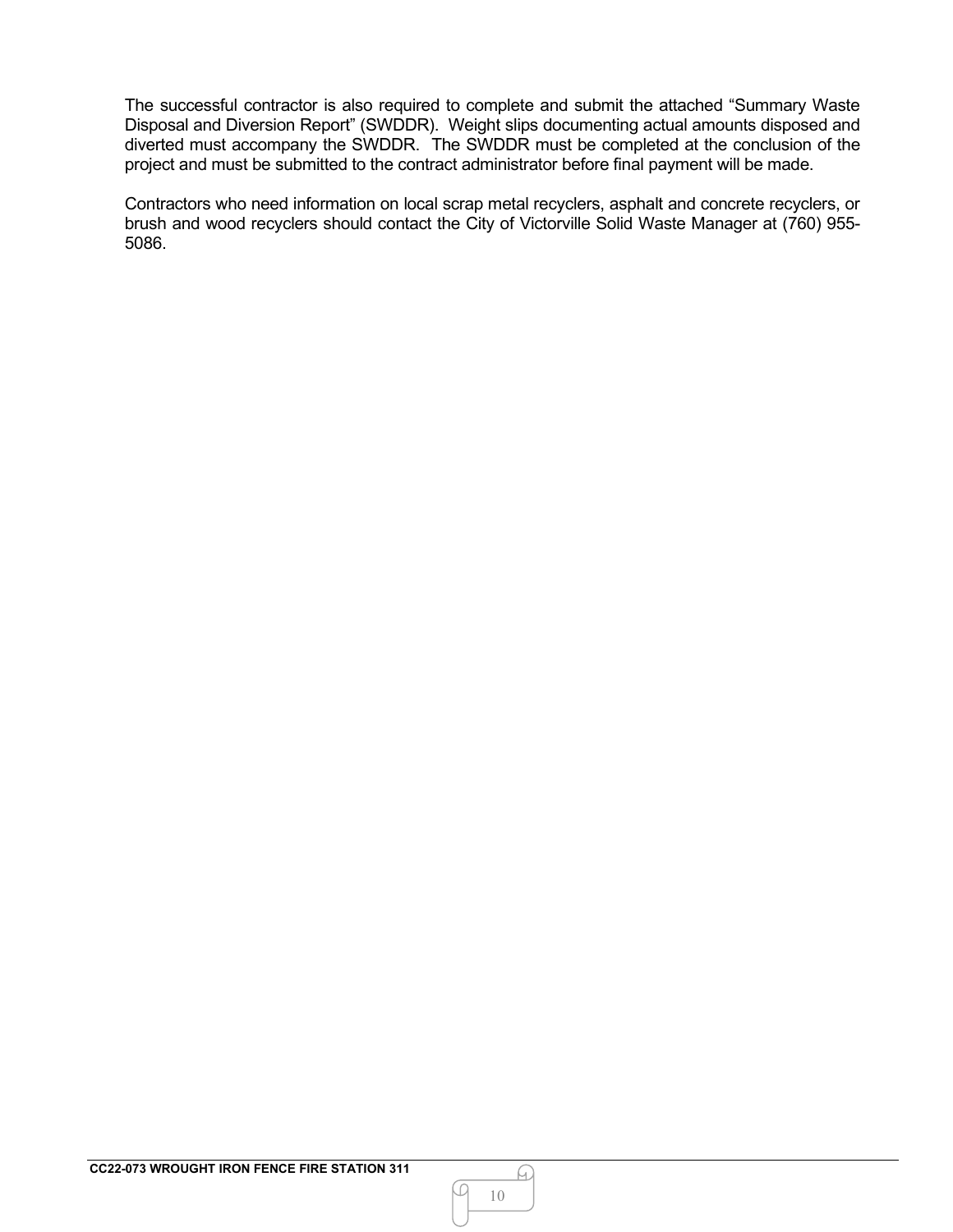# **SCOPE OF WORK**

- 8' wrought iron fence to curve out at the top with basic spear tips
- Laterals shall be spaced 5"-6"
- Install 4'x8'x3/4" (#9) expanded metal mesh on both sides of the pedestrian gate
- Replace "V" gutter per detail
- Provide a minimum 10 gate controller remotes
- Gate openers shall also be operated by Opticom
- Tap into electrical in the apparatus bay. If gate openers require a dedicated circuit, conduit and wire must be installed to the panel located inside the station
- Quote Motorized Gate #2 separately on the Bid Form. This is designated as Additive #1.
- Contractor shall be responsible to verify measurements prior to bid
- Contractor is responsible for all required permits and fees
- Contractor is responsible for underground utility location
- Contractor is responsible for the storage of all tools and materials.
- Contractor is responsible for the removal of all construction trash and debris.
- Contractor is responsible for concrete truck cleanout arrangements.
- Contractor is responsible for any damage to City buildings, equipment, and vehicles due to negligence.
- The City is not responsible for stolen or damaged tools and materials left on site.

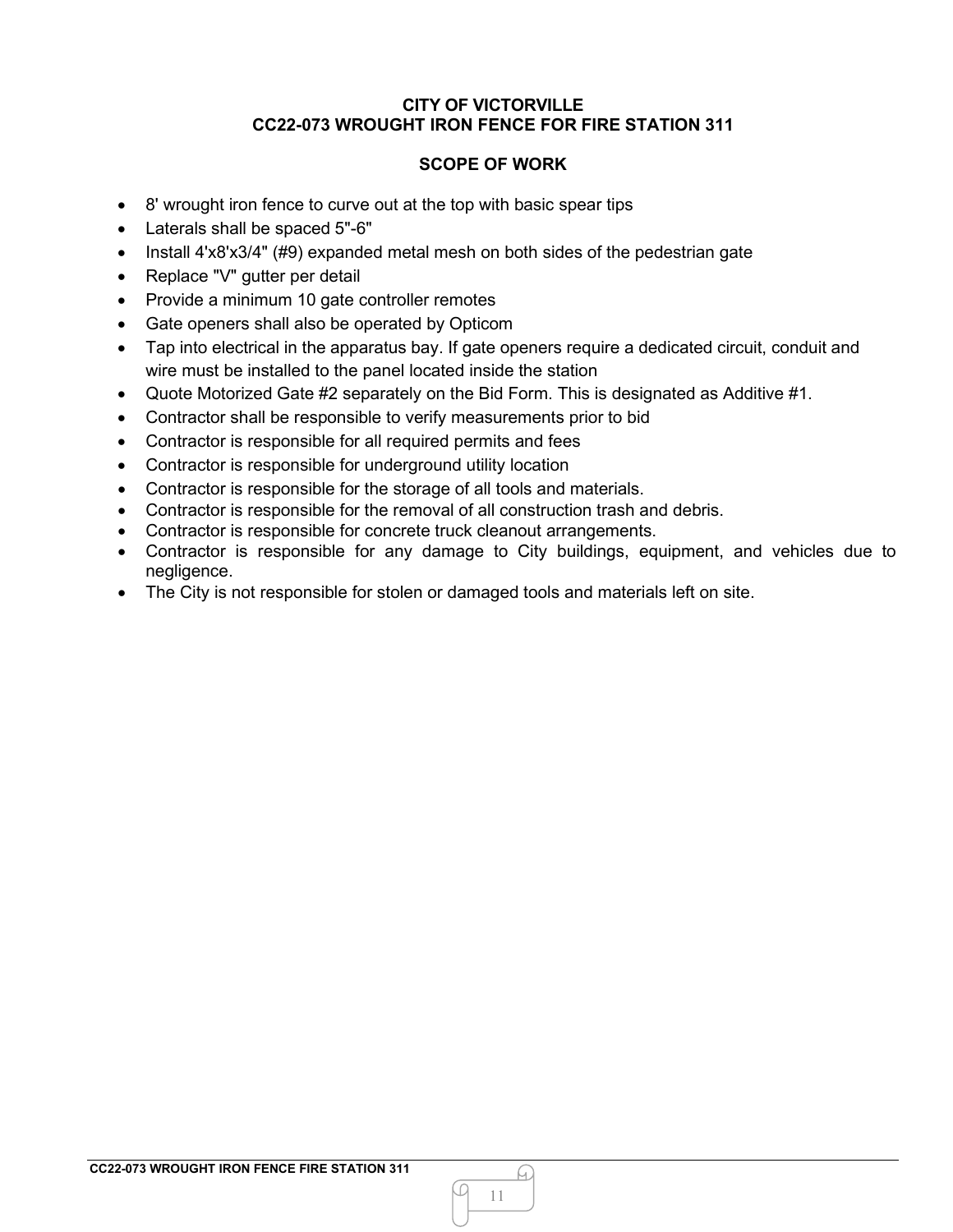# **FORMS SUBMISSION CERTIFICATION**

I hereby submit to the SCLAA the following Bid Proposal for work outlined in the plans and specifications entitled **Wrought Iron Fence at Fire Station 311, Project #CC22-073.** All the following documents (check below) are completed, fully executed, and included in my Bid Proposal as required in the bid document:

- Submission Certification
- Proposal
- Proposal Instruction
- Bid Proposal Form
- Bidder Identification
- Customer References
- Worker's Compensation
- Signature Authorization
- List of Subcontractors
- **Questionnaire**
- \_\_\_\_ Bidder's Bond
- Non-Collusion Declaration
- SB 854 Certification
- Debarred Certification Acknowledgement
- Acknowledgement Pages for All Bid Addenda

My signature on this Submittal Certification is affirmation that all items listed above are fully completed and executed and are hereby submitted with the Bid Proposal as required. I understand that failure to complete and/or submit any of the required documents may be cause for rejection of my Bid Proposal.

Business Name: \_\_\_\_\_\_\_\_\_\_\_\_\_\_\_\_\_\_\_\_\_\_\_\_\_\_\_\_\_\_\_\_\_\_\_\_\_\_\_\_\_\_\_\_\_\_\_\_\_\_\_\_\_\_\_\_\_\_\_\_\_

Authorized Signature **Authorized Signature Printed Name and Title** 

h)

\_\_\_\_\_\_\_\_\_\_\_\_\_\_\_\_\_\_\_\_\_\_\_\_\_\_\_\_\_\_\_\_\_\_\_\_\_\_\_\_\_\_\_\_\_\_\_\_\_\_\_\_\_\_\_\_\_\_\_\_\_\_\_\_\_\_\_\_\_\_\_\_\_\_\_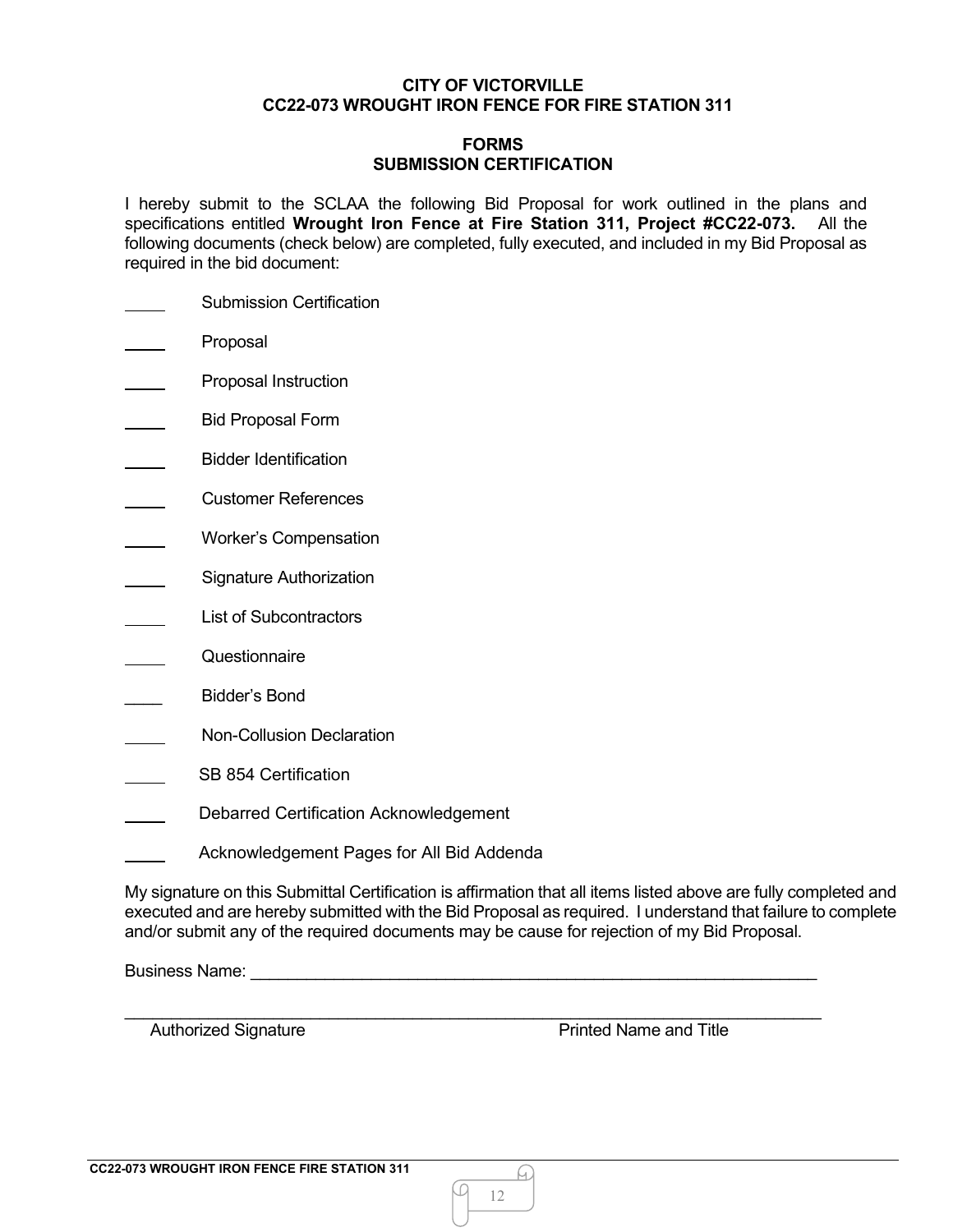### IT IS UNDERSTOOD AND AGREED THAT:

1. The undersigned has carefully examined all the contract documents which will form a part of the contract; namely, Instructions to Bidders, the Proposal, the Bid Proposal Forms, the List of Subcontractors, the Contract, the Faithful Performance Bond, the Payment Bond, the Non-Collusion Affidavit, and all additions, deletions, modifications and appendices and all addenda as prepared prior to the date of bid opening setting forth any modifications or interpretations of any of said documents.

2. The undersigned has by investigation at the site of the work is otherwise satisfied as to the nature and location of the work and is fully informed of all conditions and matters which can in any way affect the work or the cost thereof.

3. The undersigned fully understands the scope of the work and has checked carefully all works and figures inserted in this proposal and he further understands the Owner will in no way be responsible for any errors or omissions in the preparation of this Proposal.

4. The undersigned will execute the Contract and furnish the required Performance and Payment Bonds and proof of insurance coverage within ten (10) days (not including Sundays and holidays) after notice of acceptance of the bid by the Owner; further, this bid may not be withdrawn for a period of forty five (45) days after date set for opening thereof, unless otherwise required by law. If any bidder shall withdraw their bid within said period, the bidder shall be liable under the Bidder's Bond(s), as the case may be.

The undersigned hereby certifies that this Proposal is genuine and not sham or collusive or made in the interest or in behalf of any person not herein named, and the undersigned has not directly or indirectly induced or solicited any other bidder to put in a sham bid, or any other person, firm or corporation to refrain City of Victorville, 14343 Civic Drive, Victorville, CA 92392

Bids are required for the entire work, and the City reserves the right to select or reject any or all bids.

The undersigned hereby proposes to perform all work for which a contract may be awarded him and to furnish any and all labor, services, materials, tools, equipment, supplies, transportation, utilities, and all other items and facilities necessary therefore as provided in the contract documents, and to do everything required therein for:

# **"CC22-073 WROUGHT IRON FENCE FOR FIRE STATION 311"**

As specifically set forth in documents entitled: **"Wrought Iron Fence for Fire Station 311, Project CC22-073"** together with appurtenances thereto, all as set forth on the drawings and in the specifications and other contract documents; and he further proposes and agrees that, if this Proposal is accepted, he will contract in the form and manner stipulated to perform all the work called for by drawings, specifications, and other contract documents, and to complete all such work in strict conformity therewith within the time limits set forth therein, and that he will accept as full payment therefore the prices set forth in the Bid Proposal Form forming a part hereof.

**CC22-073 WROUGHT IRON FENCE FIRE STATION 311** ( ) Cashier's Check ( ) Certified Check ( ) Bid Bond(s) properly made payable to the City of Victorville. In hereinafter designated as the Owner. If for the sum of hereinafter designated as the Owner, for the sum of<br>Dollars, (\$) Dollars, (\$) bollars, (\$) beich amount is not ), which amount is not less than ten percent (10%) of the total amount of the larger bid is attached hereto and is given as a guarantee that the undersigned will execute the Agreement and furnish the required bonds if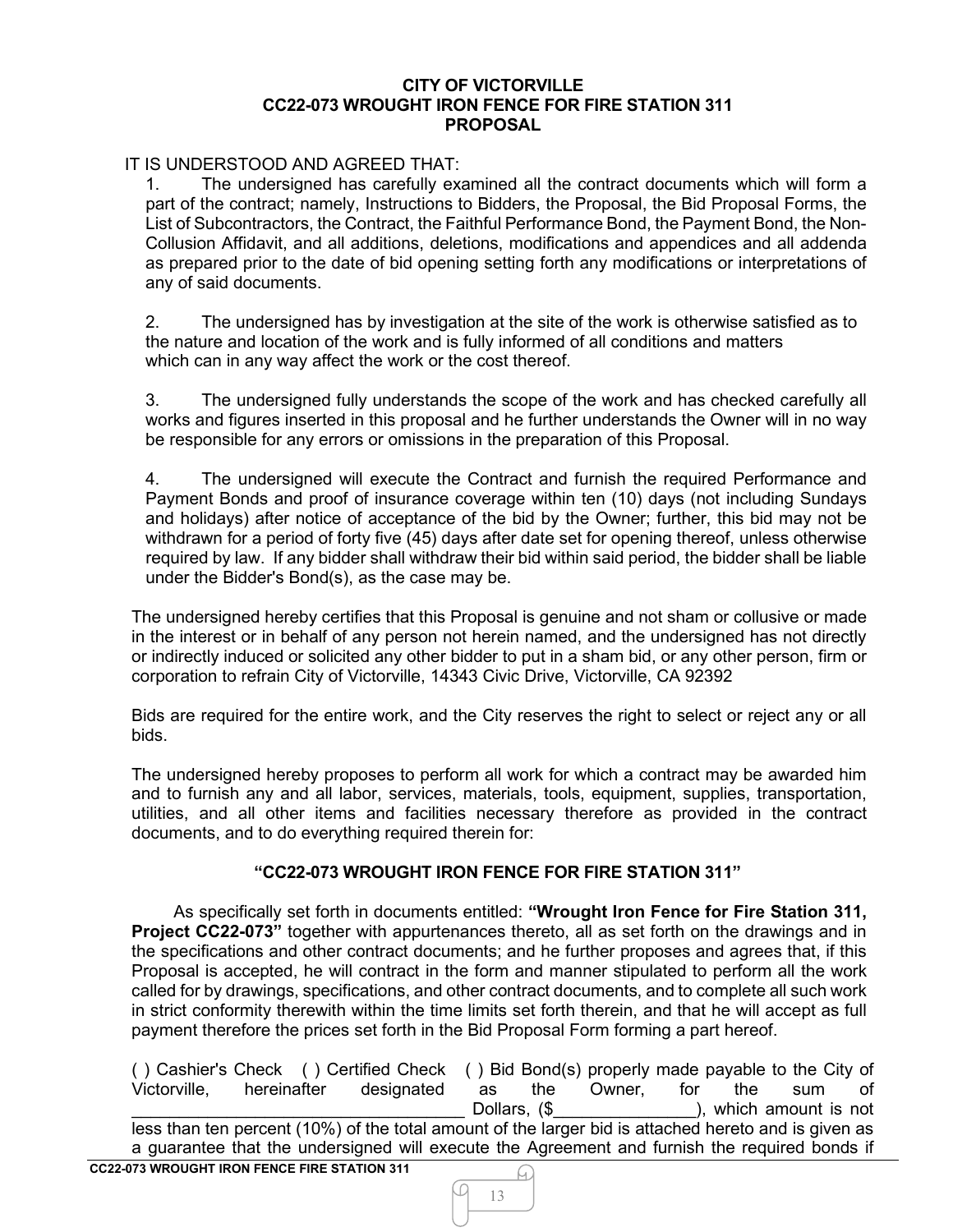awarded the contract and, in case of failure to do so within the time provided, said funds shall be forfeited to the Owner, of Surety's liability to the Owner for forfeiture of the amount of the Bond shall be considered as established.

- 5. From bidding, the undersigned has not in any manner sought by collusion to secure for themselves an advantage over any other bidder.
- 6. If this proposal shall be accepted and the undersigned shall fail to contract as aforesaid and to give the two bonds in the sums of the proposed contract amount, with surety satisfaction to the City of Victorville within ten (10) days, not including Sundays and legal holidays, after award of the contract by the City Council, the City of Victorville, may, at its option, determine that the bidder has abandoned the contract, and thereupon this Proposal and the acceptance thereof shall be null and void and the forfeiture of such security accompanying this Proposal shall operate and the same shall be the property of the City of Victorville.

NOW, in compliance with Notice Inviting Bids, and all the provisions herein before stipulated, the undersigned, with full cognizance thereof, hereby proposes to perform the entire work for the prices set forth in the attached Bid Proposal upon which award of contract is made.

|                                                                          | DATED_______________ this_______________________ day of ________________________ |                                                  |                                  |     |
|--------------------------------------------------------------------------|----------------------------------------------------------------------------------|--------------------------------------------------|----------------------------------|-----|
|                                                                          |                                                                                  |                                                  |                                  |     |
|                                                                          |                                                                                  |                                                  |                                  |     |
|                                                                          | (Please print name)                                                              |                                                  |                                  |     |
| Names and addresses of all members<br>of the firm or names and titles of |                                                                                  |                                                  | <b>Bidder's Business Address</b> |     |
| all officers to the corporation:                                         |                                                                                  |                                                  |                                  |     |
|                                                                          |                                                                                  | City                                             | <b>State</b>                     | Zip |
|                                                                          |                                                                                  |                                                  | <b>Bidder's Telephone Number</b> |     |
|                                                                          |                                                                                  |                                                  | (Area Code) Number               |     |
|                                                                          |                                                                                  |                                                  |                                  |     |
|                                                                          |                                                                                  | Corporation organized under the laws of the      |                                  |     |
|                                                                          |                                                                                  |                                                  |                                  |     |
|                                                                          |                                                                                  |                                                  |                                  |     |
| (Corporate Seal)                                                         |                                                                                  |                                                  |                                  |     |
|                                                                          |                                                                                  | Federal ID No.: <u>_________________________</u> |                                  |     |
| Representations made herein are<br>made under penalty of perjury.        |                                                                                  |                                                  |                                  |     |
|                                                                          |                                                                                  |                                                  |                                  |     |

14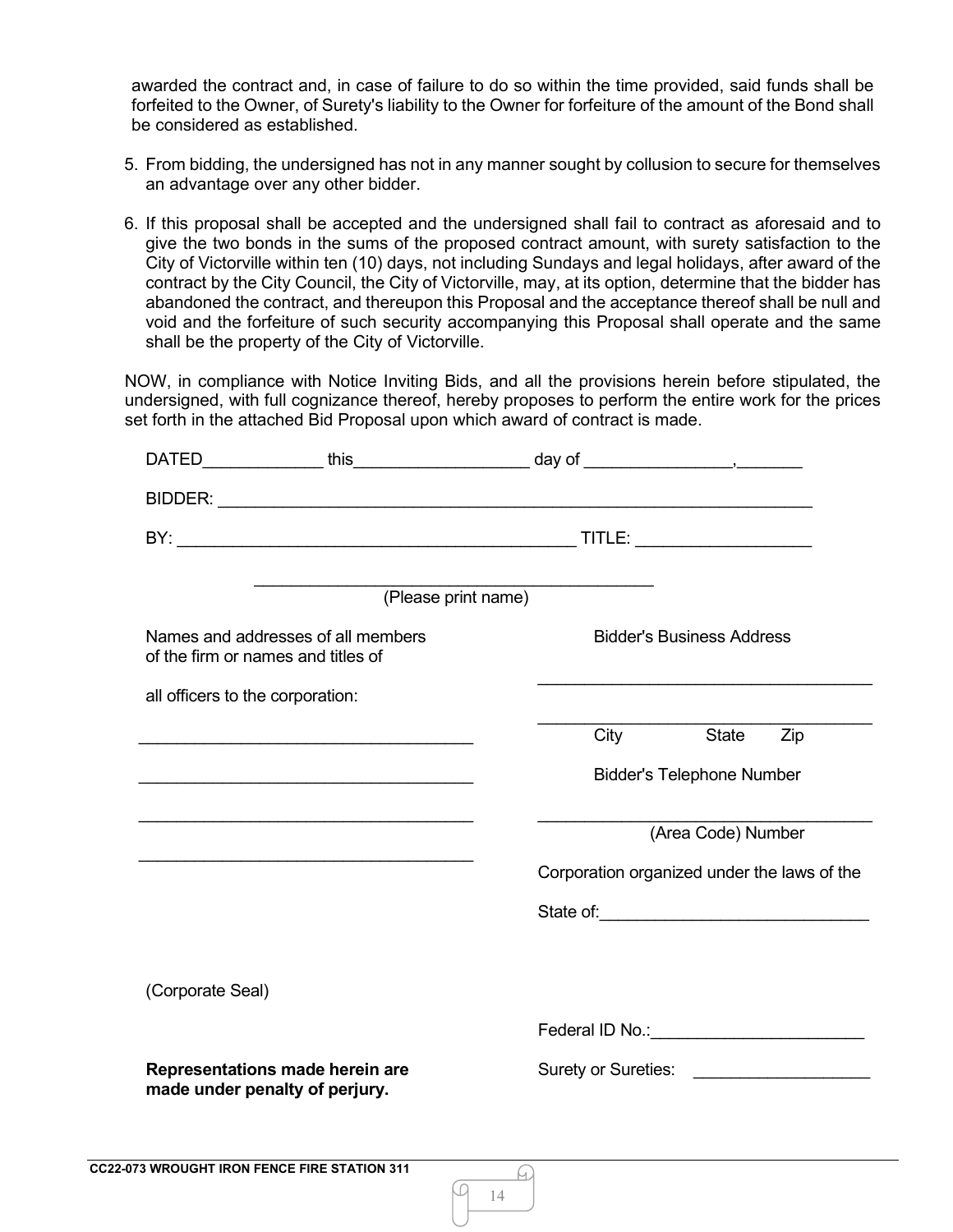#### **CITY OF VICTORVILLE CC22-073 WROUGHT IRON FENCE FOR FIRE STATION 311 PROPOSAL INSTRUCTION**

Bids are required for the entire work. The amount of the bid for comparison purposes will be the total of all items.

The bidder shall set forth for each item of work, in clearly printed figures, the unit price and total for the line item in the respective spaces provided for this purpose. In the case of unit basis items, the amount set forth under the "Total" column shall be the product of the unit price bid and the estimated quantity for the item.

In case of discrepancy between the unit price and the total set forth for a unit basis item, the unit price shall prevail, except as provided in (a) or (b), as follows:

(a) If the amount set forth as a unit price is unreadable or otherwise unclear, or is omitted, or is the same amount as the entry in the item total column, then the amount set forth in the item total column for the item shall prevail and shall be divided by the estimated quantity for the item and the price thus obtained shall be the unit price;

(b) (Decimal Errors) If the product of the entered unit price and the estimated quantity is exactly off by a factor of ten, one hundred, etc., or one-tenth, or one-hundredth, etc. from the entered total, the discrepancy will be resolved by using the entered unit price or item total, whichever most closely approximates percentage-wise the unit price or item total in the City's Final Estimate of cost.

If both the unit price and the item total are unreadable or otherwise unclear, or are omitted, the bid may be deemed irregular. Likewise if the item total for a lump sum item is unreadable or otherwise unclear, or is omitted, the bid may be deemed irregular unless the project being bid has only a single item and a clear, readable total bid is provided.

Symbols such as commas and dollar signs will be ignored and have no mathematical significance in establishing any unit price or item total or lump sums. Written unit prices, item totals and lump sums will be interpreted according to the number of digits and, if applicable, decimal placement. Cents symbols also have no significance in establishing any unit price or item total since all figures are assumed to be expressed in dollars and/or decimal fractions of a dollar. Bids on lump sum items shall be item totals only; if any unit price for a lump sum item is included in a bid and it differs from the item total, the items total shall prevail.

The foregoing provisions for the resolution of specific irregularities cannot be so comprehensive as to cover every omission, inconsistency, error, or other irregularity, which may occur in a bid. Any situation not specifically provided for will be determined in the discretion of the City, and that discretion will be exercised in the manner deemed by the City to best protect the public interest in the prompt and economical completion of the work. The decision of the City with respect to the amount of a bid, or the existence or treatment of an irregularity in a bid, shall be final.

If this Proposal shall be accepted and the undersigned shall fail to contract as aforesaid and to give the two (2) bonds in the sums to be determined, with surety satisfactory to the City of Victorville within ten (10) days, not including Sundays and legal holidays, after award of the Contract by the City of Victorville may, at its option, determine the bidder has abandoned the Contract, and thereupon this Proposal and the acceptance thereof shall be null and void and the forfeiture of such security accompanying this Proposal shall operate and the same shall be the property of the City of Victorville.

#### **(INITIAL)**

**\_\_\_\_\_\_\_\_\_\_\_\_**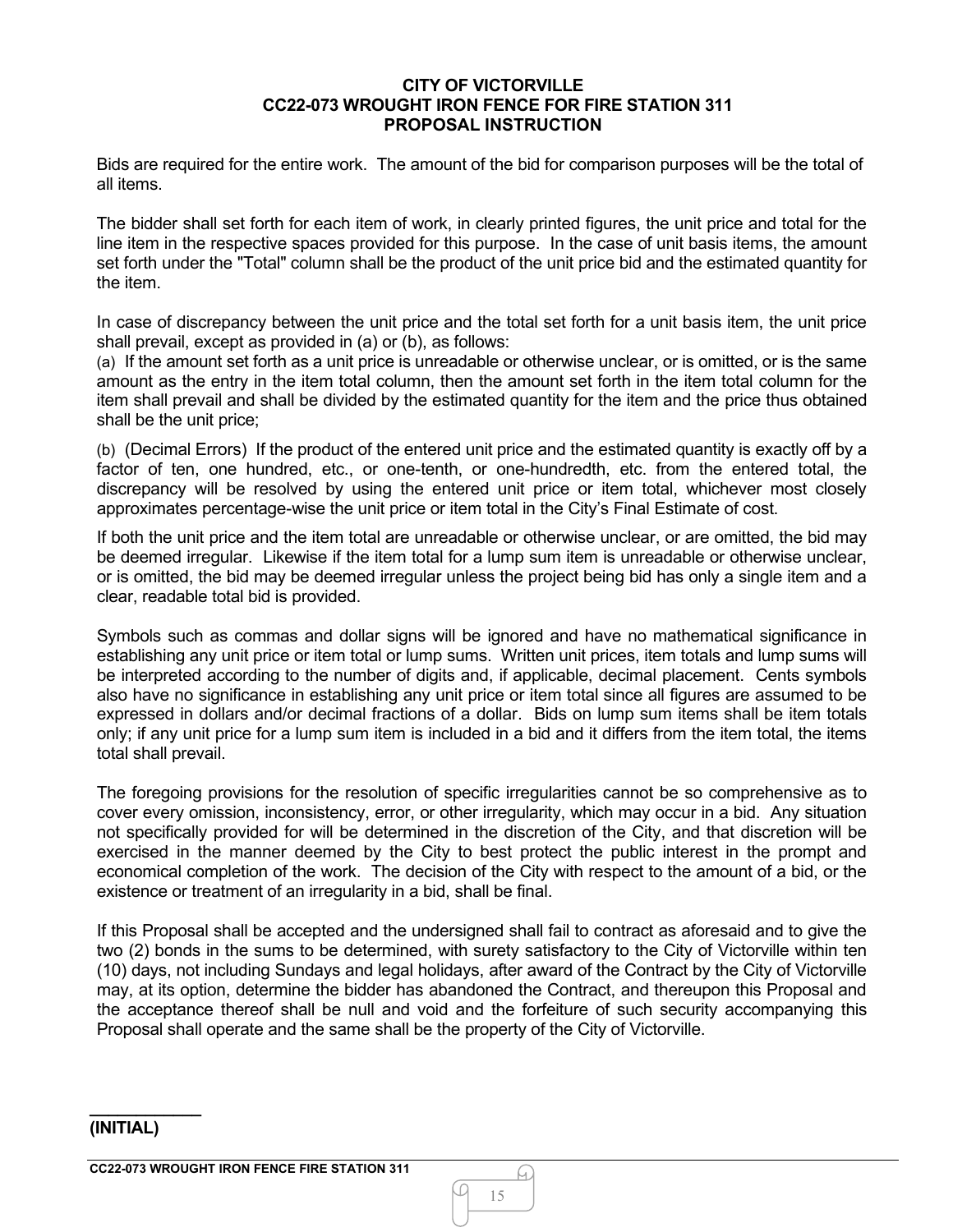#### **BID PROPOSAL FORM**

The undersigned declares that the locations of the proposed work, the plans, specifications, and contract documents have been carefully examined; and being familiar with all of the conditions surrounding the work, including the availability of materials and labor, the undersigned hereby proposes to furnish all labor, materials, tools, equipment, and incidentals, to complete all the work. All applicable taxes and discounts should be included. All of the aforementioned shall be done in accordance with said plans, specifications, and contract documents for the price set forth in the following schedule.

The City of Victorville reserves the right to reject any and all bids and waive any irregularities or informalities in any bid or in the bidding. The City of Victorville further reserves the right to award the Contract to other than the lowest bidder if such action is deemed to be in the best interest of the City, and the right to split the order if such action is deemed to be in the best interest of the City.

| <b>Item</b><br># | <b>Description</b>                                                                                                                                                                                               |    |
|------------------|------------------------------------------------------------------------------------------------------------------------------------------------------------------------------------------------------------------|----|
|                  | (Base Bid) Fire Station 311<br>Installation of 8' wrought iron fence per the attached plan with (1)<br>pedestrian gate, (1) motorized gate, and (1) rolling gate. Remove and<br>replace concrete and V - gutter. | \$ |
|                  | <b>TOTAL BID</b>                                                                                                                                                                                                 | \$ |

| Ite<br>m# | <b>Description</b>                                       | <b>Total</b><br><b>Amount</b> |
|-----------|----------------------------------------------------------|-------------------------------|
| -2        | <b>Additive #1</b><br>Installation of motorized gate #2. | Æ                             |
|           | <b>TOTAL BID</b>                                         |                               |

\_\_\_\_\_\_\_\_\_\_\_\_\_\_\_\_\_\_\_\_\_\_\_\_\_\_\_\_\_\_\_\_\_\_\_\_\_\_\_\_\_\_\_\_\_\_\_\_\_\_\_\_\_\_\_\_\_\_\_\_\_\_\_\_\_\_\_\_\_\_\_\_\_\_\_\_\_

TOTAL BID FOR ITEMS 1 & 2:  $$$ 

TOTAL BID FOR ITEMS 1 & 2 IN WORDS:  $\blacksquare$ 

h)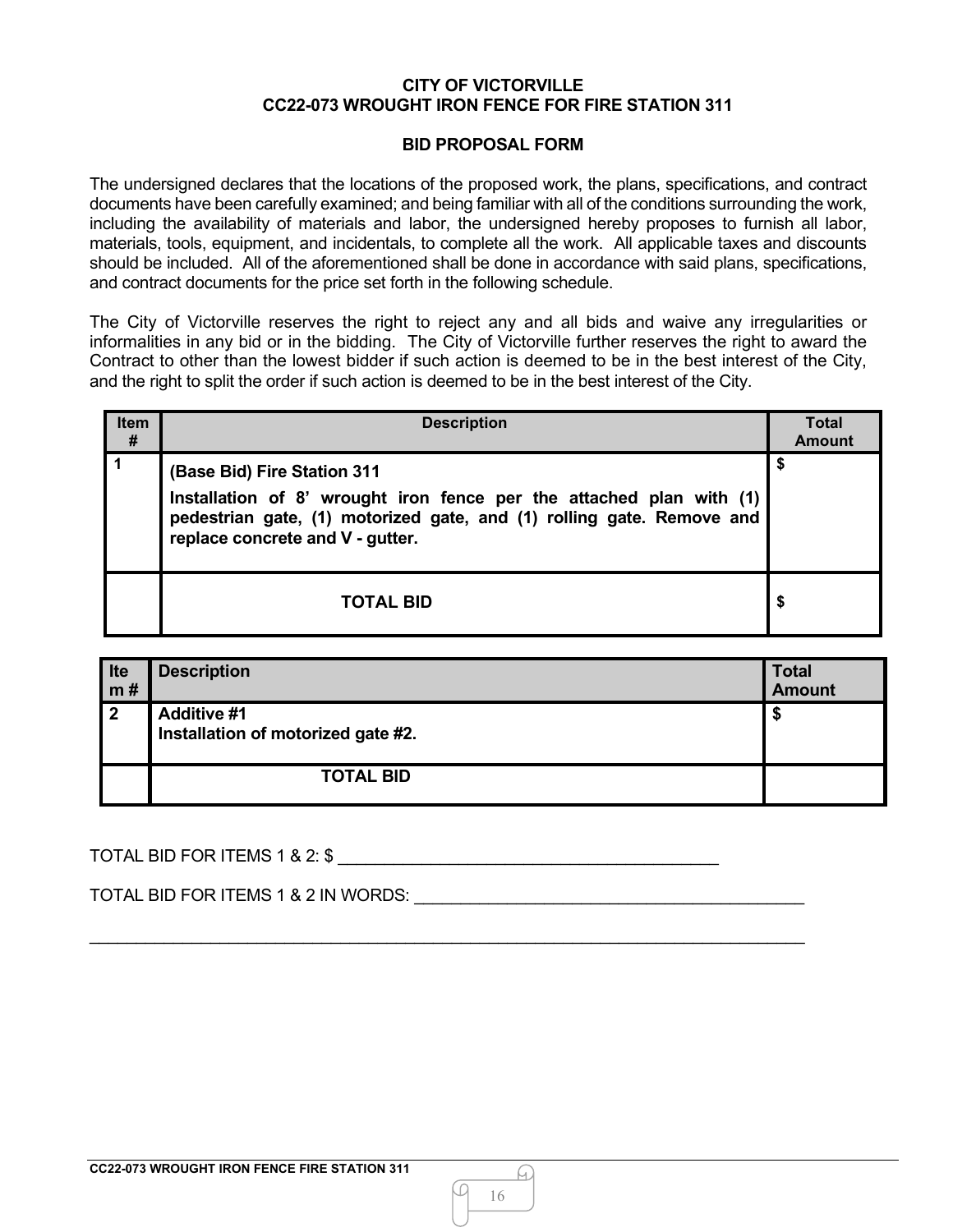| Bidder:       |        |
|---------------|--------|
| Address:      |        |
| Phone:        | E-mail |
| Signature:    | Date:  |
| Name Printed: | Title: |

<u>A</u>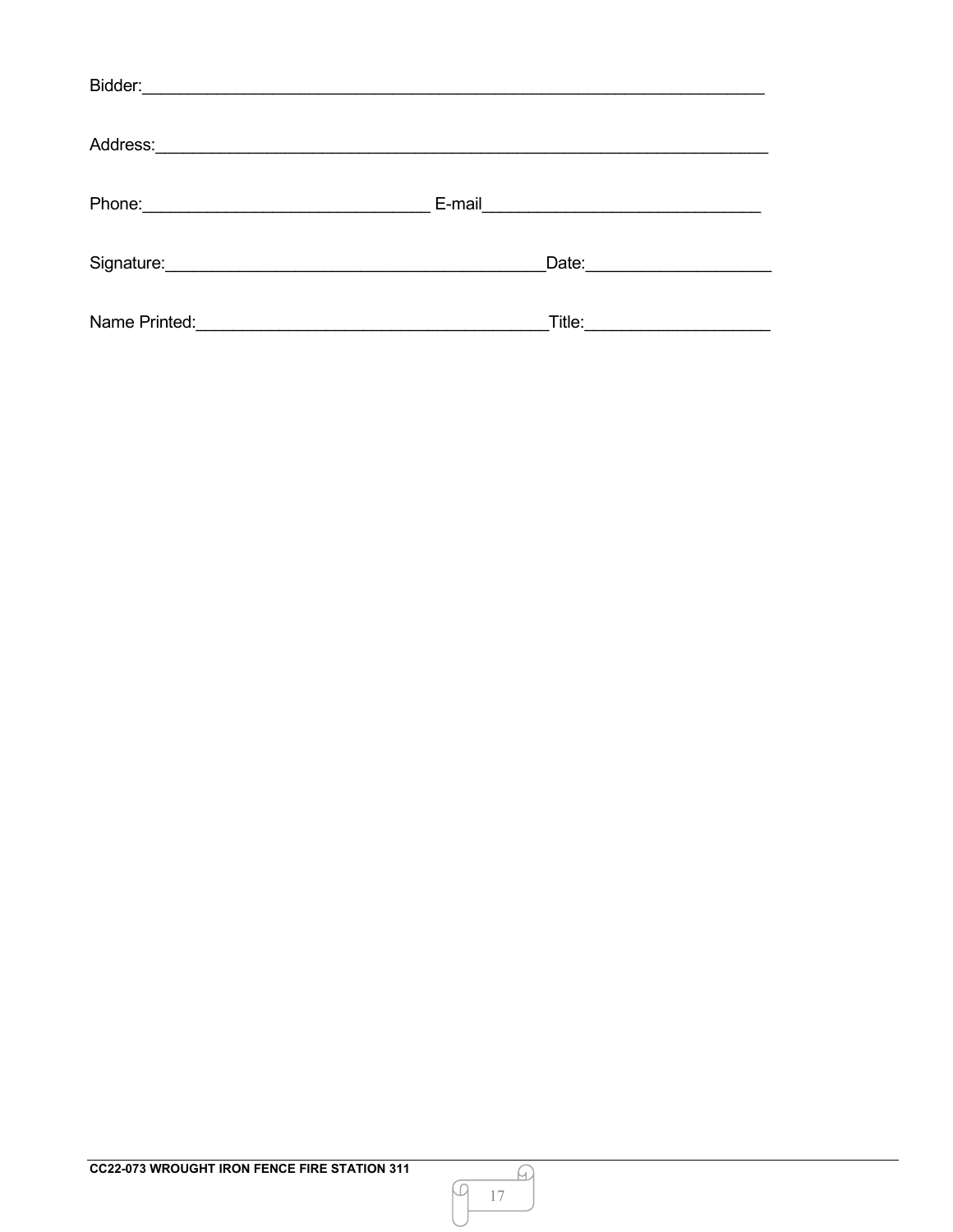# **BIDDER IDENTIFICATION**

| 1.             |                                                                                                          |
|----------------|----------------------------------------------------------------------------------------------------------|
| 2.             |                                                                                                          |
| 3.             |                                                                                                          |
| 4.             |                                                                                                          |
| 5.             |                                                                                                          |
| 6.             |                                                                                                          |
| 7 <sub>1</sub> | Type of Business:                                                                                        |
|                | □ Sole Proprietor □ Partnership □ Corporation Other: _________                                           |
|                | If corporation, indicate State where incorporated: _____________________________                         |
| 8.             | Business License number issued by the City where the Bidder's principal place of business<br>is located. |
|                | Number: _______________________ Issuing City: __________________________________                         |
| 9.             |                                                                                                          |
| 10.            | Contractor's License number and expiration date: _______________________________                         |
| 11.            |                                                                                                          |
| 12.            |                                                                                                          |
| 13.            | Proposer's Name and Title Authorized to sign legal documents: __________________                         |
|                |                                                                                                          |

M

<u>A</u>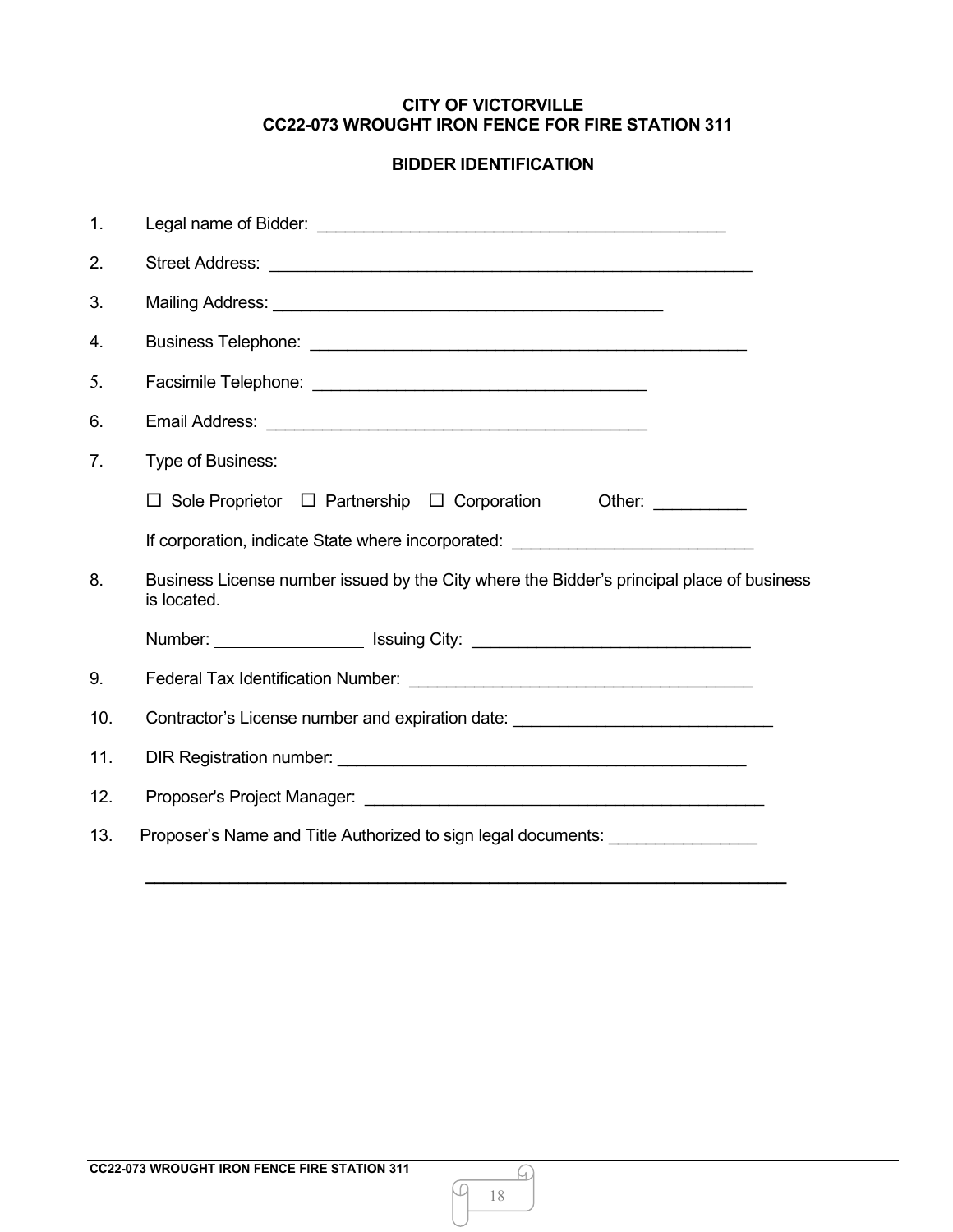# **CUSTOMER REFERENCES**

Bidder:\_\_\_\_\_\_\_\_\_\_\_\_\_\_\_\_\_\_\_\_\_\_\_\_\_\_\_\_\_\_\_\_\_\_\_\_\_\_\_\_\_\_\_\_\_\_\_\_\_\_\_\_\_\_\_\_\_\_\_\_\_\_\_\_\_\_\_

| LIST THREE PROJECT OWNERS FOR WHOM YOU HAVE PERFORMED SIMILAR WORK<br><b>WITHIN THE PAST THREE YEARS</b> |                             |  |
|----------------------------------------------------------------------------------------------------------|-----------------------------|--|
| 1.                                                                                                       | Project Owner's Name        |  |
|                                                                                                          | Representative Name & Title |  |
|                                                                                                          | Address:                    |  |
|                                                                                                          | Phone#                      |  |
|                                                                                                          | <b>Email Address</b>        |  |
|                                                                                                          | Project Name:               |  |
|                                                                                                          | Project Description:        |  |
| 2.                                                                                                       | Project Owner's Name        |  |
|                                                                                                          | Representative Name & Title |  |
|                                                                                                          | Address:                    |  |
|                                                                                                          | Phone#                      |  |
|                                                                                                          | <b>Email Address</b>        |  |
|                                                                                                          | Project Name:               |  |
| 3.                                                                                                       | Project Owner's Name        |  |
|                                                                                                          | Representative Name & Title |  |
|                                                                                                          | Address:                    |  |
|                                                                                                          | Phone#                      |  |
|                                                                                                          | <b>Email Address</b>        |  |
|                                                                                                          | Project Name:               |  |

M

 $\Omega$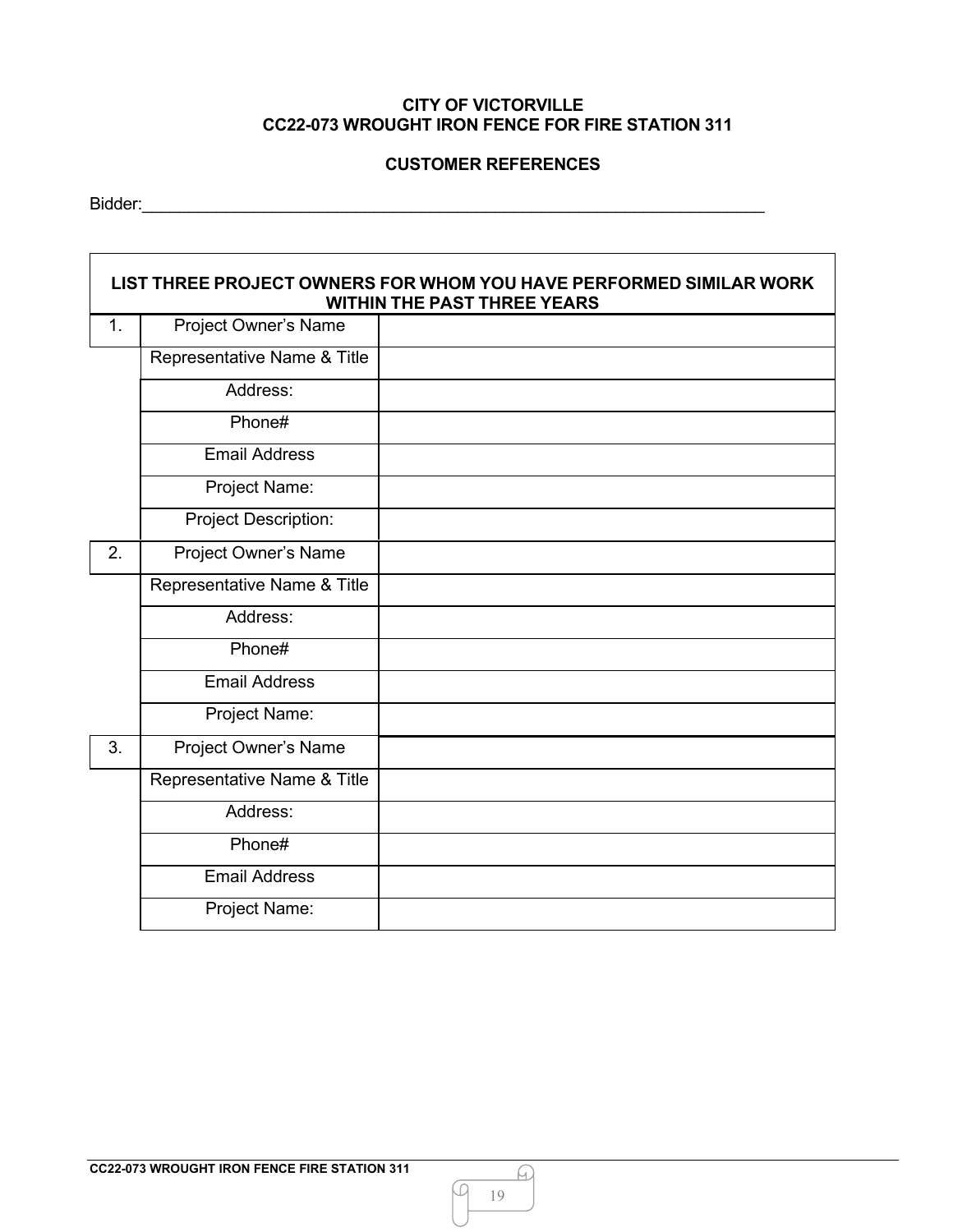# **WORKERS' COMPENSATION CERTIFICATE**

The Proposer shall execute the following form as required by the California Labor Code, Sections 1860 and 1861:

I am aware of the provisions of Section 3700 of the California Labor Code which require every employer to be insured against liability for workers' compensation or to undertake self-insurance in accordance with the provisions of that code, and on behalf of my firm, I will comply with such provisions before commencing the performance of the services of any contract entered into.

| Signature           | <b>Company Name</b>            |
|---------------------|--------------------------------|
|                     |                                |
| <b>Printed Name</b> | <b>Business License Number</b> |
| <b>Title</b>        | Date                           |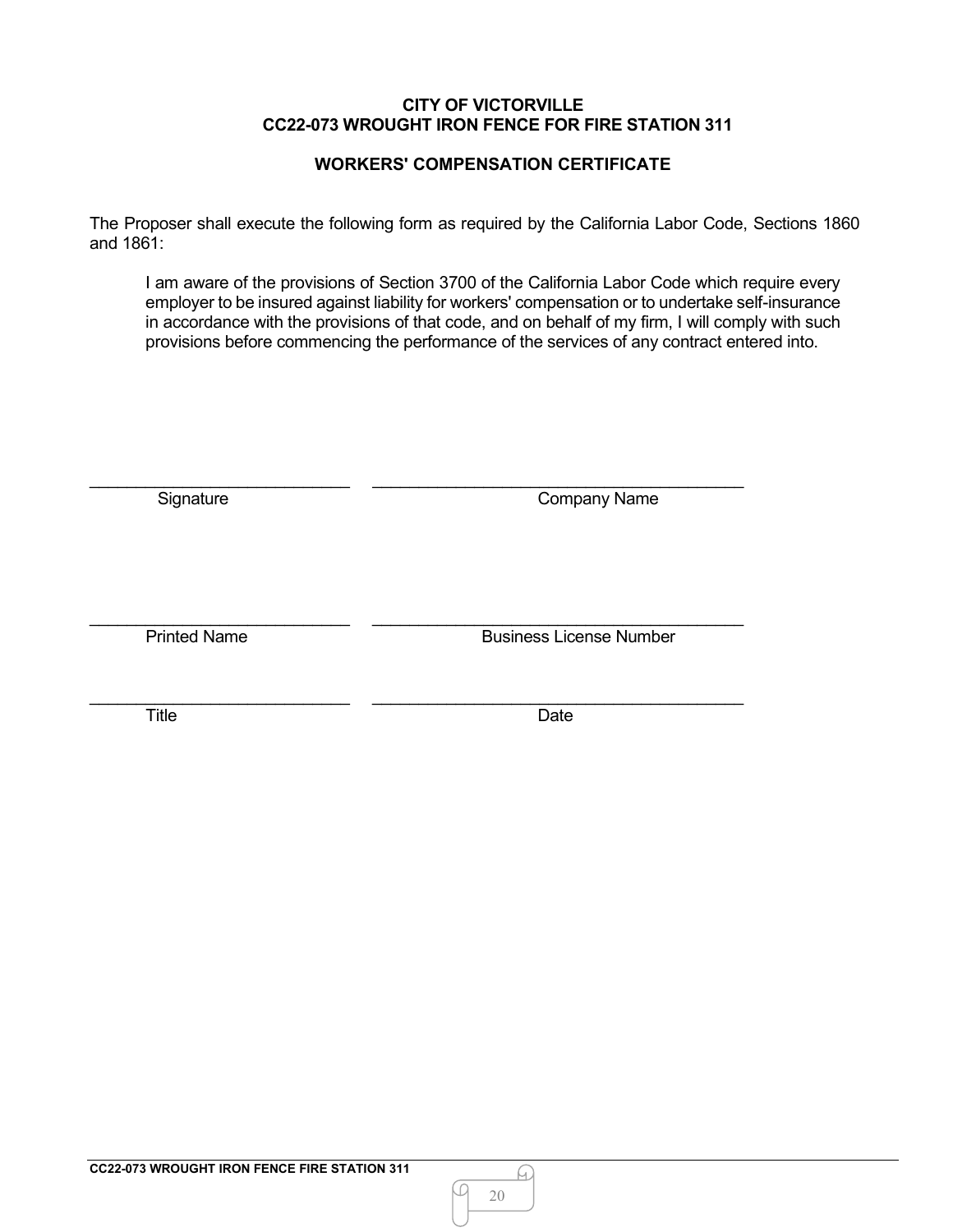#### **SIGNATURE AUTHORIZATION**

Proposer/Bidder:

A. I hereby certify that I have the authority to offer this proposal/bid to the City for the above listed individual or company. I certify that I have the authority to bind myself/this company in a contract should I be successful in my proposal/bid.

#### **SIGNATURE**

 $\_$ 

B. The following information relates to the legal Contractor listed above, whether an individual or a

company. Place check marks as appropriate:

1. If successful, the contract language should refer to me as:

\_\_\_\_\_An Individual

A Partnership, Partners' names:

\_\_\_\_\_A Company

\_\_\_\_\_A Corporation

2. My tax identification number is (*For individuals, this number is usually the Social Security Number*)

3. \_\_\_\_I am a certified small business and Small Business Preference is applicable to this proposal/bid. A copy of my certification from the Office of Small and Minority Business is attached.

I have recently filed for Small Business Preference but have not yet received certification.

\_\_\_\_\_I am not a Small Business.

4. My business is owned by a minority whose ethnicity is:

My business is owned by a woman.

My business is owned by a disabled veteran.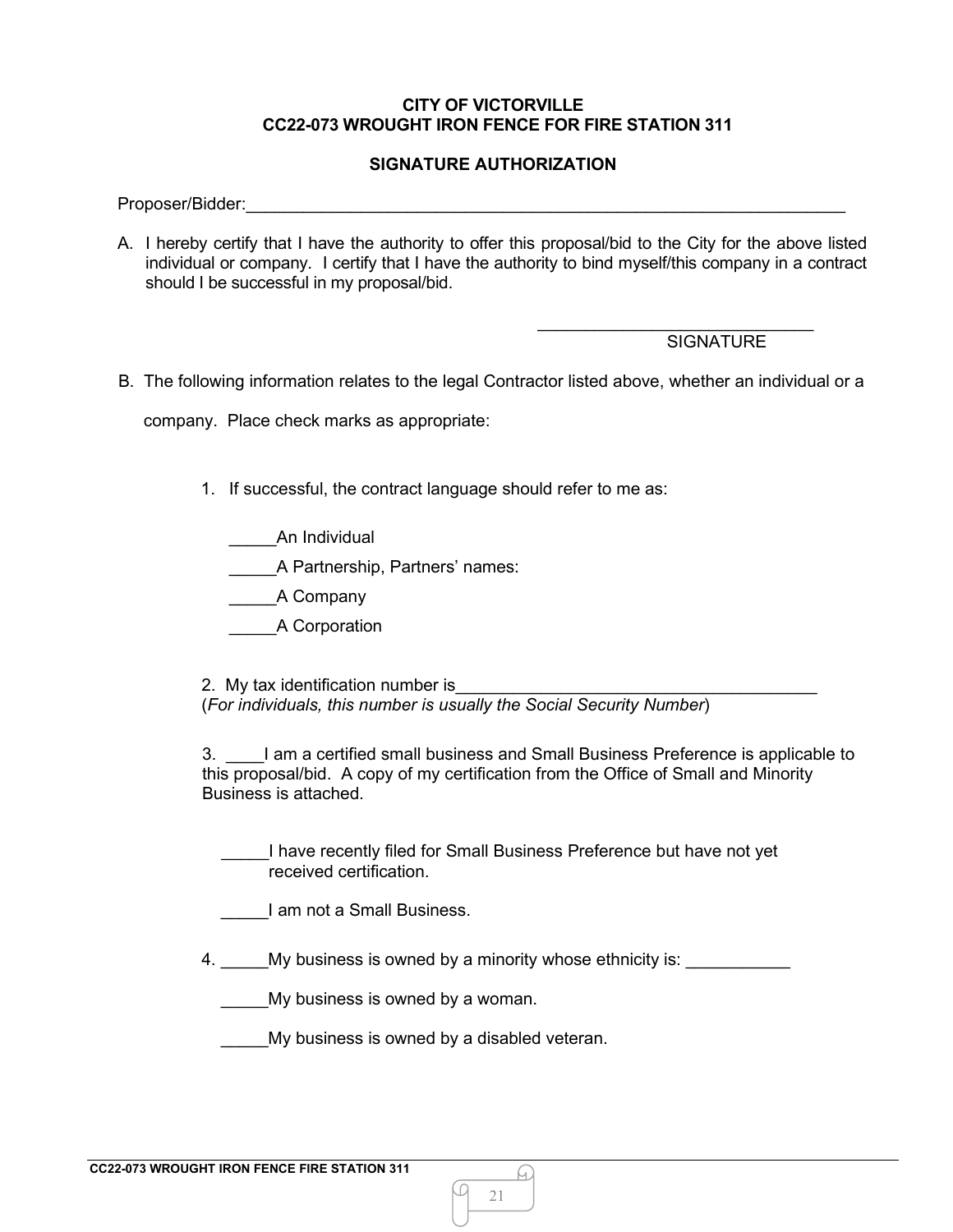The bidder is required to furnish the following information in accordance with the provisions of Section 4100 to 4113, inclusive, of the Government code of the State of California.

The contractor shall perform with its own organization contract work amounting to not less than 10 percent (10%) of the total original contract price, excluding any specialty tasks designated by the SCLAA. Specialty tasks may be performed by subcontract and the amount of any such specialty tasks performed may be deducted from the amount of work required to be performed by the contractor's own organization. **Provide additional pages as necessary.**

| <b>Bidder's Name</b>                       |  |
|--------------------------------------------|--|
|                                            |  |
|                                            |  |
|                                            |  |
| Percent (%) of Total Contract: __________% |  |
|                                            |  |
|                                            |  |
|                                            |  |
|                                            |  |
| Percent (%) of Total Contract: __________% |  |
|                                            |  |
|                                            |  |
|                                            |  |
|                                            |  |
| Percent (%) of Total Contract: __________% |  |
|                                            |  |
|                                            |  |
|                                            |  |
|                                            |  |
| Percent (%) of Total Contract: 1999-1990   |  |
|                                            |  |
|                                            |  |

**INITIAL IF NO SUB: \_\_\_\_\_\_\_\_\_\_\_\_\_\_\_\_\_\_\_\_\_\_\_**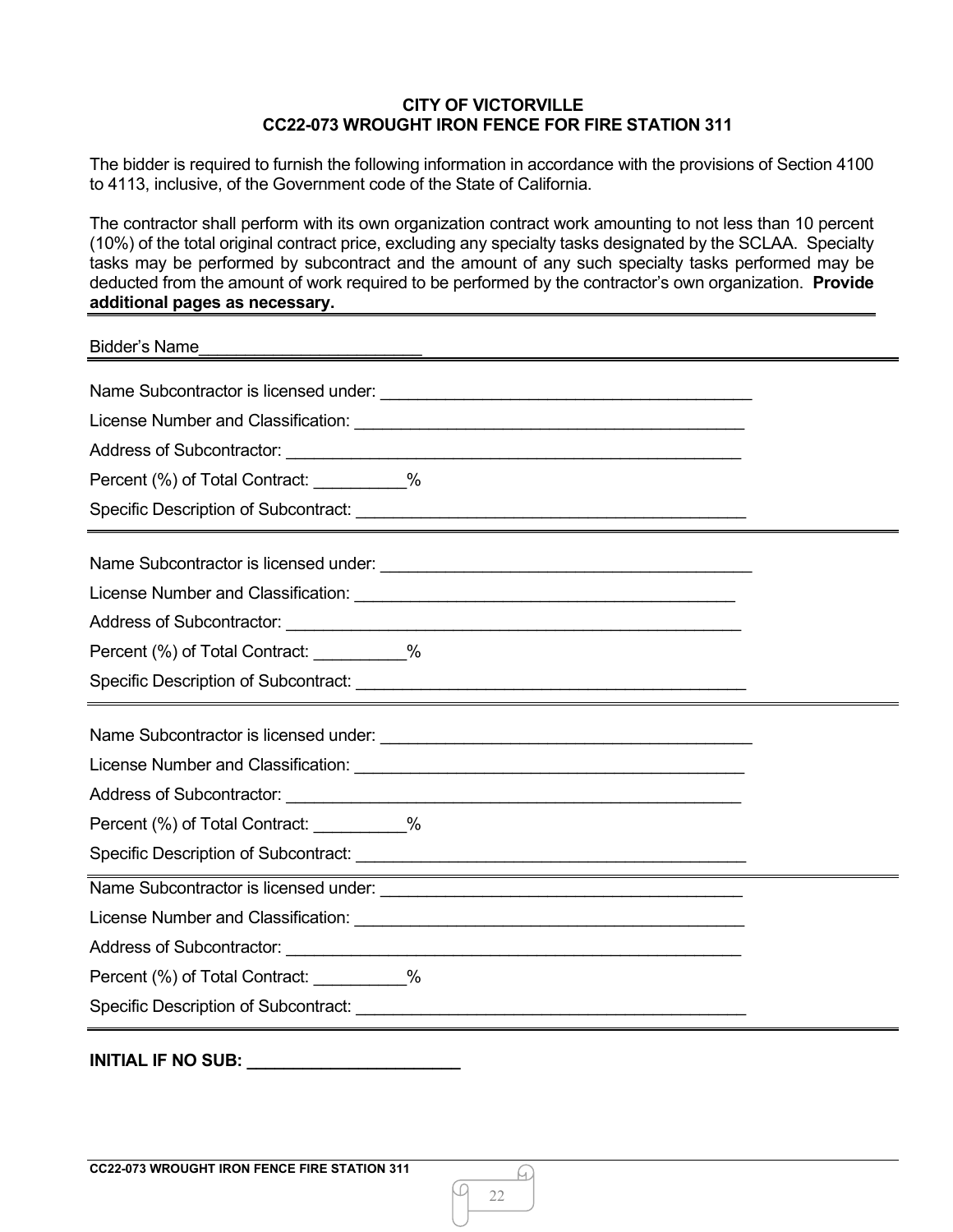#### **CITY OF VICTORVILLE CC22-073 WROUGHT IRON FENCE FOR FIRE STATION 311 QUESTIONNAIRE**

In accordance with Government code Section 14310.5, the Bidder shall complete, under penalty of perjury, the following questionnaire:

Has the Bidder, any officer of the Bidder, or any employee of the Bidder who has a proprietary interest in the Bidder, ever been disqualified, removed, or otherwise prevented from bidding on, or completing a Federal, State, or local government project because of a violation of law or a safety regulation?

Yes No

If the answer is yes, explain the circumstances in the following space:

NOTE: *This questionnaire constitutes a part of the Proposal and signature on the signature portion of this Proposal shall constitute signature of this questionnaire.*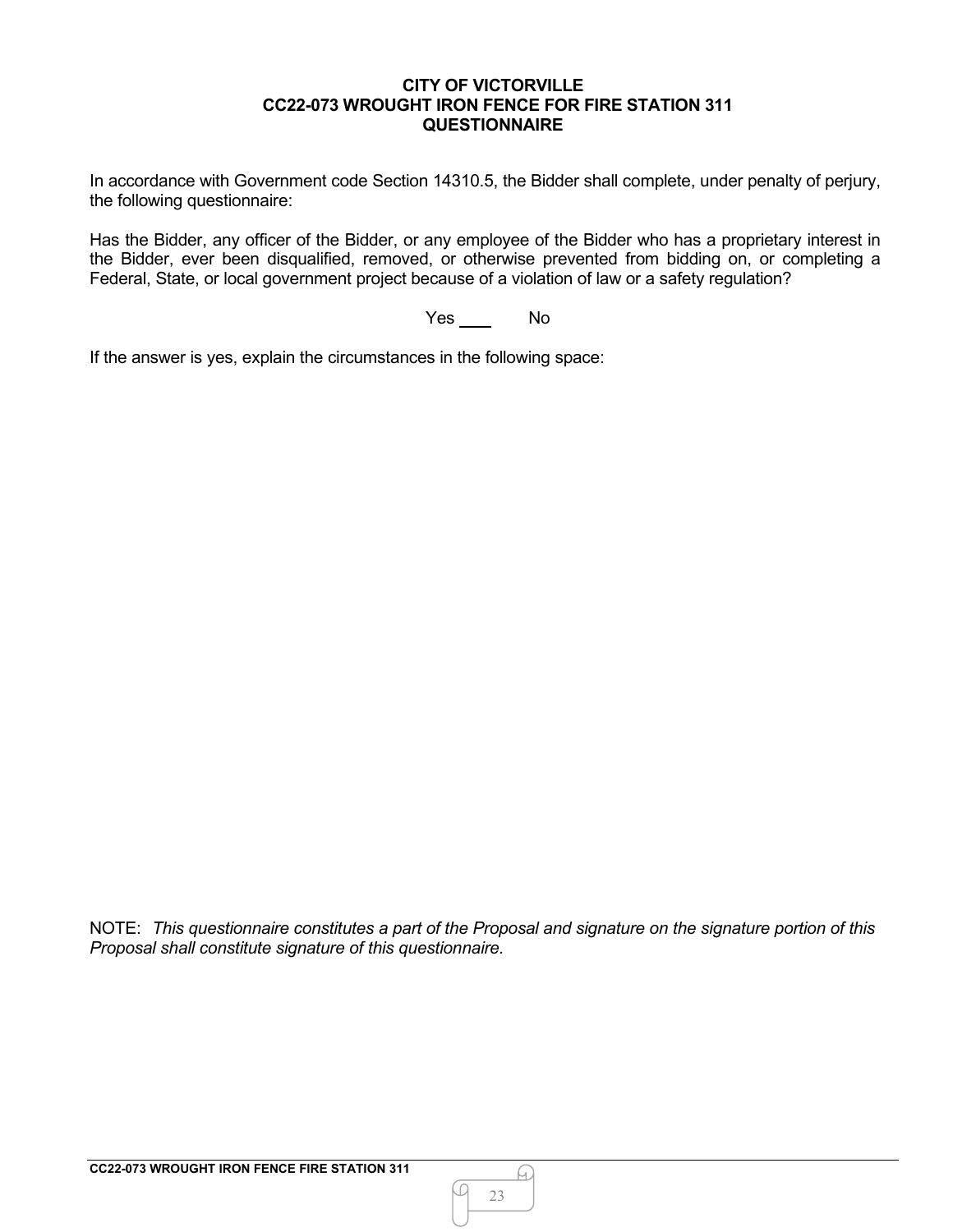#### **BIDDER'S BOND**

#### TO ACCOMPANY BID PROPOSAL FORM

KNOW ALL MEN BY THESE PRESENTS,

THAT WE, \_\_\_\_\_\_\_\_\_\_\_\_\_\_\_\_\_\_\_\_\_\_\_\_\_\_\_\_\_\_\_\_\_\_\_\_\_\_\_\_\_\_\_\_\_\_\_\_\_, as Principal, and \_\_\_\_\_\_\_\_\_\_\_\_\_\_\_\_\_\_\_\_\_\_\_\_\_\_\_\_\_\_\_\_, as Surety, are held and firmly bound unto the City of Victorville in the sum of TEN PERCENT (10%) of the total amount of the bid of the Principal, to be paid to the City, for which payment, well and truly to be made, we bind ourselves, our heirs, executors and administrators, successors or assignees, jointly and severally, firmly by these presents.

In no case shall the liability of the Surety hereunder exceed the sum of \$

THE CONDITION OF THIS OBLIGATION IS SUCH,

THAT, WHEREAS the Principal has submitted a bid to the City of Victorville for the certain construction, for which bids are to be opened by the Office of the City Clerk of the City of Victorville on **January 20, 2022 at 2:30 p.m., PST,** as shown in Plans entitled:

#### SPECIFICATIONS, PROPOSAL AND CONTRACT, CITY OF VICTORVILLE **"WROUGHT IRON FENCE FOR FIRE STATION 311, Project CC22-073"**

NOW, THEREFORE, if the aforesaid Principal is awarded the contract, and within the time and manner required under the said Specifications, enters into a written contract, in the prescribed form, in accordance with the bid and files the two required bonds with the City of Victorville, one to guarantee faithful performance and the other to guarantee payment for labor and materials as required by law, then this obligation shall be null and void; otherwise, it shall be and remain in full force and virtue.

In the event suit is brought upon this bond by the City and judgment is recovered, the Surety shall pay all costs incurred by the City in such suit, including a reasonable attorney's fee to be fixed by the Court.

Accompanying this Proposal is ( ) \$ <br>
Cash, ( ) Cashier's Check, ( ) Certified Check, ( ) Bidder's Bond in the amount equal to at least ten percent (10%) of the total of the larger bid.

The UNDERSIGNED further agrees that in case of default in executing the required contract together with the necessary bonds within the period of time provided by the Proposal Requirements, the proceeds of the security accompanying this bid shall become the property of the City of Victorville, California, and this proposal and the acceptance thereof may be considered null and void.

Principal is licensed in the State of California in accordance with and act providing for the registration of Contractors, License No. \_\_\_\_\_\_\_\_\_\_\_\_\_\_\_\_. NOTE: Signature of the party executing for the Surety must be properly acknowledged.

PRINCIPAL **SURETY** 

24

h)

(Seal)

Note: Signature of the party executing for this Surety must be properly acknowledged.

\_\_\_\_\_\_\_\_\_\_\_\_\_\_\_\_\_\_\_\_\_\_\_\_\_\_\_\_\_\_\_\_ \_\_\_\_\_\_\_\_\_\_\_\_\_\_\_\_\_\_\_\_\_\_\_\_\_\_\_\_\_\_

 $\_$  , and the set of the set of the set of the set of the set of the set of the set of the set of the set of the set of the set of the set of the set of the set of the set of the set of the set of the set of the set of th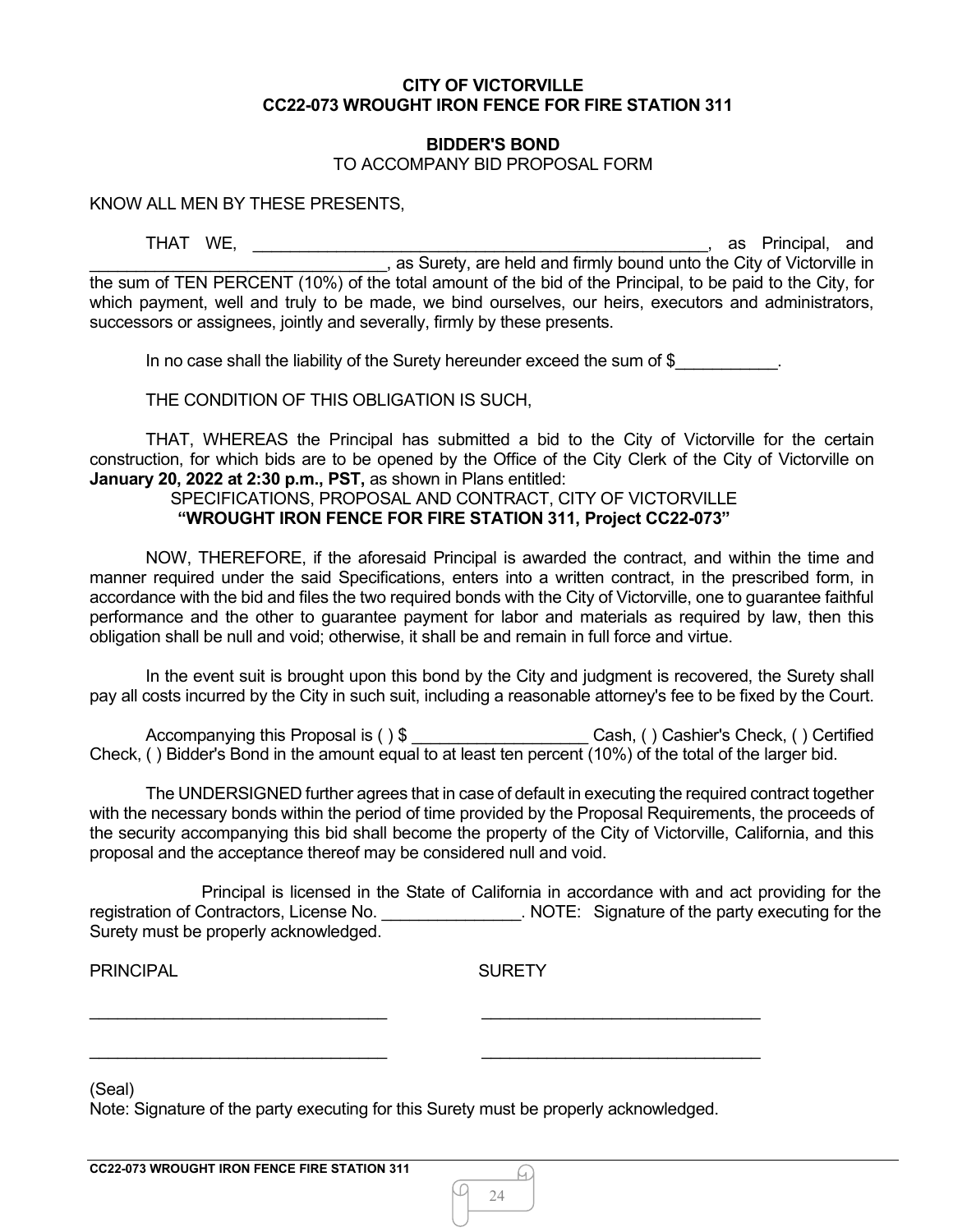#### **NON-COLLUSION DECLARATION (MUST BE SIGNED) TO BE EXECUTED BY BIDDER AND SUBMITTED WITH PROPOSAL (Public Contract Code Section 7106)**

The undersigned declares:

I am the \_\_\_\_\_\_\_\_\_\_\_\_\_\_\_\_ of \_\_\_\_\_\_\_\_\_\_\_\_\_\_\_\_\_\_\_\_\_\_, the party making the foregoing proposal. The proposal is not made in the interest of, or on behalf of, any undisclosed person, partnership, company, association, organization, or corporation. The proposal is genuine and not collusive or sham. The proposer has not directly or indirectly induced or solicited any other proposer to put in a false or sham proposal. The proposer has not directly or indirectly colluded, conspired, connived, or agreed with any proposer or anyone else to put in a sham proposal, or to refrain from proposing. The proposer has not in any manner, directly or indirectly, sought by agreement, communication, or conference with anyone to fix the proposed price of the proposer or any other proposer, or to fix any overhead, profit, or cost element of the proposed price, or of that of any other proposer. All statements contained in the proposal are true. The proposer has not, directly or indirectly, submitted his or her proposed price or any breakdown thereof, or the contents thereof, or divulged information or data relative thereto, to any corporation, partnership, company, association, organization, proposal depository, or to any member or agent thereof, to effectuate a collusive or sham proposal, and has not paid, and will not pay, any person or entity for such purpose.

Any person executing this declaration on behalf of the proposer that is a corporation, partnership, joint venture, limited liability company, limited liability partnership, or any other entity, hereby represents that he or she has full power to execute, and does execute, this declaration on behalf of the proposer.

I declare under penalty of perjury under the laws of the State of California that the foregoing is true and correct and that this declaration is executed on [date], at [city],  $\blacksquare$ 

\_\_\_\_\_\_\_\_\_\_\_\_\_\_\_\_\_\_\_\_\_\_\_\_\_\_\_\_\_\_\_\_\_ \_\_\_\_\_\_\_\_\_\_\_\_\_\_\_\_\_\_\_\_\_\_\_\_\_\_\_\_\_\_\_\_\_\_\_\_\_\_\_\_\_

Signature Company Name

\_\_\_\_\_\_\_\_\_\_\_\_\_\_\_\_\_\_\_\_\_\_\_\_\_\_\_\_\_\_\_\_ \_\_\_\_\_\_\_\_\_\_\_\_\_\_\_\_\_\_\_\_\_\_\_\_\_\_\_\_\_\_\_\_\_\_\_\_\_\_\_\_\_ Printed Name Title

G.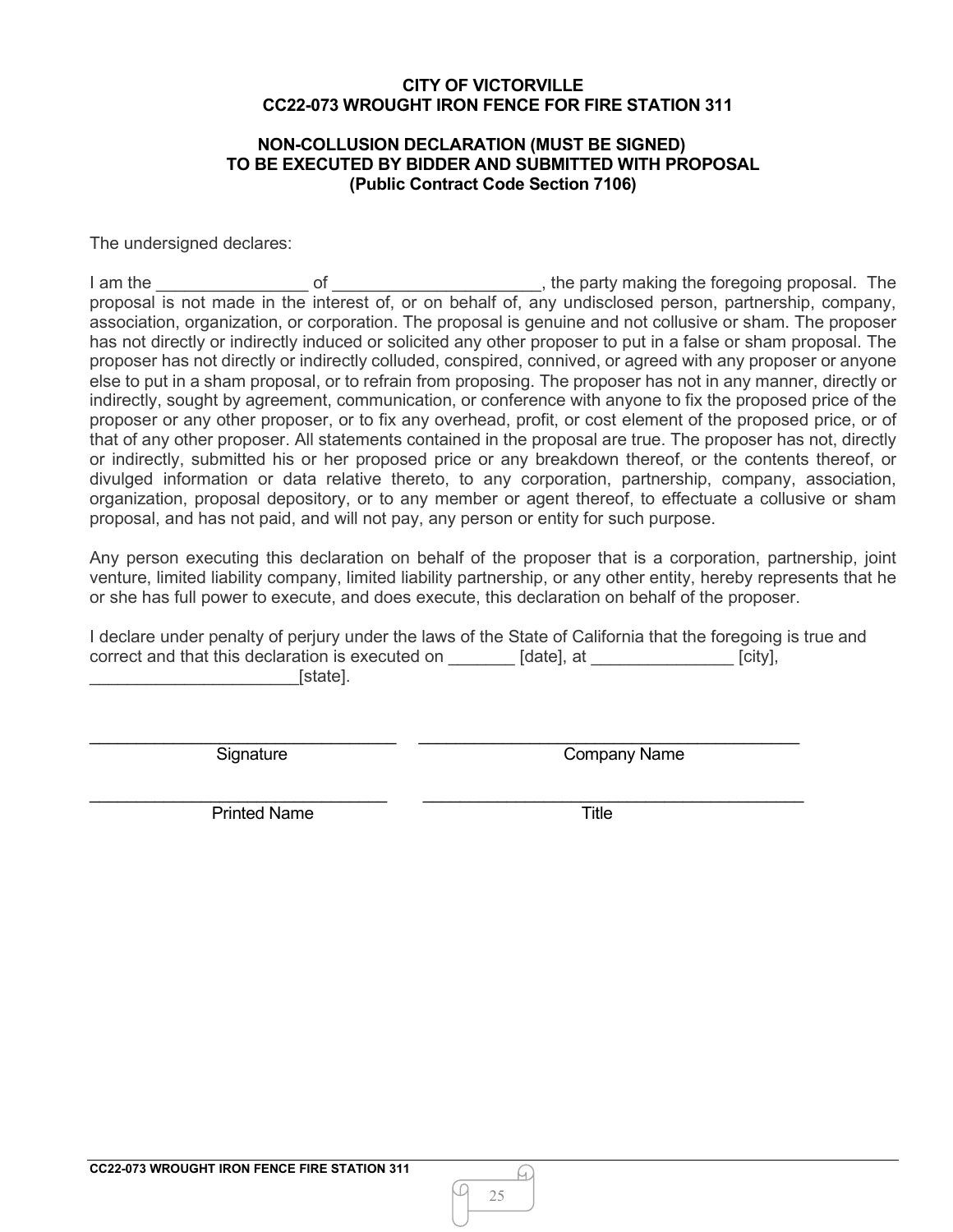#### **CITY OF VICTORVILLE CC22-073 WROUGHT IRON FENCE FOR FIRE STATION 311 SENATE BILL 854**

#### [\(http://www.dir.ca.gov/Public-Works/PublicWorks.html\)](http://www.dir.ca.gov/Public-Works/PublicWorks.html)

Senate Bill 854 signed into law on June 20, 2014, became effective immediately. It established a new public works Contractor registration program which will collect fees to fund compliance monitoring and enforcement, determine prevailing wage and public works coverage, and hear enforcement appeals.

All Contractors and subcontractors intending to bid or perform work on public works projects will be required to register, and annually renew, online for the program. This is a Department of Industrial Relations (DIR) fee paid to the State of California. City will not register a Contractor/subcontractor, nor collect funds for registration.

Starting July 1, 2017, the new annual registration fees for public works contractors have increased to \$400.00, and contractors on small projects are exempt from public works registration and electronic certified payroll reporting requirements.

**Subcontractor Eligibility.** Contractor acknowledges that under Public Contract Code Section 6109 no contractor or subcontractor who is ineligible to bid or work on, or be awarded, a public works project under Labor Code Section 1777.1 or 1777.7 may bid on, be awarded, or perform work as a subcontractor on, a public works project. Contractor is prohibited from performing work on a public works project with a subcontractor who is ineligible to perform work on the public works project under Labor Code Section 1777.1 or 1777.

# **Small Project Exemption:**

Contractors who work exclusively on small public work projects are not required to register as a public works or file electronic certified payroll reports for those projects. Contractors are still required to maintain certified payroll records on a continuous basis and provide them to the Labor Commissioner's Office upon request. The small project exemption applies for public works projects that do not exceed:

- \$25,000 new construction, alteration, installation, demolition, or repair
- \$15,000 for maintenance

City as applicable will be required to fill out a form alerting the DIR of the services you are providing the City. Detailed information is required to complete this form. You may be asked to provide information needed to complete the DIR form. You will be asked to complete this in a timely manner to avoid interruption in the services you are providing.

Are you currently registered with the DIR?

| <b>Yes</b><br>No | If yes, what is your registration number?<br>(please submit proof of your registration) |
|------------------|-----------------------------------------------------------------------------------------|
| Bidder:          | Federal I.D. No:                                                                        |
| Signature:       | Date:                                                                                   |
| Name Printed:    | Title:                                                                                  |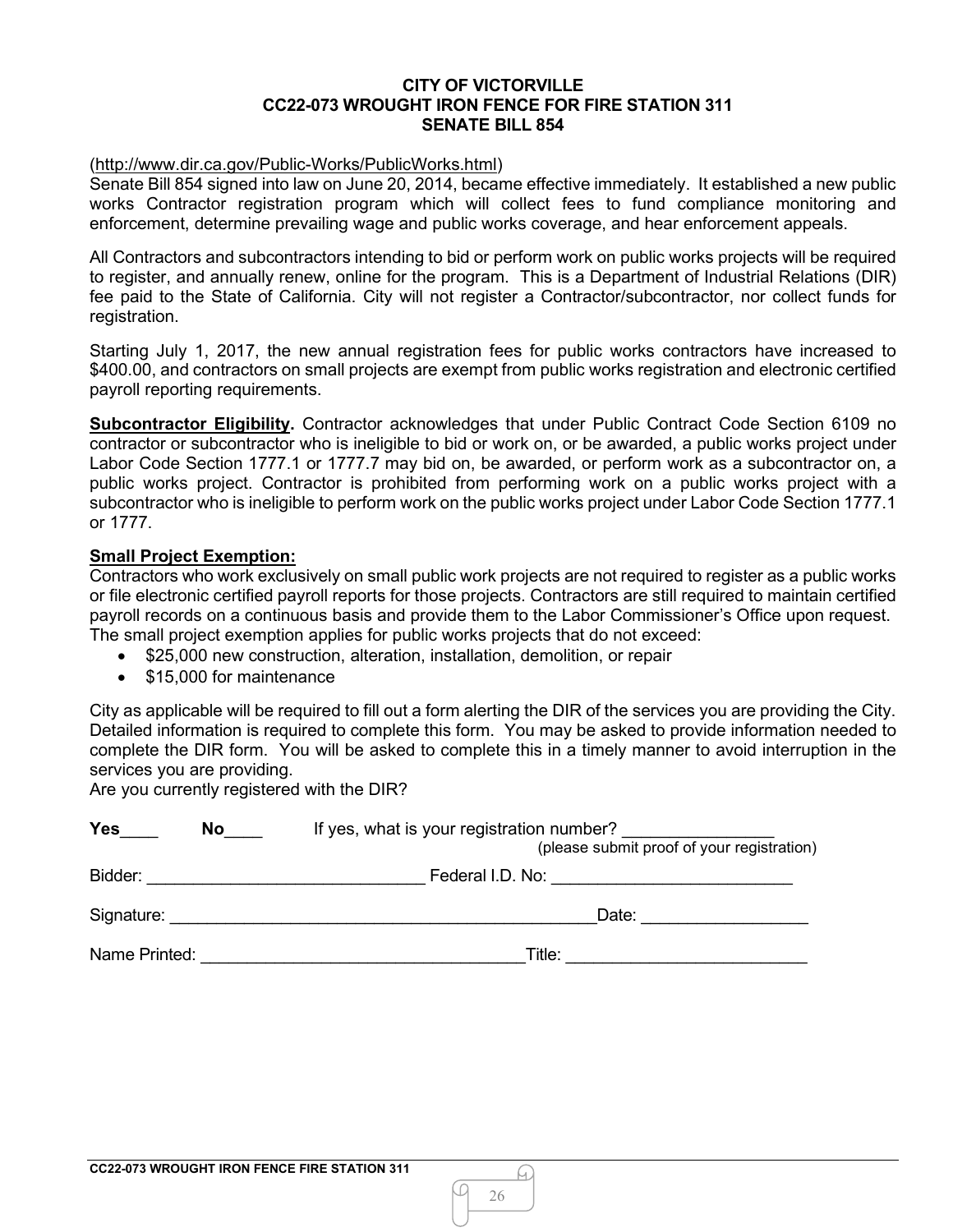# **DEBARRED CERTIFICATION ACKNOWLEDGEMENT**

(a)(1) The Offeror/Bidder certifies, to the best of its knowledge and belief, that—

(i) The Offeror/Bidder and/or any of its Principals—

(A) Are not presently debarred, suspended, proposed for debarment, or declared ineligible for the award of contracts by any Federal agency;

(B) Have not, within a three-year period preceding this solicitation, been convicted of or had a civil judgment rendered against them for: commission of fraud or a criminal offense in connection with obtaining, attempting to obtain, or performing a public (Federal, State, or local) contract or subcontract; violation of Federal or State antitrust statutes relating to the submission of bids; or commission of embezzlement, theft, forgery, bribery, falsification or destruction of records, making false statements, tax evasion, violating Federal criminal tax laws, or receiving stolen property;

(C) Are not presently indicted for, or otherwise criminally or civilly charged by a governmental entity with, commission of any of the offenses enumerated in paragraph (a)(1)(i)(B) of this provision;

(ii) The Offeror/Bidder has not, within a three-year period preceding this offer, had one or more contracts terminated for default by any Federal agency.

(2) "Principal," for the purposes of this certification, means an officer, director, owner, partner, or a person having primary management or supervisory responsibilities within a business entity (*e.g.*, general manager; plant manager; head of a division or business segment; and similar positions).

This Certification Concerns a Matter Within the Jurisdiction of an Agency of the United States and the Making of a False, Fictitious, or Fraudulent Certification May Render the Maker Subject to Prosecution Under Section 1001, Title 18, United States Code.

(b) The Offeror/Bidder shall provide immediate written notice to the City if, at any time prior to contract award, the Offeror/Bidder learns that its certification was erroneous when submitted or has become erroneous by reason of changed circumstances.

(c) A certification that any of the items in paragraph (a) of this provision exists will not necessarily result in withholding of an award under this solicitation. However, the certification will be considered in connection with a determination of the Offeror's/Bidder's responsibility. Failure of the Offeror/Bidder to furnish a certification or provide such additional information as requested by the City may render the Offeror/Bidder nonresponsible.

(d) Nothing contained in the foregoing shall be construed to require establishment of a system of records in order to render, in good faith, the certification required by paragraph (a) of this provision. The knowledge and information of an Offeror/Bidder is not required to exceed that which is normally possessed by a prudent person in the ordinary course of business dealings.

(e) The certification in paragraph (a) of this provision is a material representation of fact upon which reliance was placed when making award. If it is later determined that the Offeror/Bidder knowingly rendered an erroneous certification, in addition to other remedies available to the City, the City may terminate the contract resulting from this solicitation for default.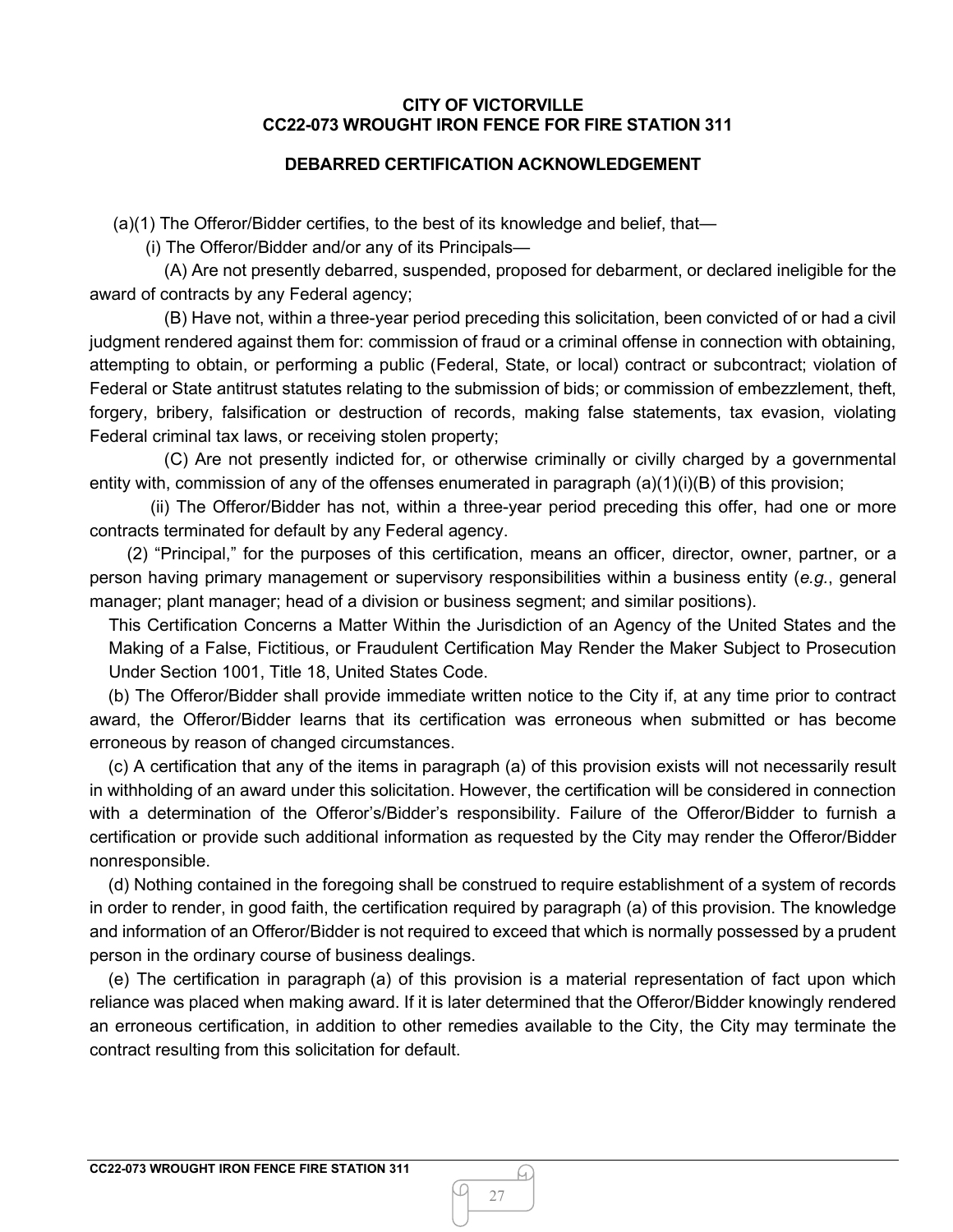# **The Offeror/Bidder certifies that the foregoing is true and correct**:

| Offeror/Bidder: |      | Federal I.D. No: |  |
|-----------------|------|------------------|--|
| Address:        |      |                  |  |
| Phone:          | Fax: | Email:           |  |
| Signature:      |      | Date:            |  |
| Name Printed:   |      | Title            |  |

M

Q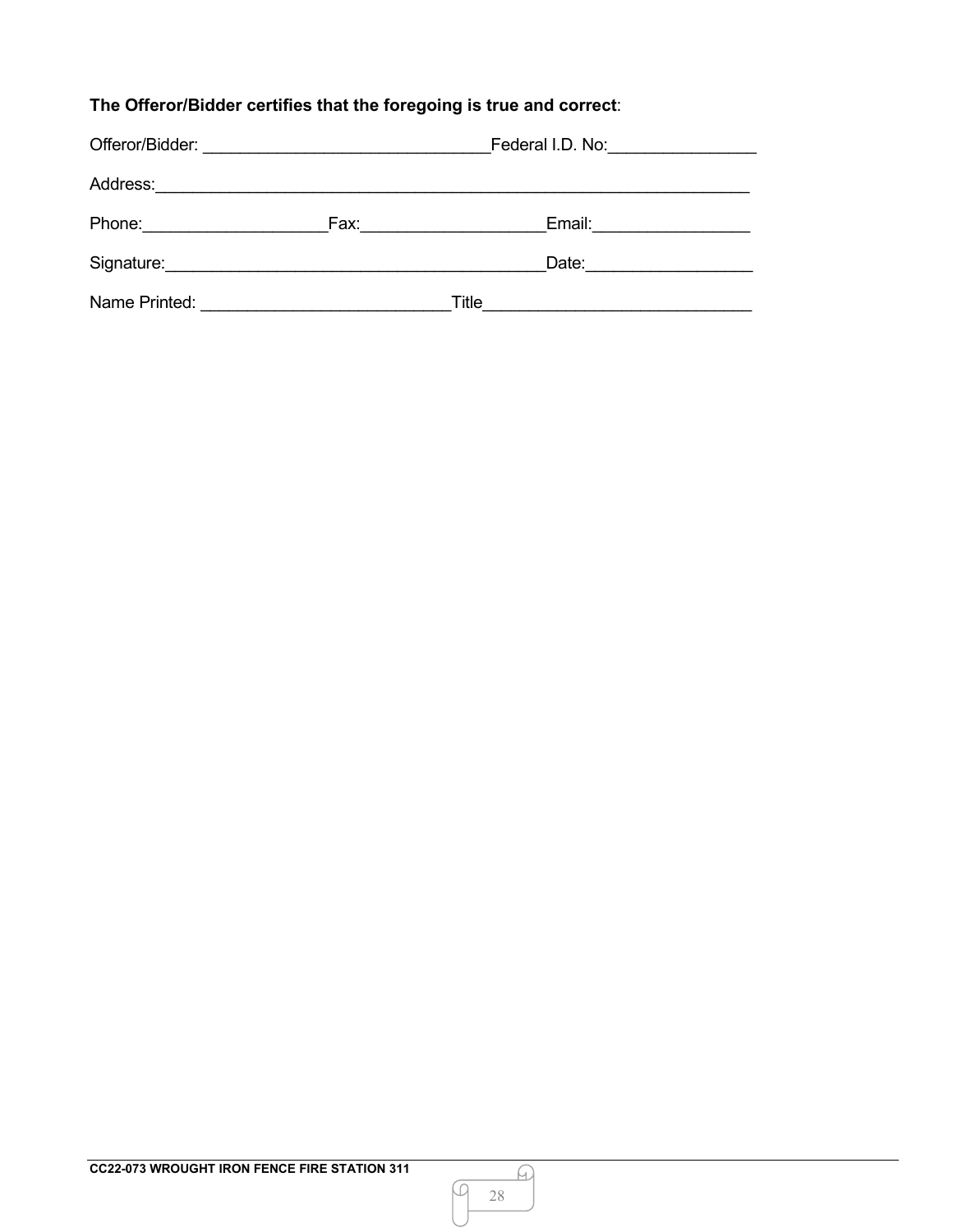# **SAMPLE CONSTRUCTION AGREEMENT**

Q

<u>A</u>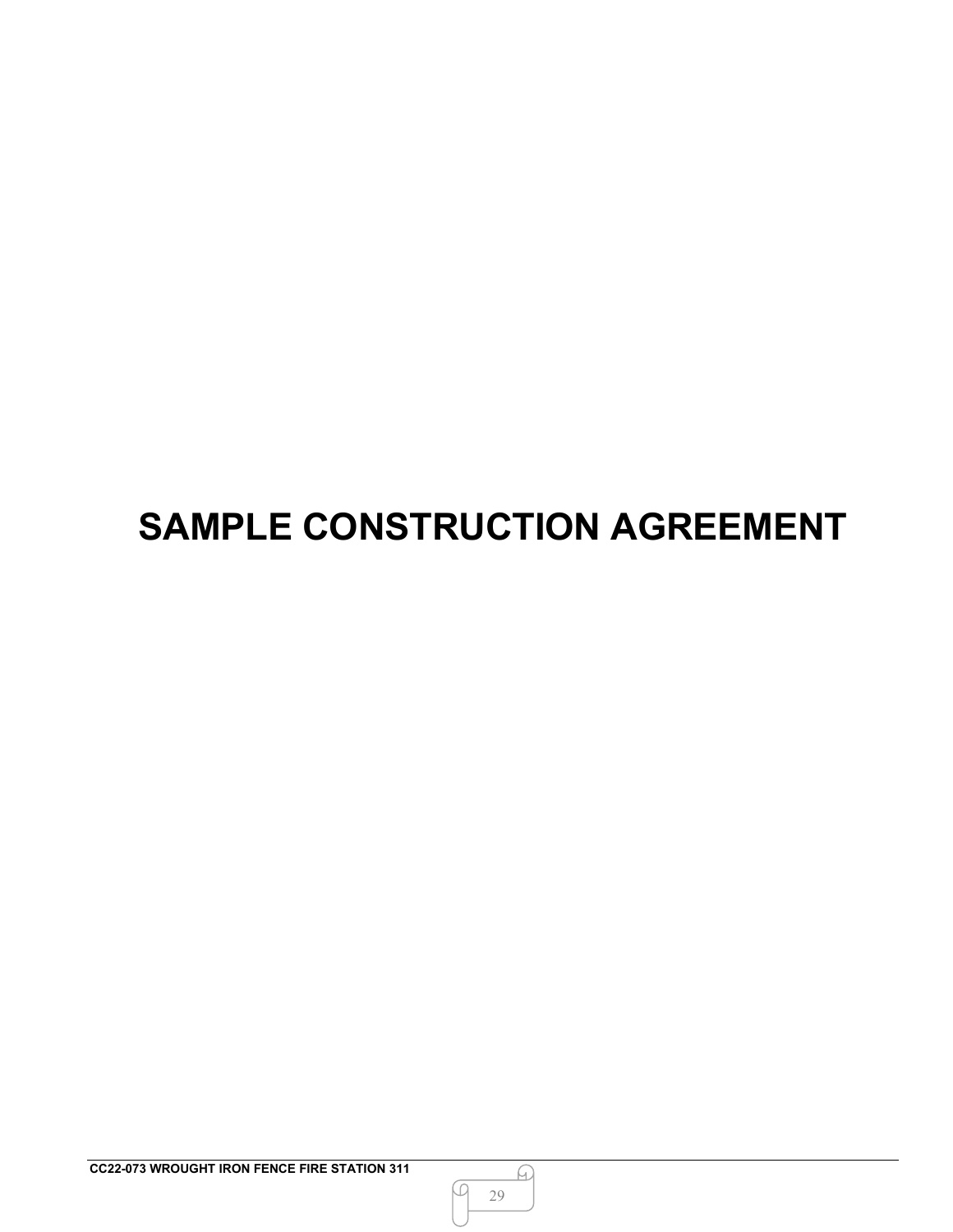*SAMPLE AGREEMENT ONLY. AGREEMENT WILL BE MODIFIED TO REFLECT THE ACTUAL ASSOCIATED STIPULATIONS INDICATED IN THE SPECIAL PROVISIONS AND OTHER APPLICABLE CONTRACT DOCUMENTS.*

# **CONSTRUCTION AGREEMENT BY AND BETWEEN THE CITY OF VICTORVILLE AND CONTRACTOR NAME FOR PROJECT TITLE AND PROJECT NUMBER**

THIS CONSTRUCTION AGREEMENT (the "Agreement") is made and entered into by and between the City of Victorville, a municipal corporation located in the County of San Bernardino, State of California, hereinafter referred to as the "City", and CONTRACTOR NAME, FORM OF BUSINESS (CORPORATION, GENERAL CONTRACTOR, ETC.) hereinafter referred to as the "Contractor". The City and the Contractor are sometimes hereinafter referred to as a "Party" and collectively referred to as the "Parties."

# **RECITALS:**

**WHEREAS**, the City requires **PROJECT TITLE AND PROJECT NUMBER** (the Project); and

**WHEREAS**, in light of the facts set forth above, the City desires to retain Contractor in connection with **PROJECT TITLE**; and

**NOW, THEREFORE, IN CONSIDERATION OF THE COVENANTS, CONDITIONS, AND PROMISES CONTAINED HEREIN AND FOR SUCH OTHER GOOD AND VALUABLE CONSIDERATION, THE PARTIES HERETO AGREE AS FOLLOWS:**

#### **Section 1. RECITALS**

The Recitals set forth above are true and correct and are hereby incorporated into this Agreement by this reference, as though set forth herein.

#### **Section 2. TERM OF AGREEMENT**

This Agreement shall commence within **NUMBER (QTY) OF CALENDAR DAYS** after issuance of Notice to Proceed (the "Commencement Date") and shall terminate upon completion of the Project **NUMBER (QTY) OF CALENDAR DAYS** after Commencement Date (the **"**Termination Date"), unless sooner terminated in accordance with the provisions of this Agreement (the "Term"). From and after the Termination Date, and upon subsequent agreement by the Parties, this Agreement may continue on a month-to-month basis until terminated pursuant to Section 3 below.

# **Section 3. TERMINATION OR SUSPENSION**

a. This Agreement may be terminated or suspended without cause by either Party at any time, provided that the Party initiating the termination provides the other Party at least thirty (30) days advance written notice of such termination or suspension. In the event of such termination, the City shall only be liable for payment under the payment provisions of this Agreement for satisfactory work rendered or supplies actually furnished prior to the effective date of termination.

1

᠕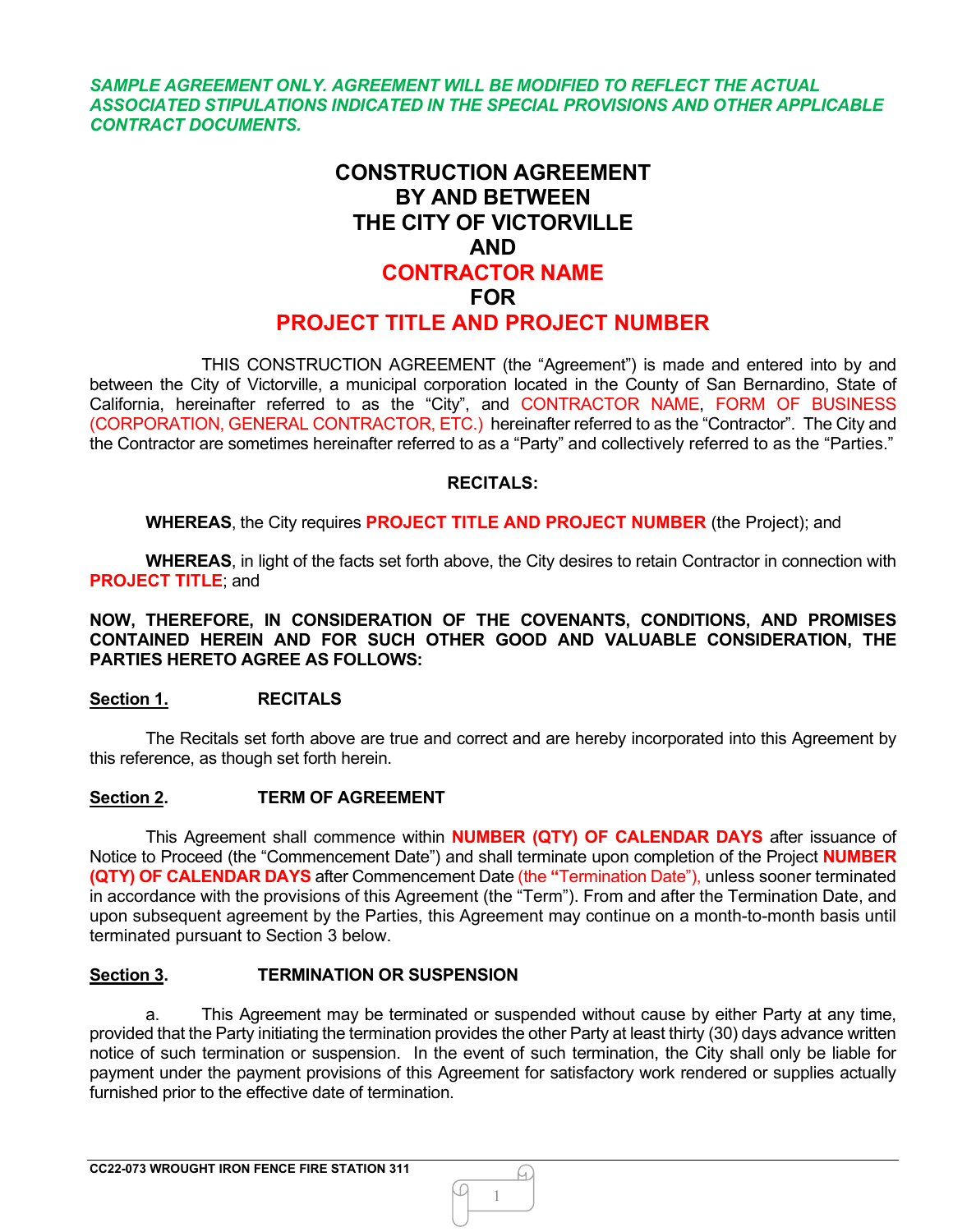b. This Agreement may be terminated or suspended with cause by either Party at any time, provided that the Party initiating termination provides the other Party at least ten (10) days advance written notice of such termination or suspension. In the event of such termination, the City shall only be liable for payment under the payment provisions of this Agreement for satisfactory work rendered or supplies actually furnished prior to the effective date of termination.

# **Section 4. CONTRACT DOCUMENTS; PRIORITY**

a. Contract Documents. The Contract Documents consist of the following documents, all of which are either attached hereto as exhibits or are incorporated herein by this reference. Said Contact Documents are intended to be correlative and constitute Contractor's performance obligations:

- 1. This Agreement.
- 2. Exhibits A & B.
- 3. Notice Inviting Bids for the Project.
- 4. Specifications for the Project.
- 5. Special Provisions.
- 6. Accepted Proposal.
- 7. Non-Collusion Declaration.
- 8. Guaranty.

b. Interpretation. In the event of any conflict between any of the Contract Documents, the document highest in the order of precedence (from highest to lowest), as set forth in Subsection 4.a above shall control.

#### **Section 5. CONTRACTOR'S OBLIGATIONS**

Contractor shall complete the Project as specifically set forth in the Contract Documents. Contractor shall furnish, at its own cost and expense, all labor, services, material, tools, equipment, supplies, transportation, and any other items and facilities necessary therefore, as provided in the Contract Documents.

#### **Section 6. COMPENSATION**

The Contractor agrees to receive and accept the following amount, not to exceed **SPELL OUT DOLLAR AMOUNT and 00/100 Dollars (\$000.00),** as full compensation for furnishing; all materials, doing all the work contemplated and embraced in this contract, all loss or damage arising out of the nature of the work aforesaid, the action of the elements, any unforeseen difficulties or obstructions which may arise or be encountered in the execution of the work until its acceptance by the City, and for all risks of every description connected with the work, all expenses incurred by or in consequence of the suspension or discontinuance of work well and faithfully completing the whole work, thereof, according to the requirements of the agreement documents and to the satisfaction of **INSERT DEPT. HEAD NAME AND TITLE,** or his designee, to wit: See **Exhibit "A", Scope of Work**.

# **Section 7. BID PROPOSAL FORMS**

The City shall pay Contractor as provided in the Bid Proposal Forms, attached hereto as **Exhibit "B"**, and incorporated herein by this reference as though set forth in full, subject to approval of the City, when applicable.

#### **Section 8. PREVAILING WAGES**

a. State Wages - In accordance with the provisions of California Labor Code Sections (1720,1770-1776, 1810, 1813 and 1815, as amended and applicable), the State Director of Industrial Relations has determined the general prevailing rates of per diem wages in the locality where the Project is to be done. Copies of the updated Wage Determination rates are available from the CITY and the State of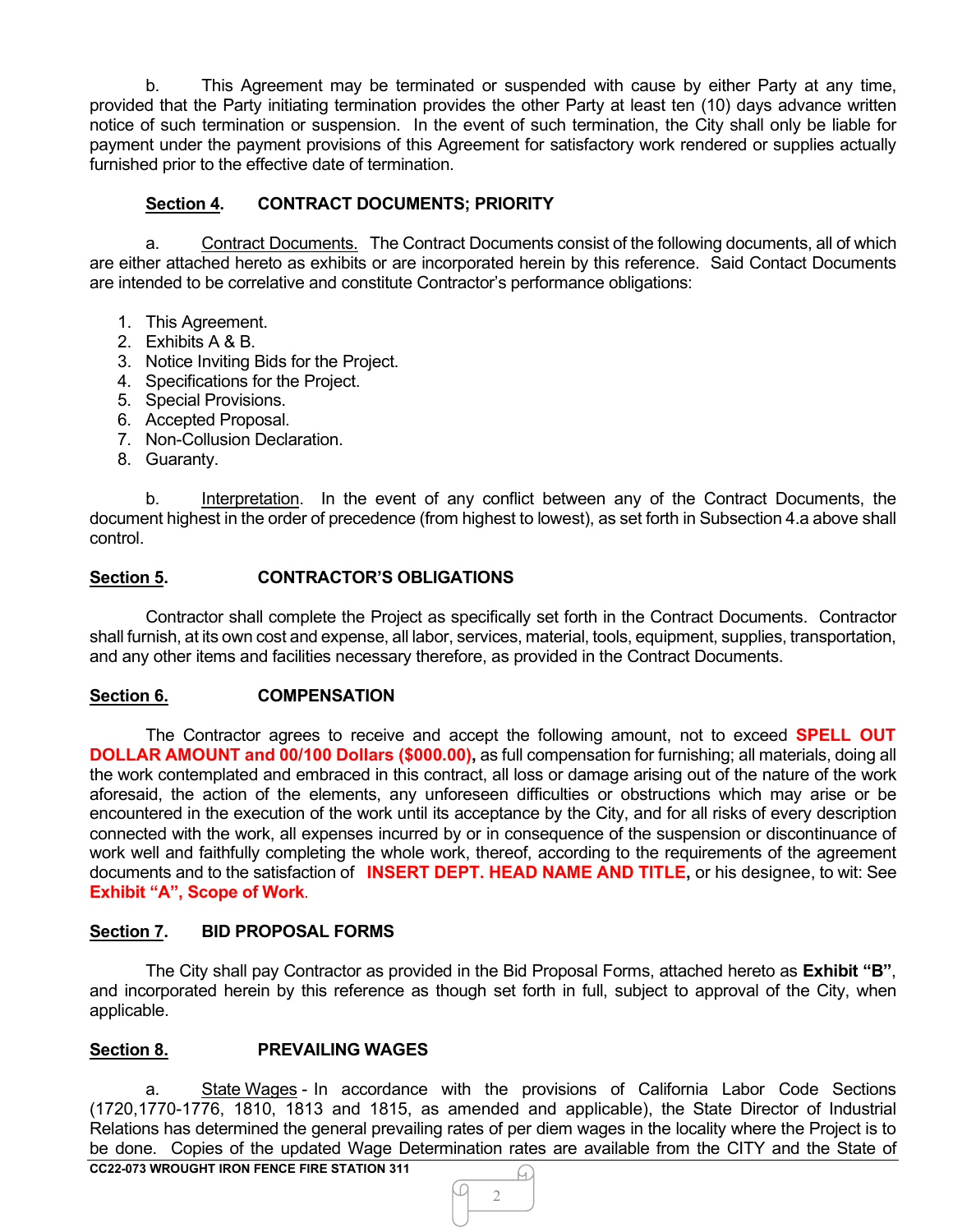California via the internet at [www.dir.ca.gov.](http://www.dir.ca.gov/) Additionally, copies of the prevailing rate of per diem wages and federal wage decision rates are on file at the City of Victorville Finance Department and shall be made available for review to any interested party on request. Notwithstanding anything in the Contract Documents to the contrary, Contractor and all subcontractors shall pay not less than said specified State of California rates to all workers employed by them in the execution of the work contemplated by this Contract. Contractor shall be responsible for using the correct and current prevailing wage rates.

b. **AB219 (as applicable)** adds Section 1720.9 to the Labor Code, the hauling and delivery of ready-mixed concrete to carry out a public works contract, with respect to contracts involving state agency or any political subdivision of the state. Section 1720.9 defines the term **"**ready**-**mixed**"** concrete and specifies that the rate of pay shall be the current prevailing wage "for the geographical area in which the factory or batching plant is located" as determined by the DIR. The statute also requires a written agreement between the party hauling or delivering the ready-mixed concrete and the party that engaged its services. Nothing in Section 1720.9 shall cause any company to be treated as a contractor or subcontractor for any purpose other than the application of this chapter of the Labor Code.

c. The delivery company shall provide certified payroll records under Labor Code section 1776(a) to the party that engaged its services and to the general contractor within five working days after the employee has been paid, accompanied by a written time record within five working days after the employee has been paid, accompanied by a written time record. The time record must be certified by each driver for the performance of job duties.

d. Contractor shall be solely responsible for using the correct wage decision or determination and performing accordingly. An error on the part of any awarding body does not relieve the Contractor from the responsibility for payment of the correct State prevailing wage and compliance with the maintenance and inspection of payroll records, posting of prevailing wage rates at work site, employment of apprentices, and other requirements of California Labor Code Section 1720, et seq.; California Code of Regulations, Title 8, Section 16000 *et seq*.; and all other applicable State labor laws. Contractor further acknowledges and agrees that it will be independently responsible for reviewing the applicable laws and regulations and effectuating compliance with those laws. Contractor will require the same of all its subcontractors.

**NOTE:** Confirmation of certified payroll submittal to the Department of Industrial Relations (DIR) is required with each invoice to the City. Payment of the invoice may be delayed when proof of certified payroll submittal is not included with the Contractor's invoice.

# **Section 9. WORKERS' COMPENSATION INSURANCE**

Contractor shall procure and maintain, at its own expense, during the Term of this Agreement, workers' compensation insurance, providing coverage as required by the California State Workers' Compensation Law. If any class of employees employed by Contractor is not protected by the California State Workers' Compensation Law, Contractor shall provide adequate insurance for the protection of such employees to the satisfaction of the City.

In conformance with current statutory requirements of Section 1860 et seq., of the Labor Code of the State of California, the undersigned confirms the following as their certification:

I am aware of the provisions of Section 3700 of the Labor Code which requires every employer to be insured against liability for workers' compensation or to undertake self-insurance in accordance with the provisions before commencing the performance of the work of this contract.

# **Section 10. NOTICE TO PROCEED**

No work, service, material, or equipment shall be performed or furnished under this Contract unless and until a Notice to Proceed has been given to the Contractor by the City. Contractor shall commence work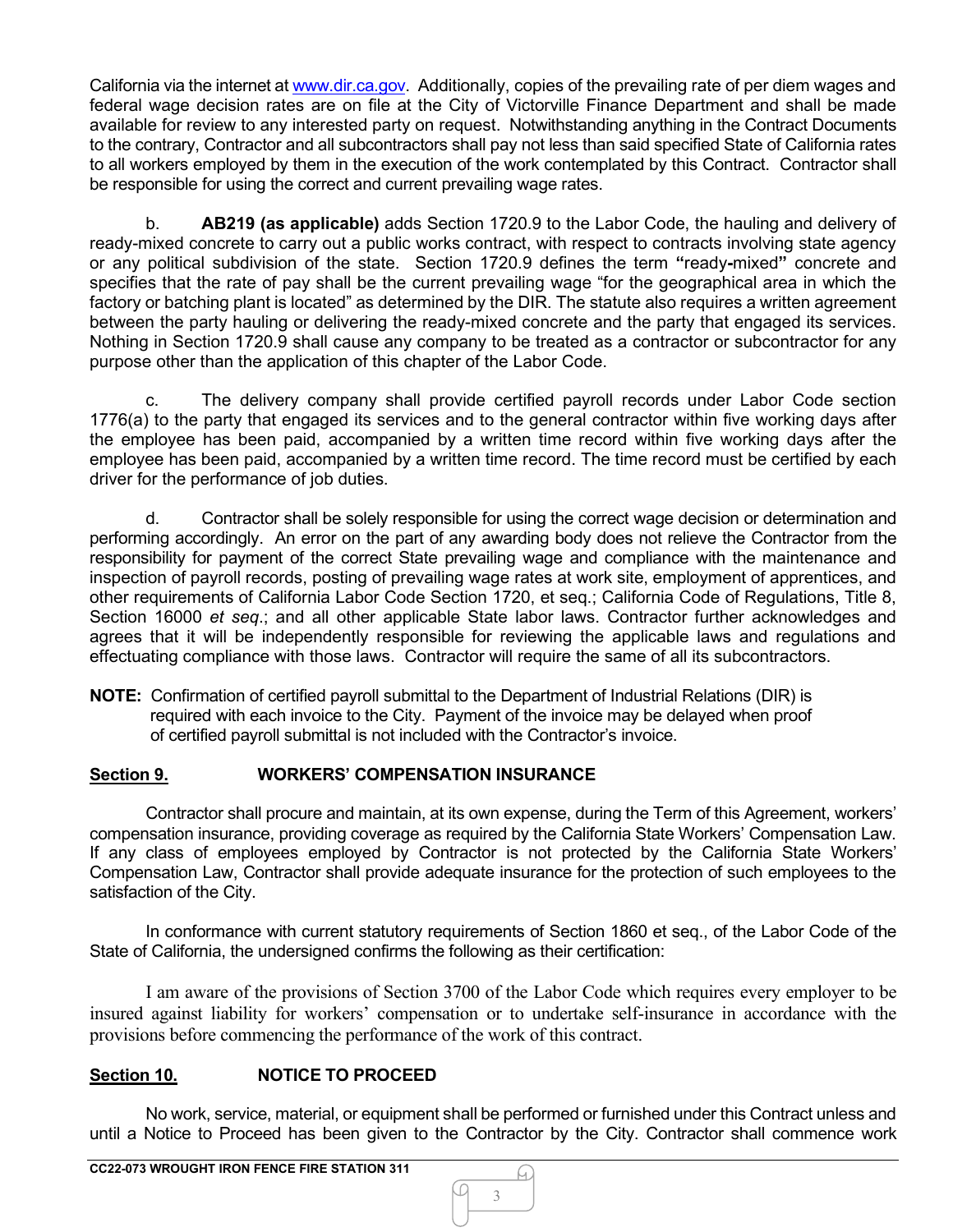pursuant to the Contract Documents as directed by the City in the Notice to Proceed, and to diligently execute the same to completion within the time limits set forth in the Contract Documents.

# **Section 11. COMPLIANCE WITH LAWS**

Contractor shall comply with all local, state, and federal laws and regulations applicable to the performance of the work required by the Contract Documents, including any rule, regulation, or bylaw governing the conduct or performance of Contractor, its employees, officers, board members, agents, independent contractors, and subcontractors. Unless otherwise specified in the Contract Documents, all required permits and licenses shall be held or obtained by the Contractor at its sole expense.

#### **Section 12. COMMERCIAL GENERAL AND AUTOMOBILE LIABILITY INSURANCE**

Contractor shall procure and maintain at its own expense, during the term of this Agreement, commercial general liability insurance, of not less than One Million Dollars (\$1,000,000) per occurrence, and Two Million Dollars (\$2,000,000) in the aggregate, for bodily injury, personal injury, death, loss, or damage resulting from the wrongful or negligent acts by the Contractor or its officers, employees, servants, volunteers, and agents and independent contractors.

Contractor shall further procure and maintain, at its own expense, during the Term of this Agreement, commercial vehicle liability insurance covering personal injury and property damage, of not less than One Million Dollars (\$1,000,000) Combined Single Limit, covering any vehicle(s) utilized by Contractor or its officers, employees, servants, volunteers, or agents and independent contractors in performing the services required by this Agreement.

#### **Section 13. COURSE OF CONSTRUCTION/INLAND MARINE INSURANCE**

Contractor, and or any of its subcontractors, suppliers, vendors, employees, or person whom it performing any work under this agreement shall purchase, and maintain insurance to the full contract and insurable value thereof commonly referred to as a Course of Construction, Builders' Risk, or an Inland Marine policy that offers "Installation" coverage for all materials, supplies, equipment, and property obtained by, or for Contractor, which is to become part of the work while such equipment and property is stored at the jobsite, at temporary locations, or while in transit to the project from such temporary locations. **Contractor, and or any of its subcontractors, suppliers, vendors, employees, or person whom is performing any work under this agreement shall** also be responsible for insuring their owned, leased/rented or borrowed equipment. Insurance should also include a Loss Payee, and a Waiver of Subrogation Endorsement(s) in favor of the City of Victorville.

# **Section 14. ADDITIONAL INSURED**

Notwithstanding any inconsistent statement in any required insurance policies or any subsequent endorsements attached thereto, the protection offered by all policies, except for Workers' Compensation coverage, shall bear an endorsement whereby it is provided that, the City and its officers, employees, servants, volunteers, and agents and independent contractors, including, without limitation, the City Attorney, are named as Additional Insureds.

# **Section 15. WAIVER OF SUBROGATION RIGHTS**

Contractor shall require the carriers of all required insurance policies to waive all rights of subrogation against the City and its officers, volunteers, employees, contractors, and subcontractors. Each policy of insurance shall be endorsed to reflect such waiver.

#### **Section 16. PROOF OF INSURANCE COVERAGE; REQUIRED PRIOR TO COMMENCEMENT OF SERVICES**

**CC22-073 WROUGHT IRON FENCE FIRE STATION 311**

4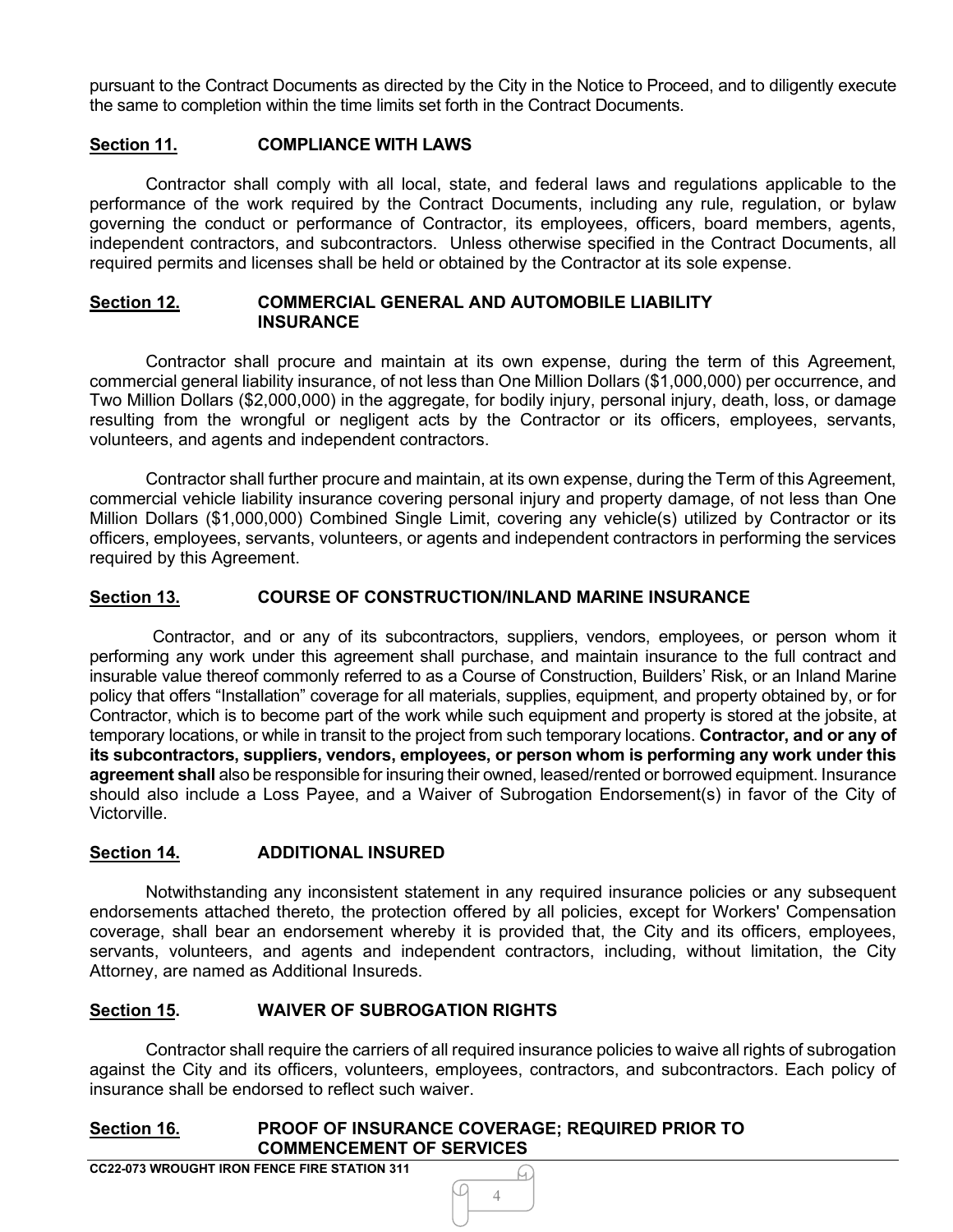a. Contractor shall secure from a good and responsible company or companies authorized to do insurance business in the State of California the policies of insurance required by this Agreement and furnish to the City Clerk certificates of said insurance at least one (1) day prior to the commencement of any services to be performed under this Agreement.

b. The certificates of insurance shall bear an endorsement whereby it is provided that, in the event of cancellation or amendment of any required insurance policy for any reason whatsoever, the City shall be notified by mail, postage prepaid, not less than thirty (30) days before the cancellation or amendment is effective. In the case of non-payment, ten (10) days' advance written notice shall be given.

c. The certificates of insurance shall bear an endorsement whereby it is provided that the respective insurance policy shall not be terminated or expire without first providing thirty (30) days written notice to the City of such termination or expiration.

d. The certificates of insurance shall indicate that the respective insurance policy will be maintained throughout the Term of this Agreement.

e. The Commercial General Liability and vehicle liability policies shall be endorsed to contain the following provision: "For any claims related to this Contract, Contractor's service coverage shall be primary with respect to the City. Any insurance maintained by the City shall be in excess of Contractor's insurance and shall not contribute to it.

# **Section 17. TIME OF THE ESSENCE**

Time is of the essence in the performance of this Agreement.

# **Section 18. INDEMNIFICATION**

Notwithstanding the limits of any insurance, Contractor shall indemnify the City, its officials, officers, agents, volunteers and employees against, and will hold and save them and each of them harmless from, any and all actions, suits, claims, damages to persons or property, losses, costs, penalties, obligations, errors, omissions or liabilities, (herein "claims or liabilities") that may be asserted or claimed by any person, firm or entity arising or alleged to arise out of or in connection with the negligent performance of the work, operations or activities of Contractor, its agents, employees, subcontractors, or invitees, provided for herein, or arising or alleged to arise from the negligent acts or omissions of Contractor hereunder, or arising or alleged to arise from Contractor's negligent performance of or failure to perform any term, provision, covenant or condition of this Agreement, but excluding such claims or liabilities or portion of such claims or liabilities arising or alleged to arise from the negligence or willful misconduct of the City its officials, officers, agents, volunteers or employees, and in connection therewith:

a. Contractor will defend any action or actions filed in connection with any of said claims or liabilities and will pay all costs and expenses, including legal costs and attorneys' fees incurred in connection therewith;

b. Contractor will promptly pay any judgment rendered against the City, its officials, officers, agents or employees for any such claims or liabilities arising or alleged to arise out of or in connection with Contractor's (or its agents', employees', subcontractors' or invitees') negligent performance of or failure to perform such work, operations or activities hereunder; and Contractor agrees to save and hold the City, its officials, volunteers, officers, agents, and employees harmless there from;

c. In the event the City, its officials, officers, agents, volunteers or employees is made a Party to any action or proceeding filed or prosecuted against Contractor for such damages or other claims arising or alleged to arise out of or in connection with the negligent performance of or failure to perform the work,

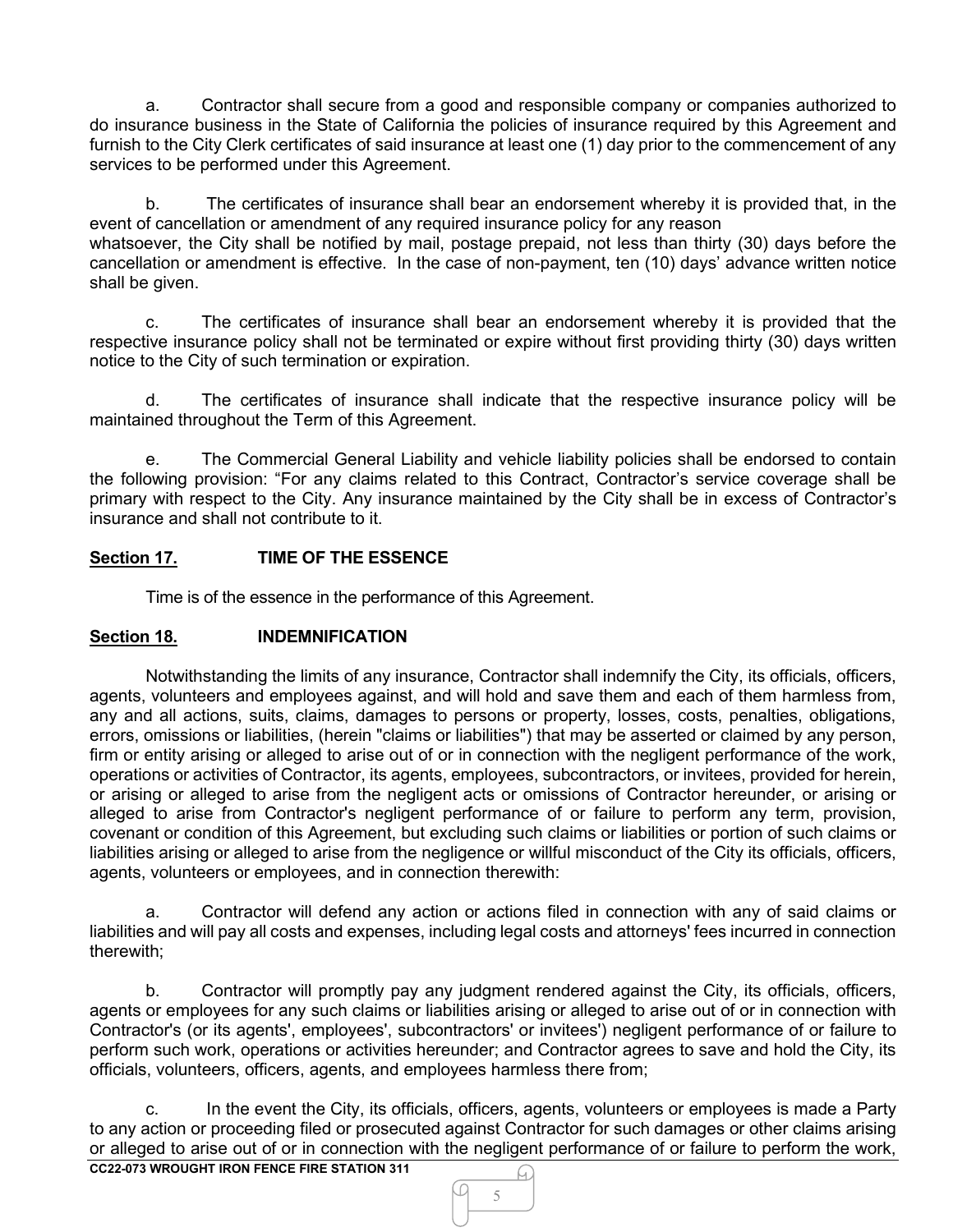operation or activities of Contractor hereunder, Contractor shall pay to the City, its officials, volunteers officers, agents or employees, any and all costs and expenses incurred by the City, its officers, agents or employees in such action or proceeding, including but not limited to, legal costs and attorneys' fees for counsel acceptable to City;

d. Contractor's duty to defend and indemnify as set out in this Section shall include any claims, liabilities, obligations, losses, demands, actions, penalties, suits, costs, expenses or damages or injury to persons or property arising or alleged to arise from, in connection with, as a consequence of or pursuant to any state or federal law or regulation regarding hazardous substances, including but not limited to the Federal Insecticide, Fungicide and Rodenticide Act ("FIFRA"), Comprehensive Environmental Response, Compensation and Liability Act of 1980 ("CERCLA"), Resource Conservation and Recovery Act of 1976 ("RCRA"), the Hazardous and Solid Waste Amendments of 1984, the Hazardous Material Transportation Act, the Toxic Substances control Act, the Clean Air Act, the Clean Water Act, the California Hazardous Substance Account Act, the California Hazardous Waste Control Law or the Porter-Cologne Water Quality Control Act, as any of those statutes may be amended from time to time;

The Contractor's indemnification obligations pursuant to this Section shall survive the termination of this Agreement. Contractor shall require the same indemnification from all subcontractors.

# **Section 19. REPORTS**

Upon request by **INSERT DEPT. HEAD NAME AND TITLE,** or his designee, Contractor shall prepare and submit reports concerning Contractor's performance of the work required by this Agreement.

# **Section 20. RECORDS**

a. Contractor shall keep such books and records as shall be necessary to perform the services required by this Agreement and enable **INSERT DEPT. HEAD NAME AND TITLE** or his designee, to evaluate the cost and the performance of such services.

b. Books and records pertaining to costs shall be kept and prepared in accordance with generally accepted accounting principles. **INSERT DEPT. HEAD NAME AND TITLE ,** or his designee, shall have full and free access to such books and records at all reasonable times, including the right to inspect, copy, audit, and make records and transcripts from such records.

d. Records and supporting documents pertaining to the use of funds paid to Contractor hereunder shall be retained by Contractor and made available to **INSERT DEPT. HEAD NAME AND TITLE,** or his designee, for purposes of performing an audit for a period of five (5) years from the date of termination of this Agreement.

# **Section 21. MODIFICATIONS AND AMENDMENTS**

This Agreement may be modified or amended only by a written instrument signed by both Parties.

# **Section 22. ENTIRE AGREEMENT**

a. This Agreement supersedes any and all prior or contemporaneous agreements, either oral or written, between the City and Contractor with respect to the subject matter of this Agreement.

b. The Contract Documents contain all of the covenants and agreements between the Parties with respect to the subject matter herein, and each Party acknowledges that no representations, inducements, promises, or agreements have been made by or on behalf of any Party, except those covenants and agreements in this Agreement and the Contract Documents.

6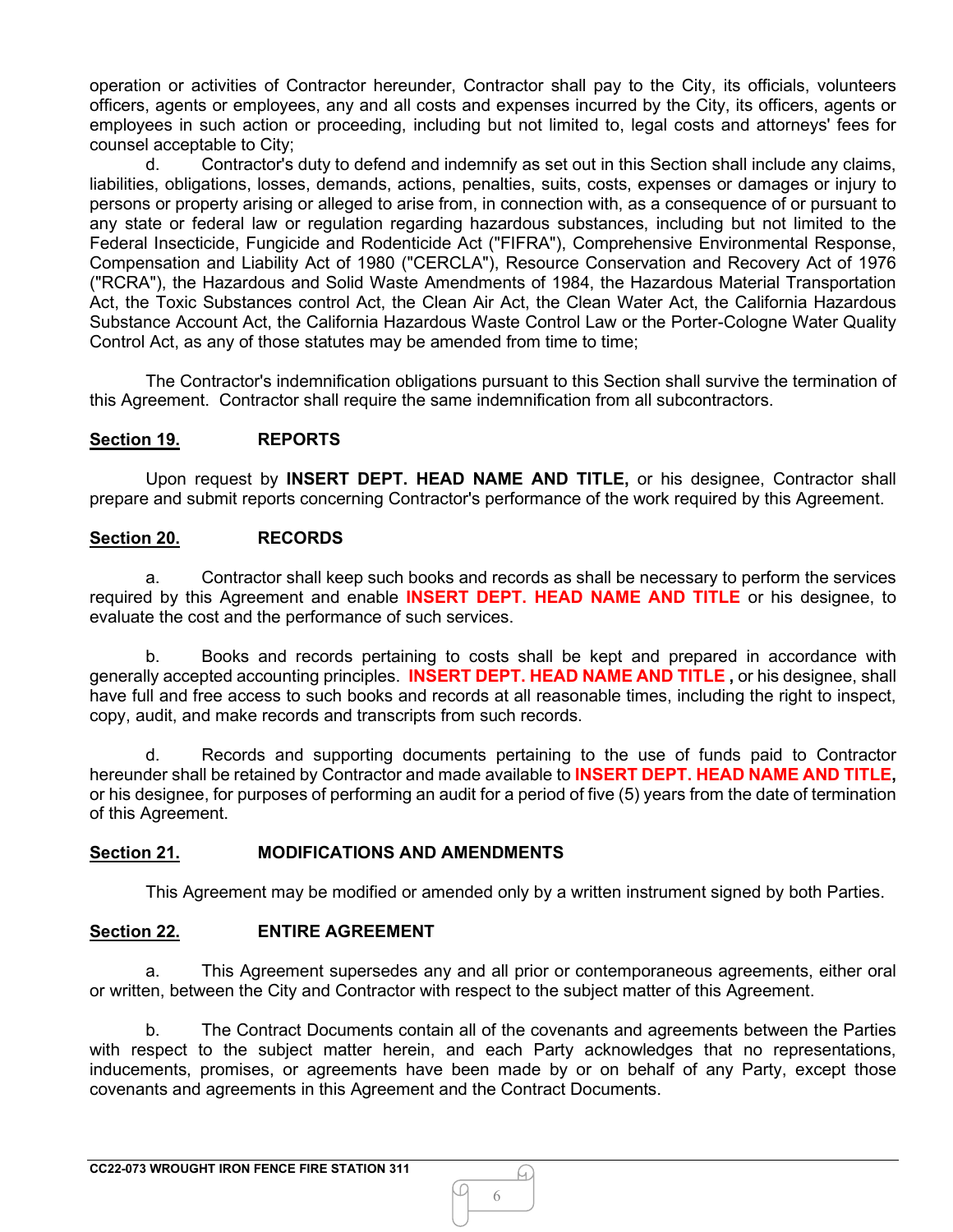c. No agreement, statement, or promise with respect to the subject matter of the Contract Documents, which is not contained in the Contract Documents, or in a valid modification or amendment to the Contract Documents, shall be valid or binding on either Party.

### **Section 23. AMBIGUITIES**

This Agreement is in all respects intended by each Party hereto to be deemed and construed to have been jointly prepared by the Parties and the Parties hereby expressly agree that any uncertainty or ambiguity existing herein shall not be interpreted against either of them. Except as expressly limited by this paragraph, all of the applicable rules of interpretation of contract shall govern the interpretation of any uncertainty or ambiguity of this Agreement.

Notwithstanding the foregoing, the Parties agree that **Exhibits "A" and "B"** are attached hereto for reference purposes and to the extent there are any ambiguities, inconsistencies or conflicts between the terms of this Construction Agreement and **Exhibits "A" and "B"**, the terms of this Construction Agreement shall control and nothing set forth in **Exhibits "A" and "B"** shall be deemed to supersede any of the provisions of this Construction Agreement.

#### **Section 24. NOTICES**

a. Any notice to be provided pursuant to this Agreement shall be in writing, and all such notices shall be delivered by personal service or by deposit in the United States mail, certified or registered, return receipt requested, with postage prepaid, and addressed to the Parties as follows:

| To the City:   | <b>INSERT DEPT. HEAD NAME &amp; TITLE</b><br>City of Victorville<br>14343 Civic Drive<br>Victorville, CA 92392 |
|----------------|----------------------------------------------------------------------------------------------------------------|
| To Contractor: | <b>CONTRACTOR REP. NAME AND TITLE</b><br><b>COMPANY NAME</b><br><b>ADDRESS</b><br><b>CITY, STATE, ZIP</b>      |

b. Notices, payments, and other documents shall be deemed delivered upon receipt by personal service or as of the second (2nd) day after deposit in the United States mail.

# **Section 25. NON-LIABILITY OF CITY OFFICERS AND EMPLOYEES**

No officer or employee of the City shall be personally liable to Contractor, or any successor in interest, in the event of any default or breach by the City or for any amount, which may become due to Contractor or to its successor(s), or for any breach of any obligation of the terms of this Agreement.

#### **Section 26. REVIEW BY ATTORNEYS**

Each Party hereto has had its attorneys review this Agreement and all related documents. Each Party hereto has consulted with its attorneys and has negotiated the terms of this Agreement based on such consultation.

#### **Section 27. CARE OF WORK**

**CC22-073 WROUGHT IRON FENCE FIRE STATION 311** Contractor must adopt reasonable methods during the life of the Agreement to furnish continuous protection to the work, and the equipment, materials, papers, documents, plans, studies and other

7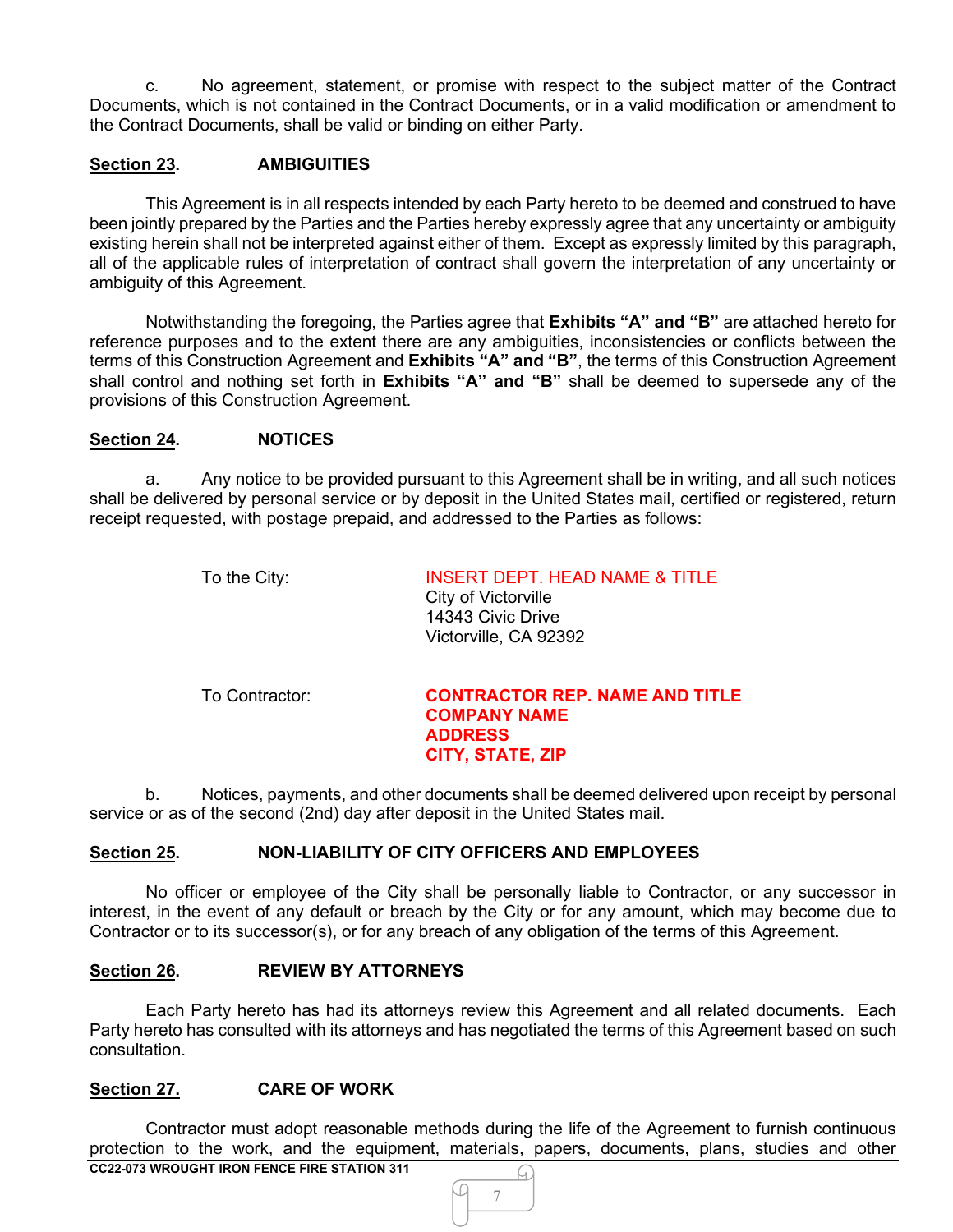components to prevent losses or damages, and will be responsible for all damages, to persons or property, until acceptance of the work by the City, except those losses or damages as may be caused by the City's own negligence. The performance of the work by Contractor or the payment of money by the City shall not relieve Contractor from any obligation to correct any incomplete, inaccurate, or defective work at no further cost to the City, when such inaccuracies are due to the negligence of Contractor.

# **Section 28. CAPTIONS AND HEADINGS**

The captions and headings contained in this Agreement are provided for identification purposes only and shall not be interpreted to limit or define the content of the provisions described under the respective caption or heading.

# **Section 29. SUCCESSORS, HEIRS, AND ASSIGNS**

Except as otherwise expressly provided herein, this Agreement shall be binding upon the successors, endorsees, assigns, heirs, and personal representatives of each of the Parties to this Agreement and, likewise, shall inure to the benefit of the successors, endorsees, assigns, heirs, and personal representatives of each of the Parties.

#### **Section 30. GENDER; PLURAL**

In this Agreement, unless the context clearly requires otherwise, the masculine, feminine and neuter genders and the singular and the plural shall include one another.

#### **Section 31. SEVERABILITY**

If any one or more of the sentences, clauses, paragraphs, or sections contained herein is declared invalid, void, or unenforceable by a court of competent jurisdiction, the same shall be deemed severable from the remainder of this Agreement and shall not affect, impair, or invalidate any of the remaining sentences, clauses, paragraphs, or sections contained herein.

# **Section 32. GOVERNING LAW**

The validity of this Agreement and any of its terms or provisions, as well as the rights and duties of the Parties under this Agreement, shall be construed pursuant to and in accordance with California law.

# **Section 33. CUMULATIVE REMEDIES**

Except with respect to rights and remedies expressly declared to be exclusive in this Agreement, the rights and remedies of the Parties are cumulative and the exercise by either Party of one or more of such rights or remedies shall not preclude the exercise by it, at the same or different times, of any other rights or remedies for the same default of any other default by the other Party.

# **Section 34. VENUE**

All proceedings involving disputes over the terms, provisions, covenants, or conditions contained in this Agreement and all proceedings involving any enforcement action related to this Agreement shall be initiated and conducted in the applicable court or forum in San Bernardino County, California.

# **Section 35. ATTORNEY'S FEES**

Should any litigation, specifically including but not limited to, arbitration and other non-judicial resolution of disputes be commenced between the Parties to this agreement concerning this agreement or the rights and duties of either in relation thereto, the Parties prevailing in such litigation or other proceeding shall be entitled,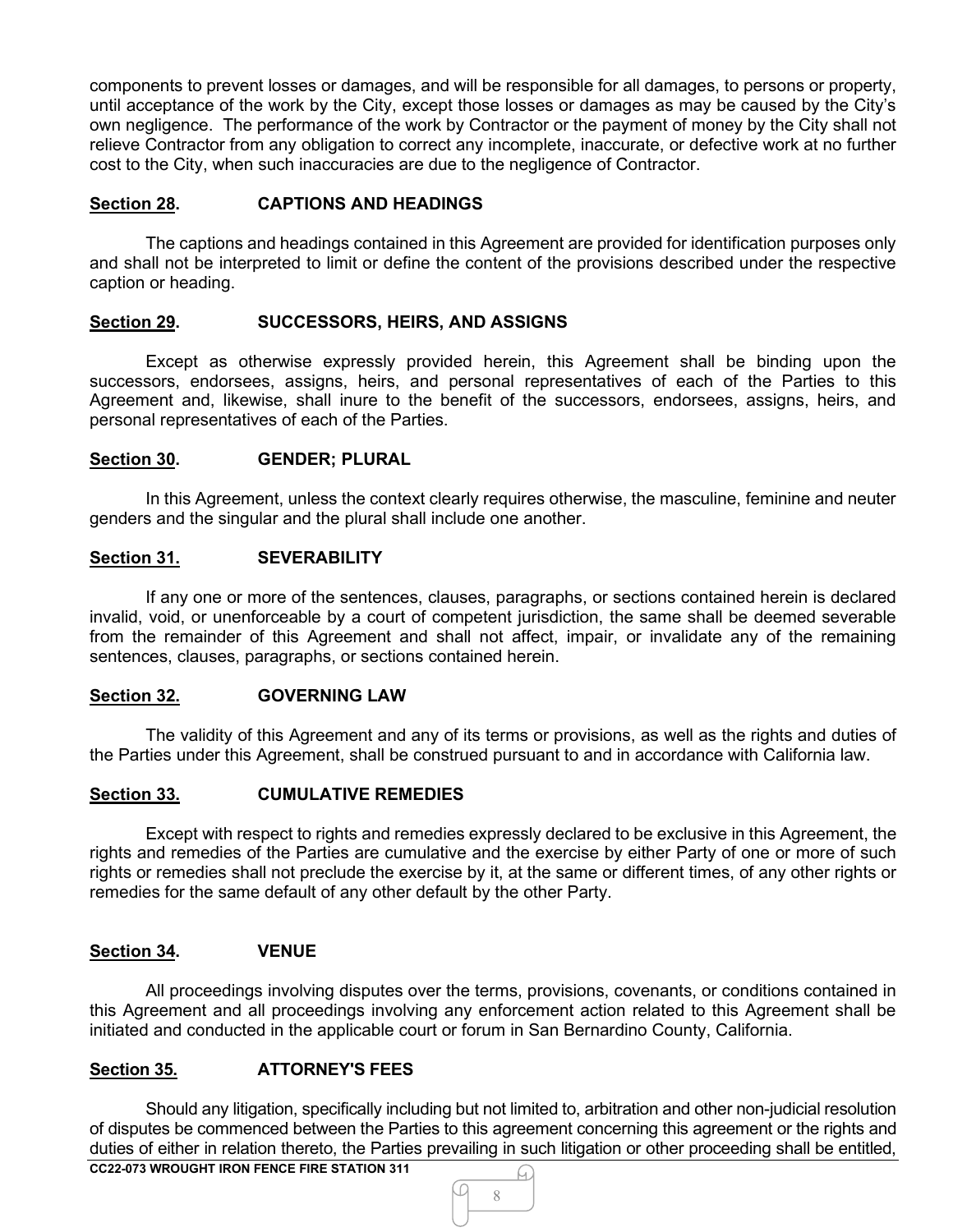in addition to such other relief as may be granted, to a reasonable sum as and for attorney fees in such litigation where the proceeding which, if not agreed upon by the Parties, shall be determined by the court or other entity in which such litigation or other proceeding is brought.

# **Section 36. EFFECTIVENESS OF AGREEMENT**

This Agreement shall not be binding upon the City, until signed by the authorized representative(s) of Contractor, approved by the City's Risk Manager, and executed by the authorized City personnel or Mayor.

#### **Section 37. REPRESENTATIONS OF PARTIES AND PERSONS EXECUTING AGREEMENT**

a. Each of the Parties to this Agreement hereby represents that all necessary and appropriate actions of their governing bodies have been taken to make this Agreement a binding obligation of each of the Parties hereto.

b. The persons executing this Agreement warrant that they are duly authorized to execute this Agreement on behalf of and bind the Parties each purports to represent.

# **Section 38. COUNTERPARTS**

This Agreement may be executed by the Parties in counterparts, and when executed by each of the Parties, each counterpart shall be deemed to be a part of this Agreement.

(END OF THIS PAGE)

G.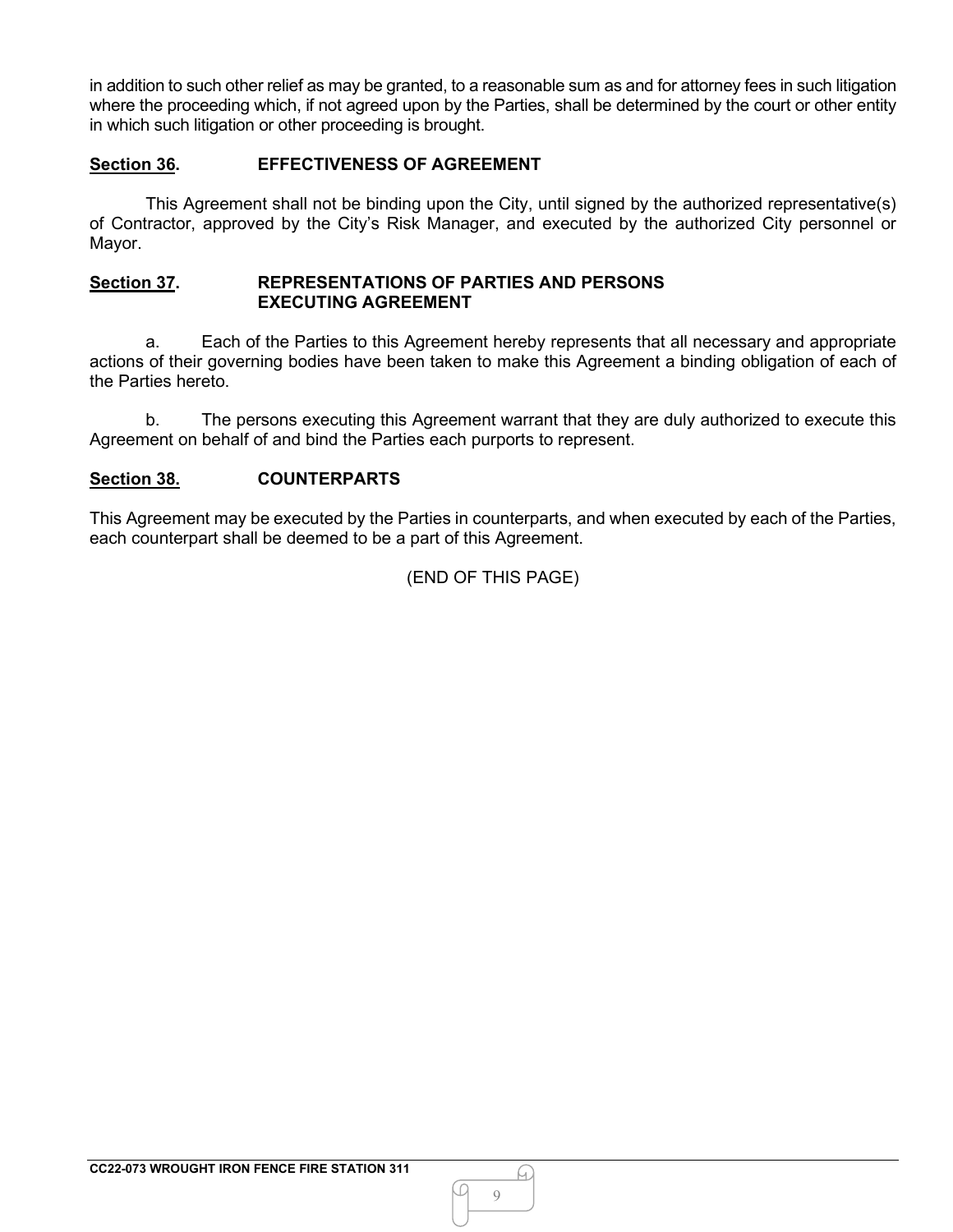**IN WITNESS WHEREOF, the Parties hereto have caused this Agreement to be executed as of the dates written below.**

| THE CITY OF VICTORVILLE                                                                                                                                                                                                        | <b>CONTRACTOR</b>                                          |
|--------------------------------------------------------------------------------------------------------------------------------------------------------------------------------------------------------------------------------|------------------------------------------------------------|
| By: INSERT DEPT. HEAD NAME AND<br><b>TITLE OR MAYOR</b>                                                                                                                                                                        | By: CONTRACTOR NAME AND TITLE                              |
|                                                                                                                                                                                                                                |                                                            |
| <b>ATTEST (AS APPLICABLE, over 50K)</b>                                                                                                                                                                                        |                                                            |
| By: Jennifer Thompson,<br><b>City Clerk</b>                                                                                                                                                                                    |                                                            |
| Dated: National Contract of Contract Contract of Contract Contract Contract Contract Contract Contract Contract Contract Contract Contract Contract Contract Contract Contract Contract Contract Contract Contract Contract Co |                                                            |
| THE CITY OF VICTORVILLE                                                                                                                                                                                                        | <b>APPROVED AS TO STANDARD FORM</b>                        |
| <b>Risk Manager</b>                                                                                                                                                                                                            | By:<br><b>Andre de Bortnowsky,</b><br><b>City Attorney</b> |
|                                                                                                                                                                                                                                |                                                            |

10

Q

<u>A</u>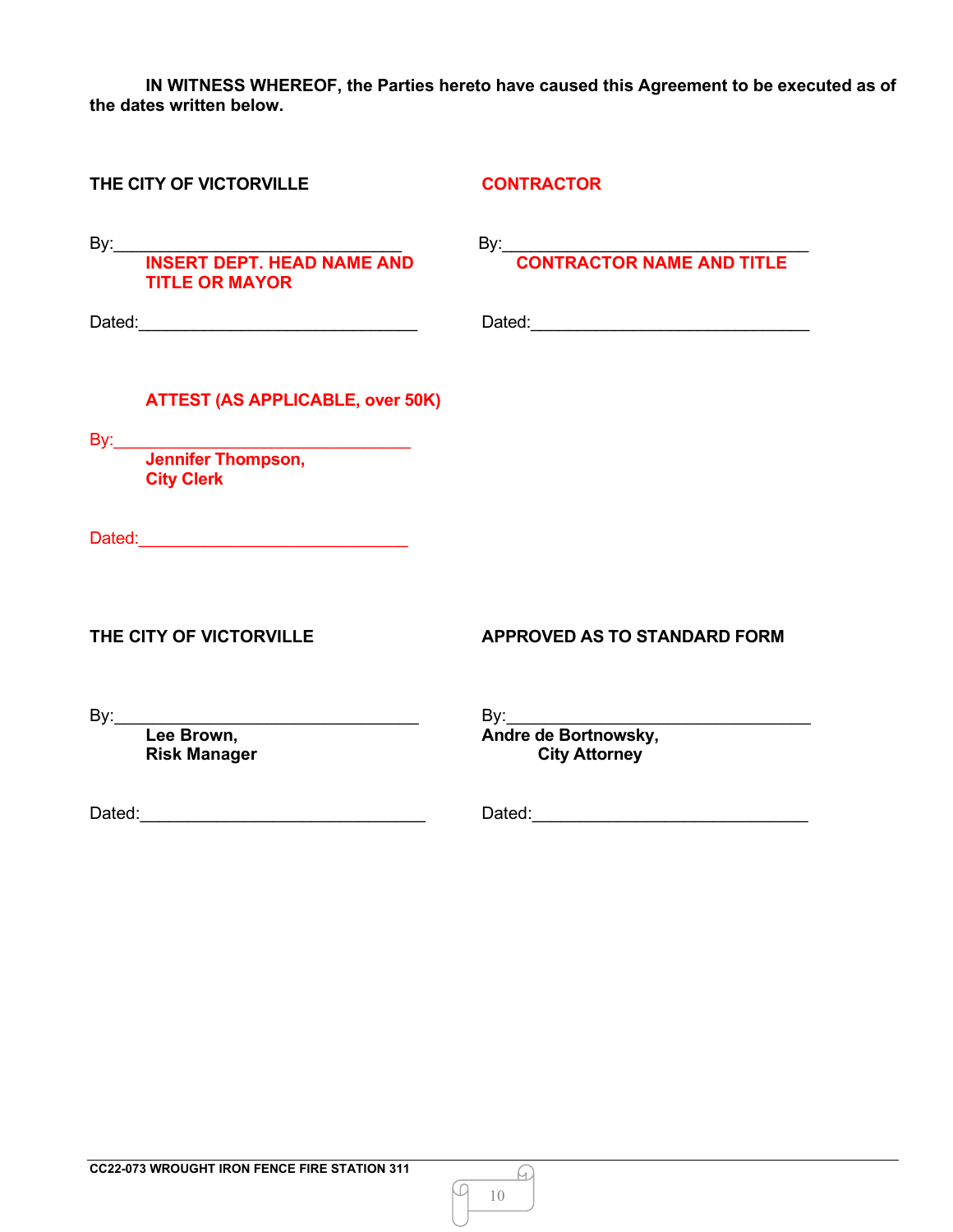# **FAITHFUL PERFORMANCE BOND**

KNOW ALL MEN BY THESE PRESENTS:

| THAT WE,                                                                                           | hereinafter referred to                                                       |
|----------------------------------------------------------------------------------------------------|-------------------------------------------------------------------------------|
| as "Contractor," as principal, and                                                                 | as Surety, are held and firmly                                                |
| bond unto the CITY OF VICTORVILLE, in the sum of                                                   | Dollars,                                                                      |
| $($ \$                                                                                             | ), lawful money of the United States of America, for the payment of which sum |
| well and truly to be made, we bind ourselves, jointly and severally, firmly by these presents. The |                                                                               |
| conditions of the foregoing obligation is such that:                                               |                                                                               |

WHEREAS, said Contractor has been awarded and is about to enter into the annexed contract with said CITY OF VICTORVILLE for completion of **"WROUGHT IRON FENCE AT FIRE STATION 311, PROJECT CC22-073"** as specifically set forth in documents entitled of **"WROUGHT IRON FENCE AT FIRE STATION 311, PROJECT CC22-073"** and is required under the terms of the Contract to give this Bond in connection with the execution of said Contract;

NOW, THEREFORE, if the said Contractor shall well and truly do and perform all of the covenants and obligations of said Contract on his part to be done and performed at the times and in the manner specified herein, then his obligation shall be null and void, otherwise, it shall be and remain in full force and effect;

PROVIDED, that any alterations in the work to be done, or the material to be furnished, which may be made pursuant to the terms of said Contract, shall not in any way release either the Contractor or the Surety there under, nor shall any extensions of time that be granted under the provision of said Contract release either the Contractor or the Surety, and notice of such alterations or extensions of the Contract is hereby waived by the Surety.

|     | (SEAL)        | Contractor |  |
|-----|---------------|------------|--|
| By: | <b>SURETY</b> |            |  |
|     |               | Title:     |  |

NOTE: Signature of the party executing for the Surety must be properly acknowledged.

G.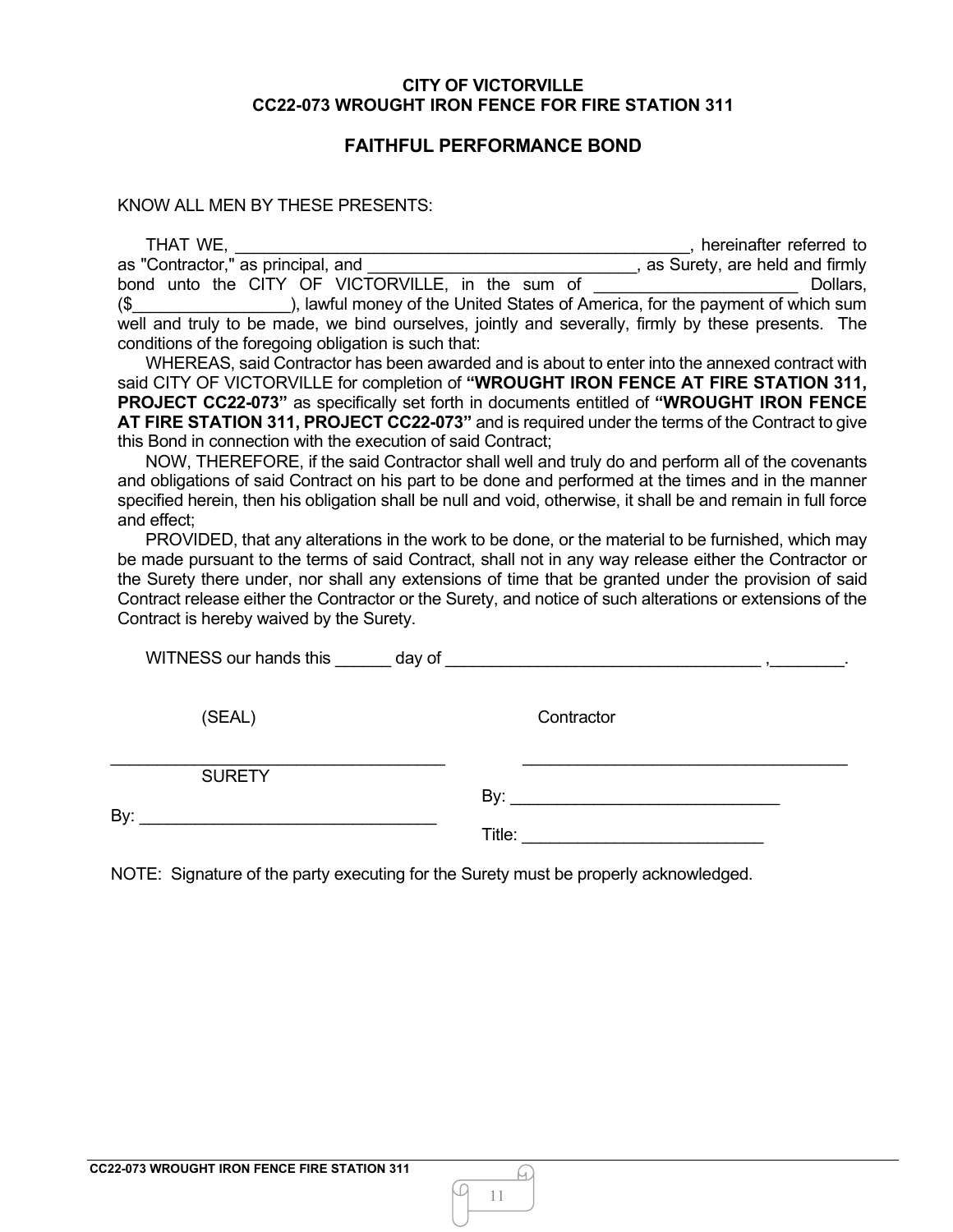### **PAYMENT BOND PAYMENT BOND TO ACCOMPANY CONSTRUCTION CONTRACT (Public Contract Code Sections 7103 and 10221)**

BOND NO.

#### **Know All Men By These Presents:**

THAT WE, <u>see also as the contractor</u>, hereinafter referred to as "Contractor," as principal, and \_\_\_\_\_\_\_\_\_\_\_\_\_\_\_\_, as Surety, are held and firmly bound unto the City of Victorville, in the sum of Dollars \$ ), lawful money of the United States of America, for the payment of which sum well and truly be made, we bind ourselves, jointly and severally, firmly by these presents. The condition of the foregoing obligation is such that:

WHEREAS, the provisions of Public Contract Code Sections 7103 and 10221 require the Principal file a bond in connection with the awarded project and is about to enter into the annexed contract with said City of Victorville for completion of project **"CC22-073 WROUGHT IRON FENCE AT FIRE STATION 311 PROJECT**" as specifically set forth with said project and is required under the terms contract to give this bond in connection with the execution of said Contract.

# **THE CONDITION OF THIS OBLIGATION IS SUCH,**

- 1. That if said Principal or its subcontractors shall fail to pay any of the persons named in Civil Code 9100, or amounts due under the Unemployment Insurance Code with respect to work or labor performed under the contract, or for any amounts required to be deducted, withheld, and paid over to the Employment Development Department from the wages of employees of the Principal and subcontractors pursuant to Section 13020 of the Unemployment Insurance Code, with respect to such work and labor, that the surety herein will pay for the same, otherwise this obligation is to be void. In case suit is brought upon this bond, the Surety will pay a reasonable attorney's fee to be fixed by the court.
- 2. This bond shall inure to the benefit of any persons named in Civil Code Section 9100 as to give a right of action to such persons or their assigned in any suit brought upon this bond.
- 3. The aggregate liability of the Surety hereunder, including costs and attorney fees, on all claims whatsoever shall not exceed the penal sum of the bond in accordance with the provisions of Section 996.470(a) of the Code of Civil Procedure.
- 4. This bond is executed by the Surety, to comply with the provisions of Public Contract Code Sections 7103, 10221 and 10222, of Chapter 5, Title 3, Part 6, Division 4 of the Civil Code and of Chapter 2, Title 14, Part 2 of the Code of Civil Procedure and said bond shall be subject to all of the terms and provisions thereof.
- 5. This bond may be cancelled by the Surety in accordance with the provisions of Section 996.310 et seq. of the Code of Civil Procedure.

PROVIDED, that any alterations in the work to be done, or the material to be furnished, which may be made pursuant to the terms of said contract, shall not in any way release either the Contractor or the Surety thereunder, nor shall any extensions of time granted under the provisions of said

Contract release either the Contractor or the Surety, and notice of such alterations or extensions of the Contract is hereby waived by the Surety.

h)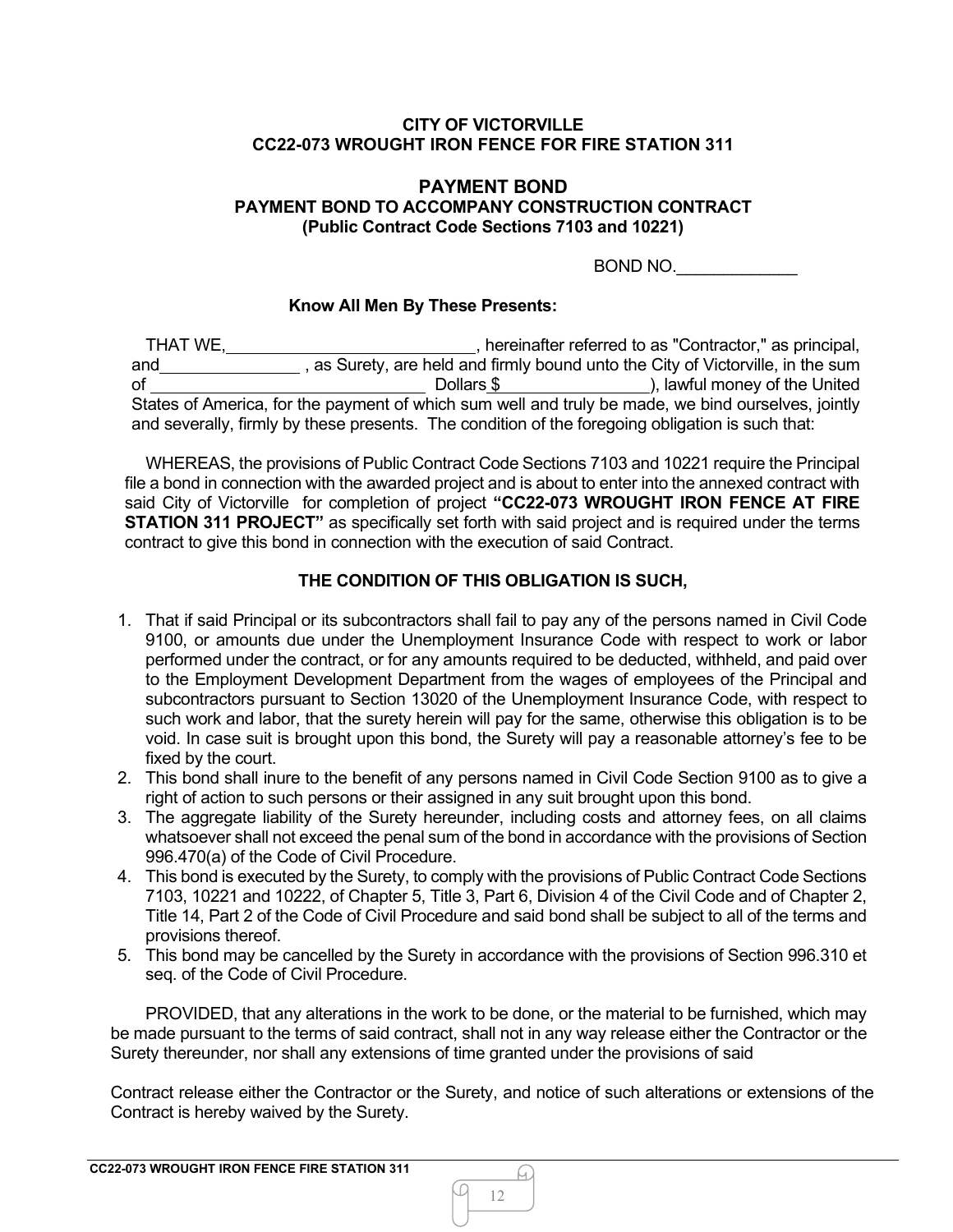| This bond to become effective |  |
|-------------------------------|--|
|                               |  |

\_\_\_\_\_\_\_\_\_\_\_\_\_\_\_\_\_\_\_\_\_\_\_\_\_\_\_\_\_\_\_\_ \_\_\_\_\_\_\_\_\_\_\_\_\_\_\_\_\_\_\_\_\_\_\_\_\_\_\_\_\_\_\_\_

 (NAME OF SURETY) (ADDRESS FOR SERVICE) I certify (or declare) under penalty of perjury under the laws of State of California that I have executed the foregoing bond under an unrevoked power of attorney.

Executed in\_\_\_\_\_\_\_\_\_\_\_\_\_\_\_\_\_\_\_\_\_\_\_\_\_\_\_\_\_\_\_\_\_\_\_\_\_\_\_\_\_on \_\_\_\_\_\_\_\_\_\_\_\_\_\_\_\_\_\_\_\_\_\_\_

(City and State) and Date by Date

\_\_\_\_\_\_\_\_\_\_\_\_\_\_\_\_\_\_\_\_\_\_\_\_\_\_\_\_\_\_\_\_\_ (SIGNATURE OF ATTORNEY IN FACT)

\_\_\_\_\_\_\_\_\_\_\_\_\_\_\_\_\_\_\_\_\_\_\_\_\_\_\_\_\_\_\_\_\_\_\_\_\_\_\_\_\_\_\_\_\_\_ (PRINTED OR TYPED NAME OF ATTORNEY IN FACT)

₽

Q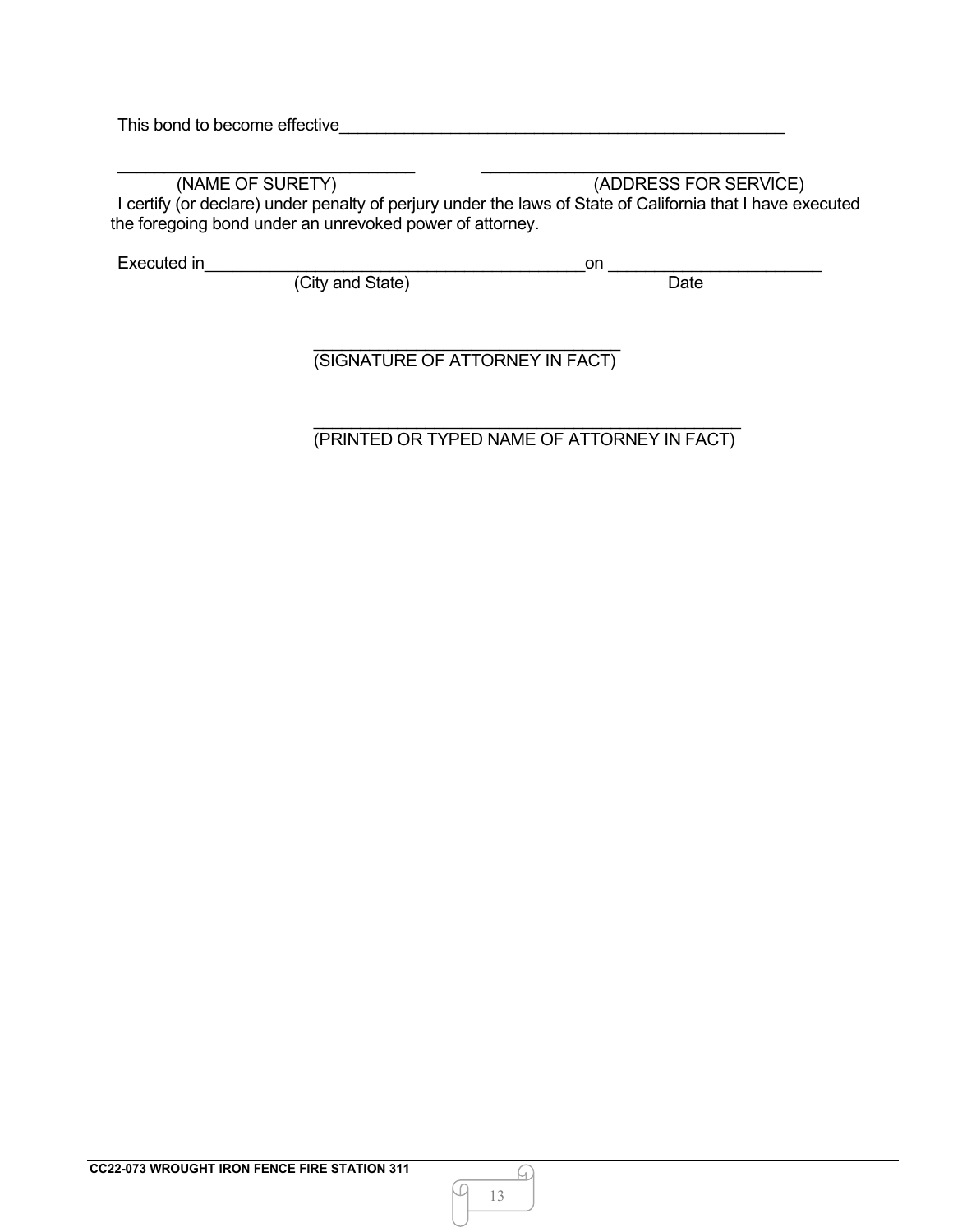### **GUARANTY**

#### TO THE CITY OF VICTORVILLE, CALIFORNIA

The undersigned guarantees the completion of **", PROJECT #CC22-073 WROUGHT IRON FENCE AT FIRE STATION 311".** Should any of the materials or equipment prove defective or should the work as a whole prove defective, due to faulty workmanship, material furnished, or methods of installation, or should the work or any part thereof fail to operate properly as originally intended and in accordance with the Plans and Specifications and/or manufacturers specifications, due to any of the above causes, all within twelve (12) months after date on which this Contact is accepted by the City, the undersigned agrees to reimburse the City, upon demand, for its expenses incurred in restoring said work to the condition contemplated in said project, including the cost of any such equipment or materials replaced and the cost of removing and replacing any other work necessary to make such replacement or repairs, or, upon demand by the City, to replace any such materials and to repair said work completely without cost to the City so that said work will function successfully as originally contemplated.

The City shall have the unqualified option to make any needed replacements or repairs itself or to have such replacements or repairs done by the undersigned.

In the event the City elects to have said work performed by the undersigned, the undersigned agrees that the repairs shall be made and such materials as are necessary shall be furnished and installed within the time limit designated by the City. If the undersigned shall fail or refuse to comply with their obligations under this guaranty, the City shall be entitled to all costs and expenses, including attorney's fees, reasonably incurred by reason of said failure or refusal.

 $SIGNED:$ 

CONTRACTOR

By: Title:\_\_\_\_\_\_\_\_\_\_\_\_\_\_\_\_\_\_\_\_\_\_\_\_\_\_\_\_\_\_\_\_\_\_

Dated this  $\frac{1}{\sqrt{2\pi}}$  day of  $\frac{1}{\sqrt{2\pi}}$  ,  $\frac{1}{\sqrt{2\pi}}$ .

NOTE: This Guaranty shall be executed by the successful bidder in accordance with instructions in the Special Provisions. The bidder may execute the Guaranty on this page at the time of submitting the bid.

h)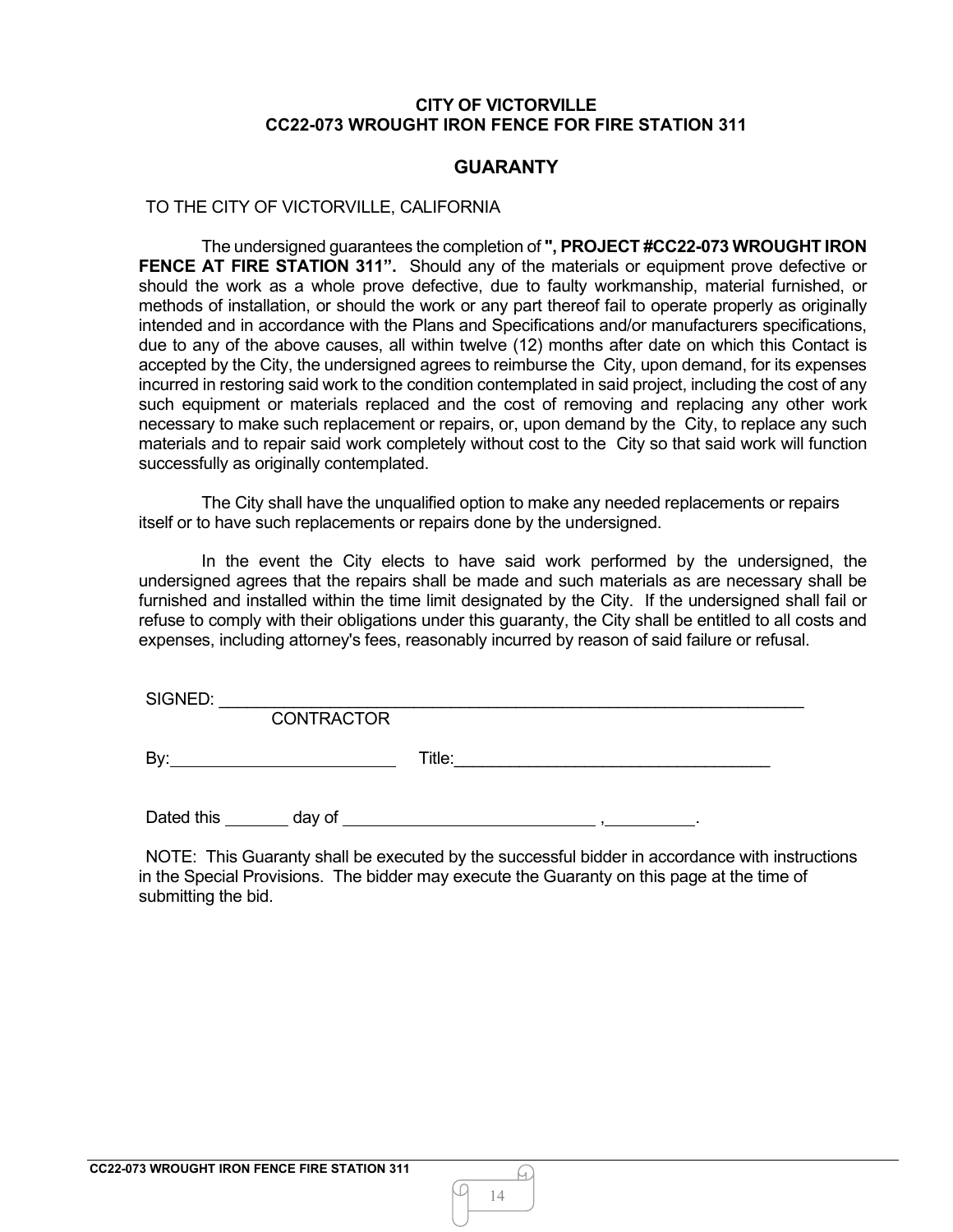# **CITY OF VICTORVILLE Construction/Demolition Waste Recycling Plan (C/DWRP)**

| Project Title/Name:             |
|---------------------------------|
|                                 |
|                                 |
|                                 |
| Project Address/Location:       |
|                                 |
|                                 |
|                                 |
| Project Start Date-Approximate: |
|                                 |
|                                 |
| Company/Contractor:             |
|                                 |
|                                 |
|                                 |
| Project Manager:                |
|                                 |
|                                 |
| Phone Number:                   |
|                                 |
|                                 |
|                                 |
| Cell Phone #                    |
|                                 |
|                                 |
|                                 |

# **Construction/Demolition Waste Recycling Plan (C/DWRP)**

1. Fill in the table below, indicating whether materials will be diverted (salvage or recycled) or landfilled. Also indicate location where materials will be taken.

2. Describe how materials will be sorted for recycling, reuse, or salvage at the job site.

#### **Summary Waste Disposal and Diversion Report (SWDDR)**

| Project Name/Title:                     |
|-----------------------------------------|
| Project Address/Location:               |
| Project Beginning and Completion Dates: |
| Company/Contractor:                     |
| Project Manager:                        |
| <b>Phone Number:</b>                    |
| Cell Phone #                            |

Directions: Fill in the tables below, listing the number of tons reused/salvaged or recycled. Also fill in the number of tons of mixed waste disposed in landfill. Attach copies of dump slips.

| <b>Table 1: Materials Diverted</b> |                                                       |                                    |                                                       |
|------------------------------------|-------------------------------------------------------|------------------------------------|-------------------------------------------------------|
| <b>MATERIAL</b><br><b>TYPE</b>     | <b>Tons</b><br><b>Salvaged</b><br>or<br><b>Reused</b> | <b>Tons</b><br><b>Recycle</b><br>d | Facility or Recycler Used (list name and<br>location) |
| <b>Scrap Metal</b>                 |                                                       |                                    |                                                       |
| Asphalt                            |                                                       |                                    |                                                       |

15

.C

h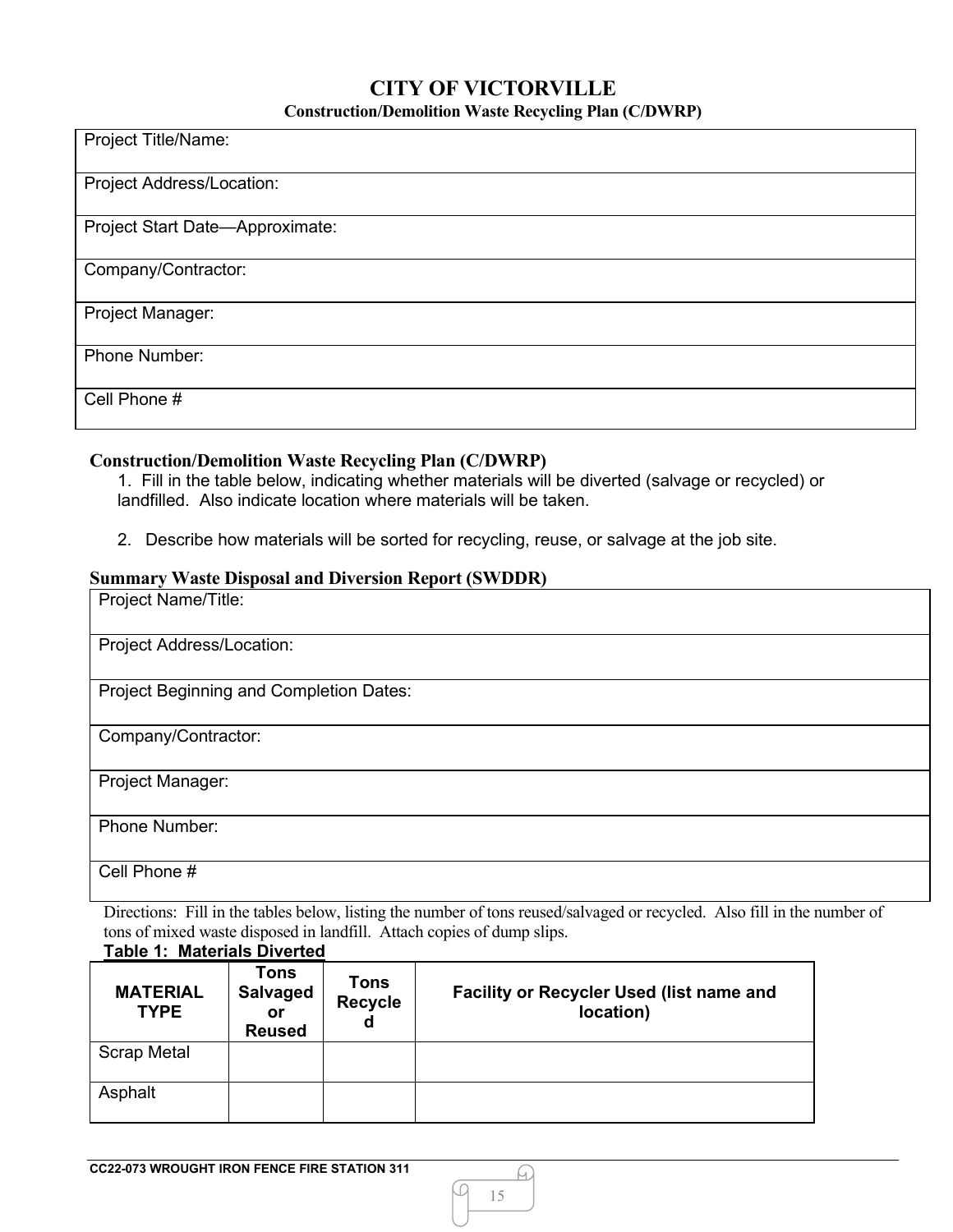| Concrete               |           |
|------------------------|-----------|
| <b>Brick/Block</b>     |           |
| <b>Drywall</b>         |           |
| Greenwaste             |           |
| (brush, tree<br>limbs) |           |
| Clean wood/            |           |
| lumber                 |           |
| Fixtures (doors,       |           |
| windows, other         |           |
| building<br>materials) |           |
| Other                  |           |
|                        |           |
| Other                  |           |
| <b>Total Tons</b>      | <b>NA</b> |

# **Table 2: Materials landfilled**

| Material       | Tons<br><b>Disposed</b> | Landfill Site (List name and location) |
|----------------|-------------------------|----------------------------------------|
| Mixed<br>waste |                         |                                        |
| Other          |                         |                                        |
| Total          |                         | N/A                                    |

M

 $\Omega$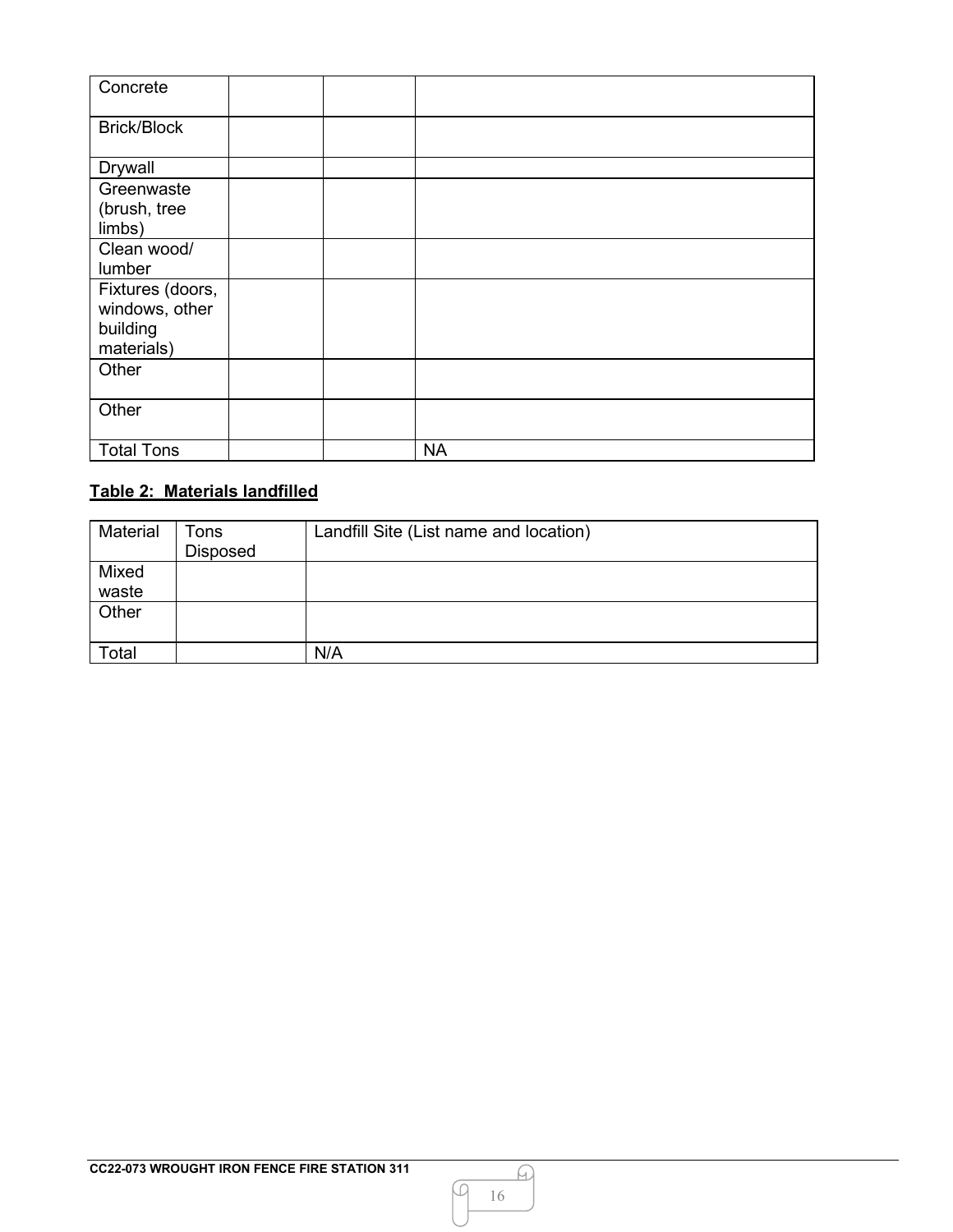#### **PUBLIC WORKS CONTRACT AWARD INFORMATION**

Contract award information must be sent to your Apprenticeship Committee if you are approved to train. If you are not approved to train, you must send the information (which may be this form) to ALL applicable Apprenticeship Committees in your craft or trade in the area of the site of the public work. Go to[: http://www.dir.ca.gov/databases/das/pwaddrstart.asp](http://www.dir.ca.gov/databases/das/pwaddrstart.asp) for information about programs in your area and trade. You may also consult your local Division of Apprenticeship Standards (DAS) office whose telephone number may be found in your local directory under California, State of, Industrial Relations, Division of Apprenticeship Standards.

#### **Do not send this form to the Division of Apprenticeship Standards.**

| NAME OF YOUR COMPANY                                                      | CONTRACTOR'S STATE LICENSE NO                         |
|---------------------------------------------------------------------------|-------------------------------------------------------|
| MAILING ADDRESS- NUMBER & STREET, CITY, ZIP CODE                          | AREA CODE & TELEPHONE NO.                             |
| NAME & ADDRESS OF PUBLIC WORKS PROJECT                                    | DATE YOUR CONTRACT EXECUTED                           |
|                                                                           | DATE OF EXPECTED OR ACTUAL START OF<br><b>PROJECT</b> |
| NAME & ADDRESS OF PUBLIC AGENCY AWARDING CONTRACT                         | ESTIMATED NUMBER OF JOURNEYMEN HOURS                  |
|                                                                           | OCCUPATION OF APPRENTICE                              |
| THIS FORM IS BEING SENT TO: (NAME & ADDRESS OF APPRENTICESHIP PROGRAM(S)) | ESTIMATED NUMBER OF APPRENTICE HOURS                  |
|                                                                           | APPROXIMATE DATES TO BE EMPLOYED                      |
|                                                                           |                                                       |
|                                                                           |                                                       |
|                                                                           |                                                       |
| This is not a request for dispatch of apprentices.                        |                                                       |

#### Contractors must make a separate request for actual dispatch, in accordance with Section 230.1(a) California Code of Regulations

|                                                                                                                                                                                                                                                                                                                                                                                                                      | Check One Of The Boxes Below |                             |
|----------------------------------------------------------------------------------------------------------------------------------------------------------------------------------------------------------------------------------------------------------------------------------------------------------------------------------------------------------------------------------------------------------------------|------------------------------|-----------------------------|
| We are already approved to train apprentices by the                                                                                                                                                                                                                                                                                                                                                                  |                              |                             |
| Apprenticeship Committee. We will employ and train under their Standards.                                                                                                                                                                                                                                                                                                                                            |                              | Enter name of the Committee |
| We will comply with the standards of                                                                                                                                                                                                                                                                                                                                                                                 |                              |                             |
| Apprenticeship Committee for the duration of this job only.                                                                                                                                                                                                                                                                                                                                                          |                              | Enter name of the Committee |
| We will employ and train apprentices in accordance with the California Apprenticeship Council regulations,<br>3.<br>including § 230.1 (c) which requires that apprentices employed on public projects can only be assigned to<br>perform work of the craft or trade to which the apprentice is registered and that the apprentices must at all times<br>work with or under the direct supervision of journeyman/men. |                              |                             |
| Signature                                                                                                                                                                                                                                                                                                                                                                                                            |                              | Date                        |
| Typed Name                                                                                                                                                                                                                                                                                                                                                                                                           |                              |                             |
| Title                                                                                                                                                                                                                                                                                                                                                                                                                |                              |                             |
|                                                                                                                                                                                                                                                                                                                                                                                                                      |                              |                             |
| <b>CC22-073 WROUGHT IRON FENCE FIRE STATION 311</b>                                                                                                                                                                                                                                                                                                                                                                  | u                            |                             |

17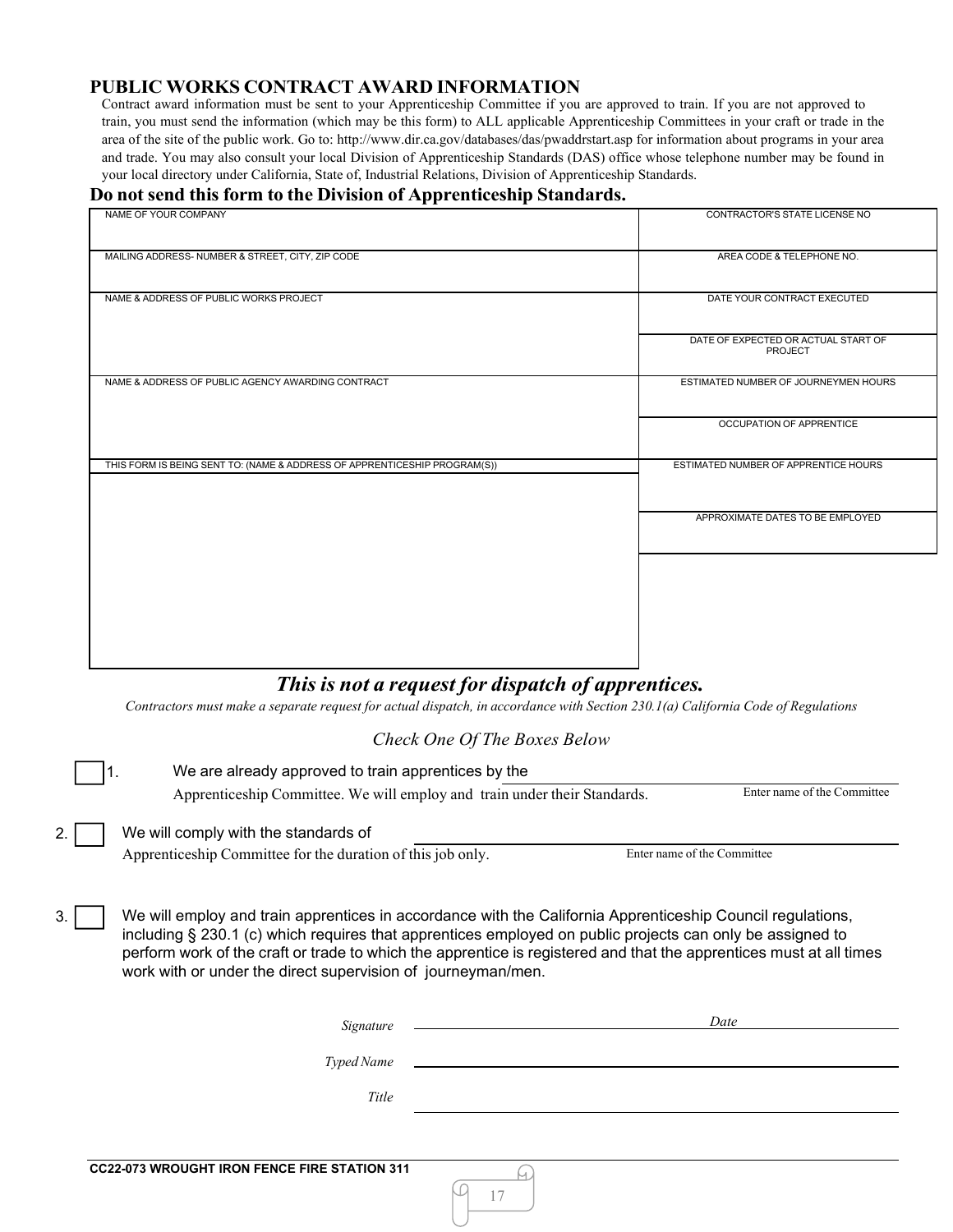• Box 1 is for contractors who are already approved to train by an apprenticeship program(signatory/member).

• Box 2 indicates that a contractor is willing to comply with a program's Standards for the current project only. This generally means that the fringe benefits and the training funds will be paid to that Committee's Trust Fund. It also allows a contractor to take advantage of a more generous maximum ratio than the CAC Standards, but does not affect the minimum ratio of 1 apprentice hour for every 5 journeyman hours.

• Box 3 means that a contractor will be governed by the regulations of the California Apprenticeship Council. Generally this means that the minimum and maximum ratio for apprentices is the same – 1 apprentice hour for every 5 journeyman hours per each craft, totaled at the end of the project. It also means the Training Fund Contribution is usually paid to the California Apprenticeship Council.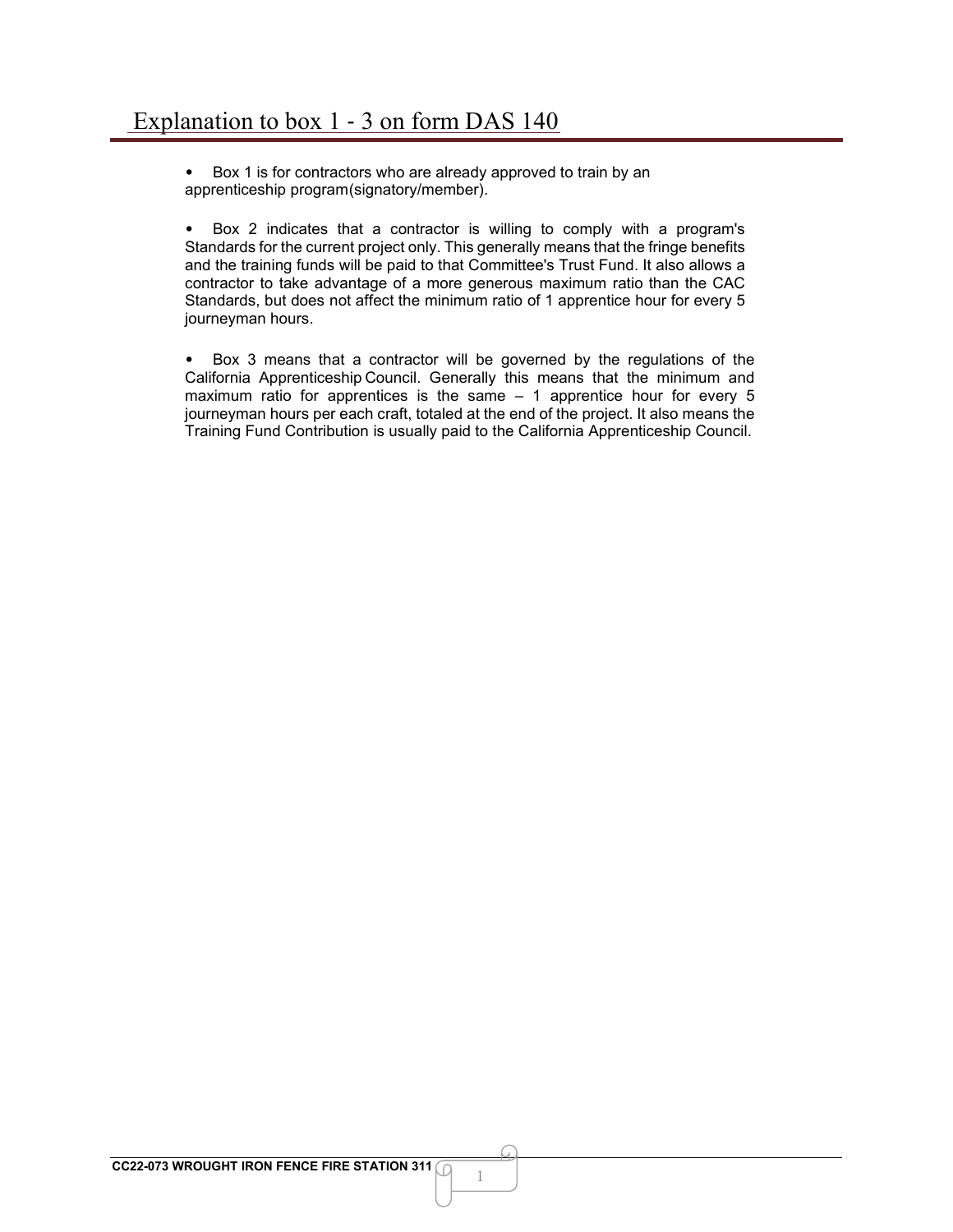| <b>REQUEST FOR DISPATCH OF AN APPRENTICE - DAS 142 FORM</b><br>DO NOT SEND THIS FORM TO DAS |                                                                                                                                                                                                                                                                                                                                                                                                                                                                                                                                                                                                                                                |  |  |
|---------------------------------------------------------------------------------------------|------------------------------------------------------------------------------------------------------------------------------------------------------------------------------------------------------------------------------------------------------------------------------------------------------------------------------------------------------------------------------------------------------------------------------------------------------------------------------------------------------------------------------------------------------------------------------------------------------------------------------------------------|--|--|
| and employ apprentices in no less than 8 hour increments.                                   | You may use this form to request dispatch of an apprentice from the Apprenticeship Committee in the craft or<br>trade in the area of the public work. Go to: http://www.dir.ca.gov/databases/das/pwaddrstart.asp for information about<br>programs in your area and trade. You may also consult your local Division Apprenticeship Standards (DAS) office whose<br>telephone number may be found in your local directory under California, State of, Industrial Relations, Division of<br>Apprenticeship Standards. Except for projects with less than 40 hours of journeyworkers work, you must request<br>List one occupation/craft per form |  |  |
| Date:                                                                                       | <b>Contractor Requesting Dispatch:</b>                                                                                                                                                                                                                                                                                                                                                                                                                                                                                                                                                                                                         |  |  |
| To Applicable Apprenticeship Committee:                                                     | Name: Name:                                                                                                                                                                                                                                                                                                                                                                                                                                                                                                                                                                                                                                    |  |  |
|                                                                                             |                                                                                                                                                                                                                                                                                                                                                                                                                                                                                                                                                                                                                                                |  |  |
|                                                                                             |                                                                                                                                                                                                                                                                                                                                                                                                                                                                                                                                                                                                                                                |  |  |
|                                                                                             |                                                                                                                                                                                                                                                                                                                                                                                                                                                                                                                                                                                                                                                |  |  |
|                                                                                             | Project Information: PWC Project Number__________________Contract Number __________________________                                                                                                                                                                                                                                                                                                                                                                                                                                                                                                                                            |  |  |
|                                                                                             |                                                                                                                                                                                                                                                                                                                                                                                                                                                                                                                                                                                                                                                |  |  |
|                                                                                             |                                                                                                                                                                                                                                                                                                                                                                                                                                                                                                                                                                                                                                                |  |  |
| Address:                                                                                    |                                                                                                                                                                                                                                                                                                                                                                                                                                                                                                                                                                                                                                                |  |  |
| <b>Dispatch Request Information:</b>                                                        |                                                                                                                                                                                                                                                                                                                                                                                                                                                                                                                                                                                                                                                |  |  |
|                                                                                             | Number of Apprentice(s) Needed: Craft or Trade: Craft or Trade:                                                                                                                                                                                                                                                                                                                                                                                                                                                                                                                                                                                |  |  |
|                                                                                             | Date Apprentice(s) to Report: (72 hrs. notice required) Timeto Report:                                                                                                                                                                                                                                                                                                                                                                                                                                                                                                                                                                         |  |  |
|                                                                                             |                                                                                                                                                                                                                                                                                                                                                                                                                                                                                                                                                                                                                                                |  |  |
|                                                                                             |                                                                                                                                                                                                                                                                                                                                                                                                                                                                                                                                                                                                                                                |  |  |
|                                                                                             |                                                                                                                                                                                                                                                                                                                                                                                                                                                                                                                                                                                                                                                |  |  |